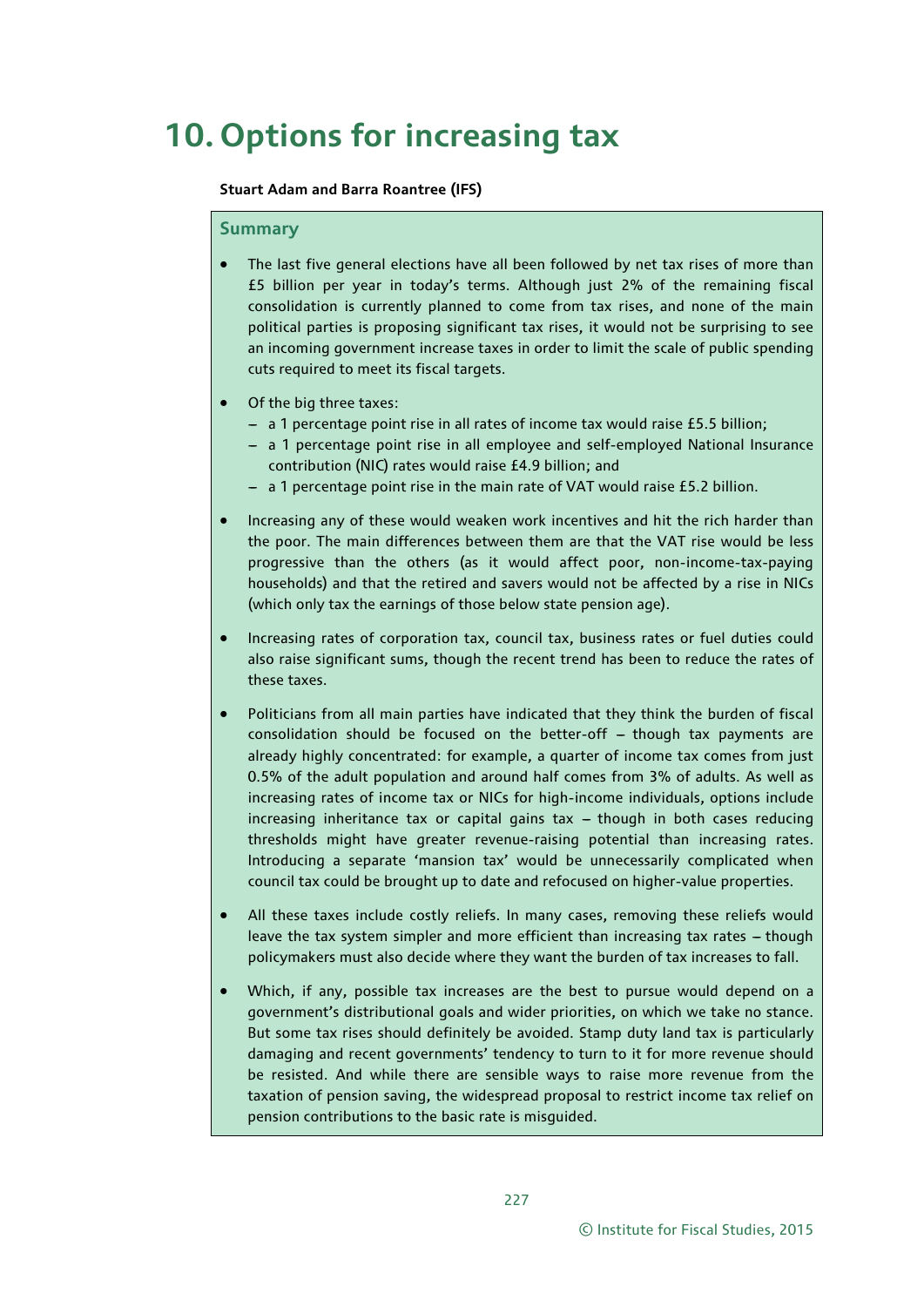# **10.1 Introduction**

The UK's public finances are still in a weakened state. In 2015–16, the government expects to borrow 3.6% of national income over and above the borrowing that can be expected to disappear as the economy recovers, leading all three main political parties to commit to further fiscal consolidation over the next parliament, albeit to varying extents. As discussed in Chapter 1, the plans set out in the Autumn Statement imply 98% of the remaining fiscal consolidation (from now until 2019–20) coming from net spending cuts and 2% coming from net tax rises. To date, none of the parties has proposed significant further net tax rises. But in the absence of tax rises all the parties' targets imply a combination of large cuts to spending on social security benefits (discussed in Chapter 9) and/or public services (discussed in Chapter 7).

To limit the scale of such cuts, it would not be surprising if an incoming government were to contemplate raising taxes following the May 2015 general election. Nor would such a scenario be at all unusual. As Figure 10.1 shows, there is a tendency for elections to be followed by substantial tax increases: every general election since 1992 has been followed within 12 months by an announcement of more than £5 billion (in 2015–16 terms) of net tax rises.

This chapter discusses a wide range of options that a future tax-raising government might consider, assessing how much revenue they would raise, who would bear the burden and what econ[om](#page-1-0)ic effects they might have. We draw on the findings of the Mirrlees Review of taxation1 to consider whether the reforms would move the UK towards a more rational tax system. Ultimately, however, we cannot advocate any particular tax-raising measures: who should bear the burden of fiscal consolidation is a value judgement we are not in a position to make. Which, if any, reforms to pursue would depend on a government's distributional goals and wider priorities.

By way of background, Section 10.2 briefly outlines the level and composition of government revenues. Section 10.3 examines increases in the biggest taxes that would affect large sections of society. Section 10.4 focuses on tax increases that target the welloff and Section 10.5 turns to the potential for raising revenue by scaling back tax reliefs to broaden the base on which taxes are levied. The final set of measures discussed, in Section 10.6, are 'temptations to resist' that would increase revenues in particularly damaging ways. Section 10.7 draws all of these strands together, summarises the revenue and distributional effects of the different options and concludes.

Unless otherwise stated, in this chapter reforms' revenue effects are annual and relate to 2015–16. Where full-year costings are available only for other years, they are adjusted in line with nominal growth in national income to express them in 2015–16 terms.

<span id="page-1-0"></span><sup>&</sup>lt;sup>1</sup> J. Mirrlees, S. Adam, T. Besley, R. Blundell, S. Bond, R. Chote, M. Gammie, P. Johnson, G. Myles and J. Poterba, *Tax by Design: The Mirrlees Review*, Oxford University Press for the Institute for Fiscal Studies, Oxford, 2011[, http://www.ifs.org.uk/publications/5353.](http://www.ifs.org.uk/publications/5353)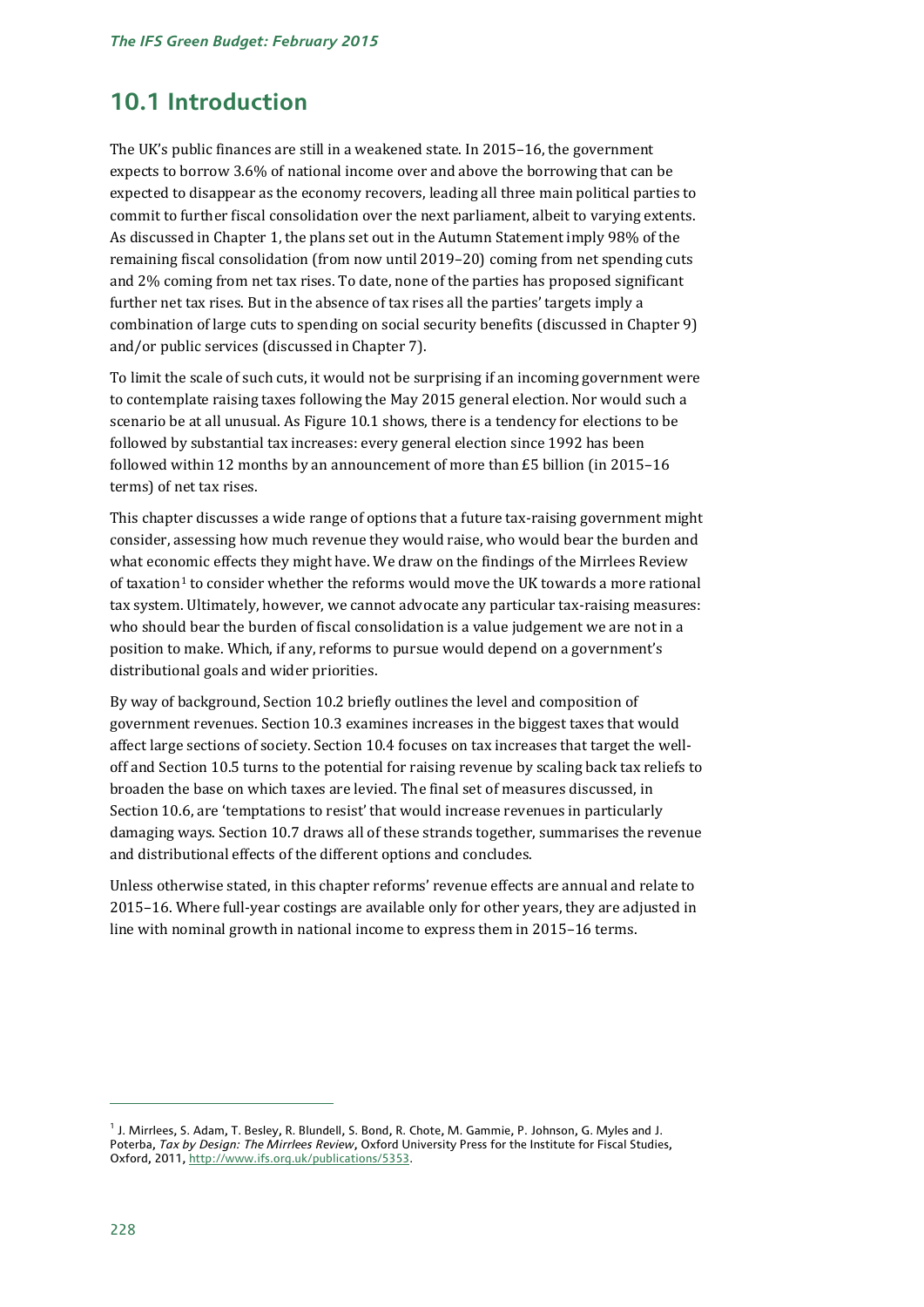

### Figure 10.1. Taxes and the electoral cycle

Source: Authors' calculations using HM Treasury Budgets and Pre-Budget Reports between March 1985 and March 2010, and Office for Budget Responsibility 'Policy measures database' (available at [http://budgetresponsibility.org.uk/data/\)](http://budgetresponsibility.org.uk/data/) subsequently.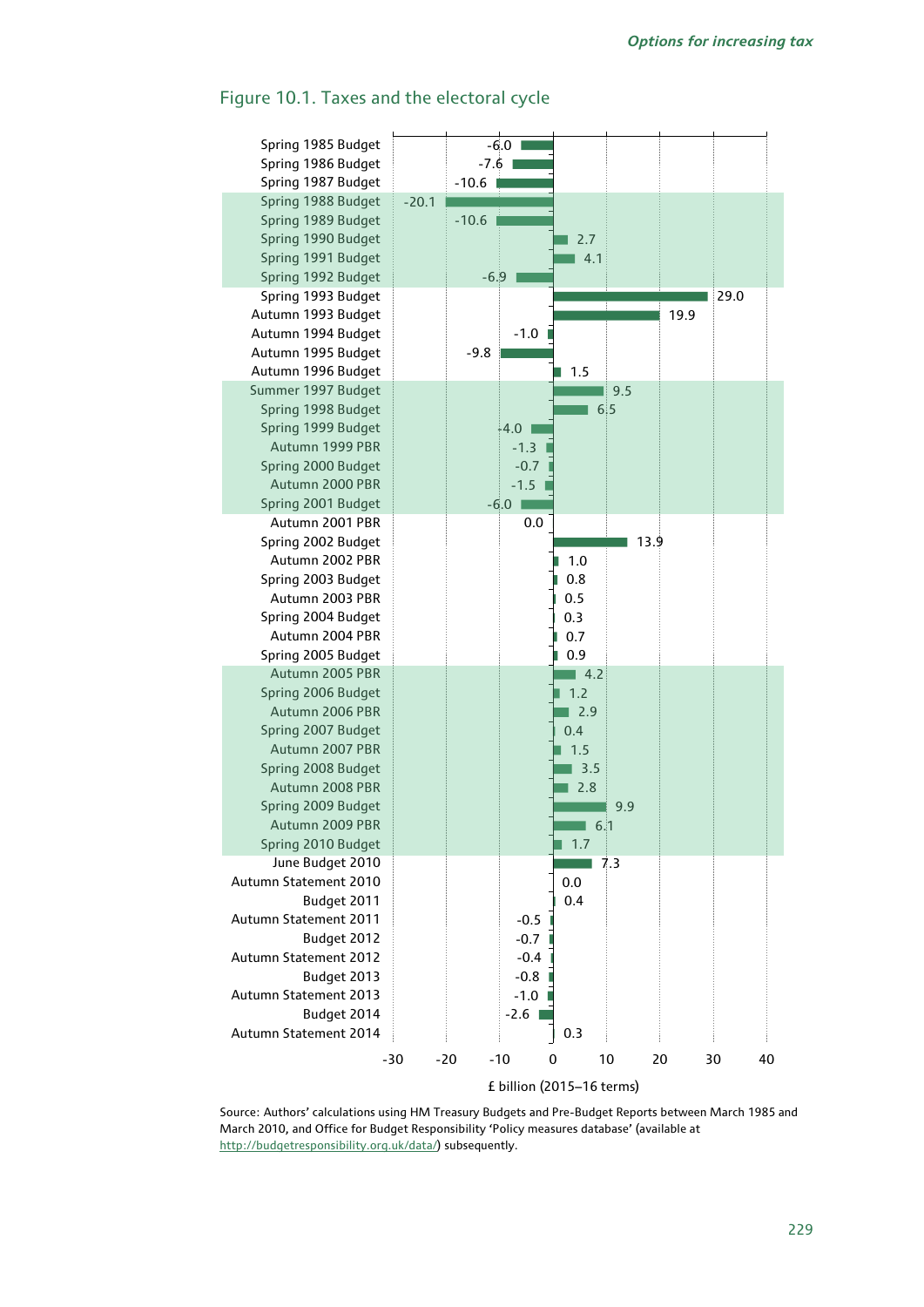# **10.2 Taxation in the UK**

Total UK government revenue is forecast to be £670.3 billion in 2015–16, or 35.5% of national income. As Figure 10.2 shows, in recent years this share has fluctuated slightly but not dramatically; there is perhaps a slight downward trend, but forecast revenues in 2015–16 look little different (as a share of national income) from their level when the coalition came to office in 2010–11, despite the net effect of discretionary reforms implemented by the coalition government being to increase taxes by £16.4 billion.<sup>[2](#page-3-0)</sup> A slight increase in revenues is expected over the course of the next parliament.

As Figure 10.3 shows, three-fifths of government revenue comes from just three taxes: income tax, National Insurance contributions (NICs) and value added tax (VAT). Not all government revenue comes from taxes: taxes as defined in the National Accounts are forecast to raise £622[.9](#page-3-1) billion, equivalent to roughly £11,800 for every adult in the UK, or £9,600 per person;<sup>3</sup> the remainder is provided by surpluses of public sector industries, rent from state-owned properties and so on.

Figure 10.4 shows that the tax burden in the UK is middling by international standards: similar to the OECD average, it is lower than in most Western European and Scandinavian countries but higher than is typical in Eastern Europe, North America, Ireland, Japan and Australia.

<span id="page-3-0"></span><sup>2</sup> See [http://election2015.ifs.org.uk/taxes.](http://election2015.ifs.org.uk/taxes)

<span id="page-3-1"></span><sup>3</sup> Source: Office for Budget Responsibility, *Economic and Fiscal Outlook December 2014*, <http://budgetresponsibility.org.uk/economic-fiscal-outlook-december-2014/> and table A1-1 of Office for National Statistics, *Principal Population Projections (2012-Based)*.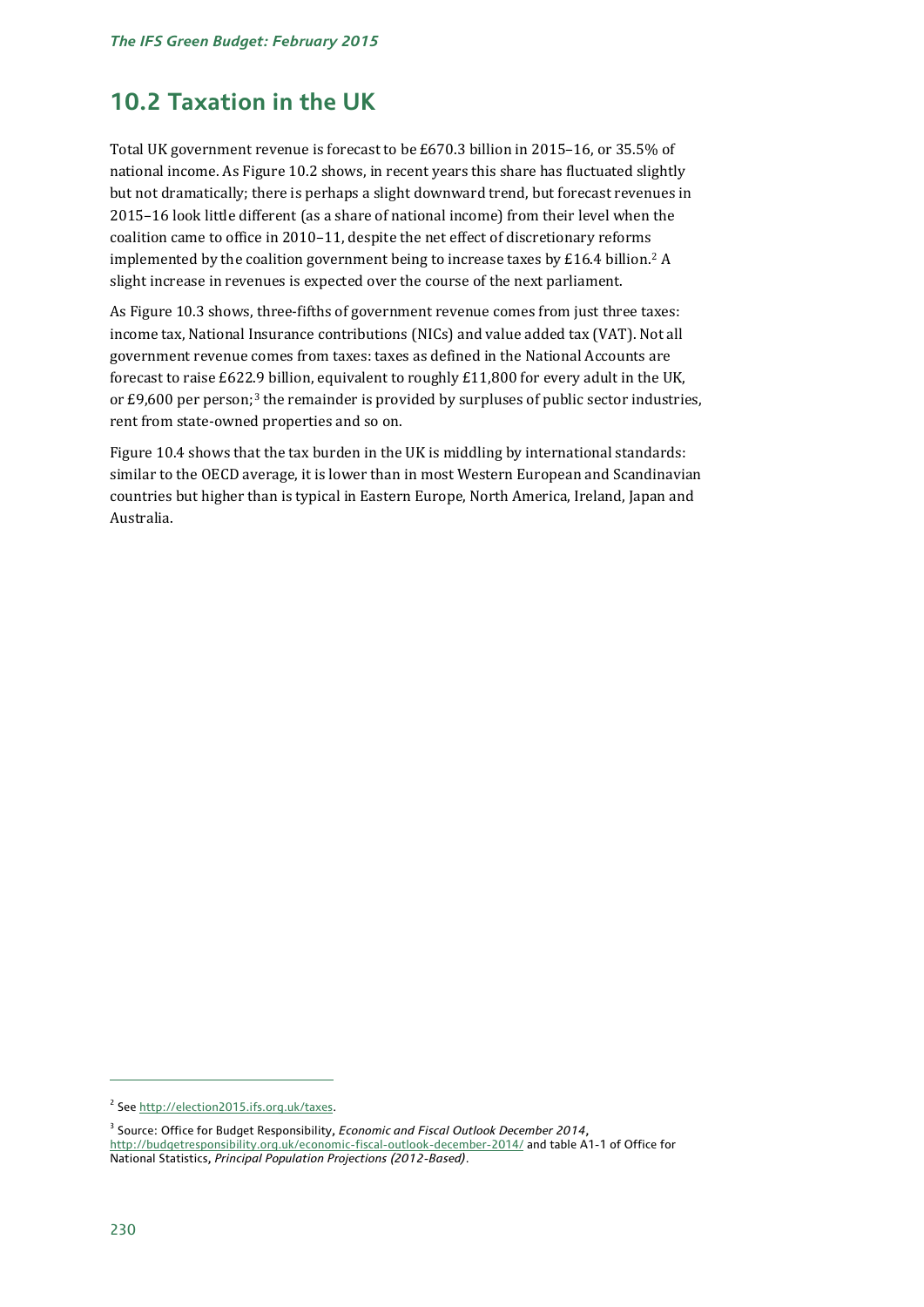

### Figure 10.2. Total government revenue over time

Source: Office for Budget Responsibility 'Public finances databank (January 2015)', available at [http://budgetresponsibility.org.uk/data/.](http://budgetresponsibility.org.uk/data/)





Note: 'Capital taxes' includes capital gains tax, inheritance tax, stamp duties and the bank levy. 'Other [nontax] receipts' includes surpluses from publicly-owned companies, interest and dividends, less own resources contribution to the EU.

Source: Office for Budget Responsibility, *Economic and Fiscal Outlook December 2014*, [http://budgetresponsibility.org.uk/economic-fiscal-outlook-december-2014/.](http://budgetresponsibility.org.uk/economic-fiscal-outlook-december-2014/)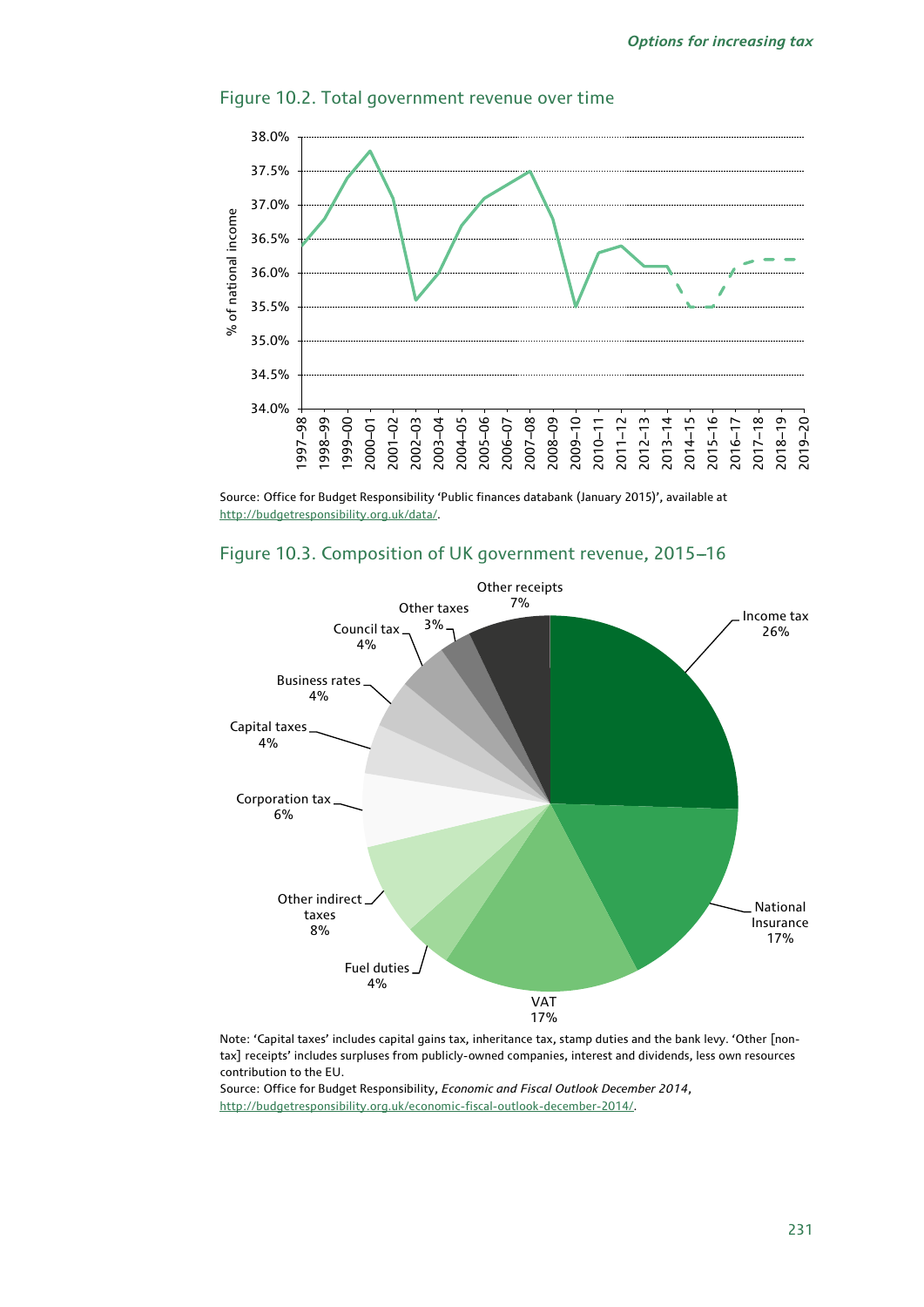

### Figure 10.4. Tax revenues in OECD countries, 2012

Source: OECD.stat, Revenue statistics comparative tables [\(http://stats.oecd.org/\)](http://stats.oecd.org/).

# **10.3 Broad-based tax increases**

The simplest way for the government to raise a large amount of additional revenue would be to increase the rates of one of the three taxes that account for most of its revenue: income tax, NICs or VAT.

The four other taxes that stand out as substantial sources of revenue are corporation tax (forecast to raise £42.3 billion in 2015–16), council tax (£28.4 billion), business rates (£27.6 billion) and fuel duties (£27.0 billion). Increases to any of these would run counter to the direction of policy over this parliament: the government has cut headline rates of corporation tax, given incentives to local authorities to freeze council tax, announced several business rate cuts (albeit some only temporary) and made large real cuts to fuel duties.

In this section, we discuss increases to the main rates of all these taxes.

### **Income tax, NICs and VAT**

A 1 percentage point rise in all rates of income tax would, after allowing for some behavioural response, raise an estimated £5.5 billion per year: £4.2 billion from the basic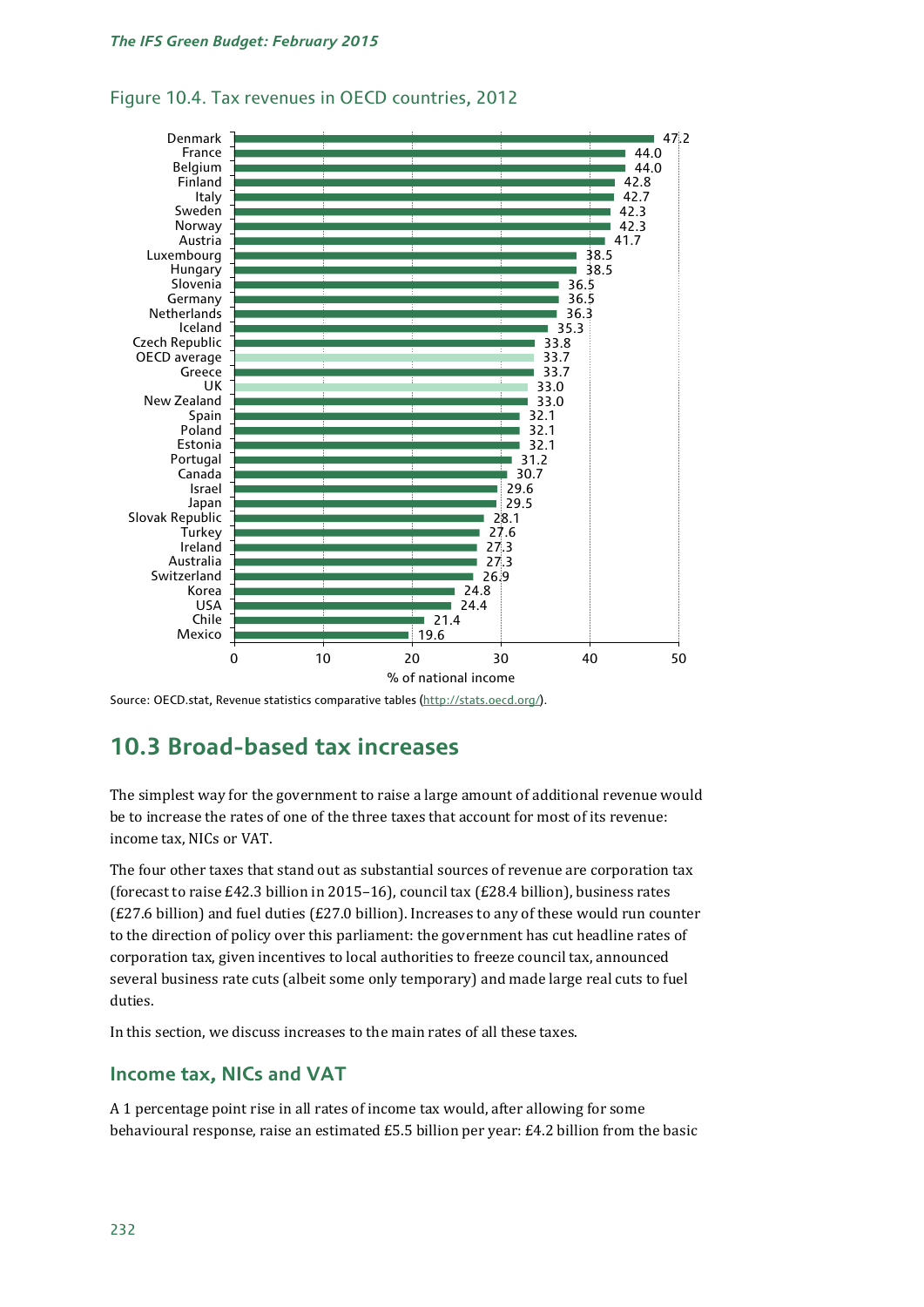rate, £1.2 billion from the higher rate and £0.1 billion from the additional rate.<sup>[4](#page-6-0)</sup> A 1 percentage point increase in the main rate of VAT would raise only slightly less (£5.2 billion), while increasing all rates of employee and self-employed NICs by 1 percentage point would again raise almost as much as that (£3.9 billion from the main rate and £1.0 billion from the additional rate that applies above the upper earnings limit / upper profits limit).[5](#page-6-1) We estimate that a 1 percentage point rise in employer NICs would raise rather less (only £2.5 billion) if employers passed it on to workers via lower wages.<sup>[6,](#page-6-2)[7](#page-6-3)</sup>

<span id="page-6-5"></span>All of these reforms would weaken work incentives, reducing the reward for working in terms of the amount of goods and services that additional earnings can buy after tax. Of these three taxes, increases to NICs would typically be the most damaging to work incentives (per pound raised), then increases in income tax, with increases in VAT the least damaging. Increasing NICs weakens work incentives most because all of the revenue comes from taxing future earnings, whereas part of the revenue from increasing VAT or (to a lesser extent) income tax derives from wealth that has already been accumulated and will be payable regardless of future work behaviour. This is because income tax will be levied on the income derived from existing wealth, while VAT will be levied when the wealth comes to be spent. Furthermore, a VAT rise, unlike the others, would reduce the value of out-of-work incomes as well as in-work incomes, so the relative attractiveness of working would not be reduced as much.<sup>[8](#page-6-4)</sup>

Each of the three tax rises would also exacerbate other existing tax-induced economic distortions, in different ways:

• Increasing the marginal rate of income tax would discourage saving and would increase the bias towards putting savings in relatively tax-favoured forms such as pensions, ISAs and owner-occupied housing.

<span id="page-6-0"></span><sup>4</sup> Revenue from the higher and additional rates of income tax is particularly uncertain and sensitive to behavioural responses. We discuss this further in Section 10.4.

<span id="page-6-1"></span> $5$  These are all HMRC's estimates of the full-year (2016-17) revenue impacts of reforms introduced in 2015--16, expressed in 2015-16 prices by adjusting in line with forecast nominal GDP growth. Source: HMRC Statistics, https://www.gov.uk/government/statistics/direct-effects-of-illustrative-tax-changes.

<span id="page-6-2"></span> $6$  Source: Authors' calculations using the IFS tax and benefit microsimulation model, TAXBEN, run on uprated data from the 2012-13 Family Resources Survey.

<span id="page-6-3"></span> $<sup>7</sup>$  This is significantly less than the revenue from increasing employee NICs since, although both would be</sup> initially levied as (broadly speaking) 1% of people's earnings above a threshold, the reduction in gross earnings as the employer NICs rise was shifted on to workers would lead to an offsetting reduction in income tax and employee NICs liabilities and an increase in some people's entitlements to means-tested benefits or tax credits, reducing the net yield from the NICs rise. HMRC (op. cit.) reports a figure of £4.7 billion for the yield from an employer NICs rise, apparently assuming that the extra employer NICs burden is not shifted on to workers. This might be true in the short run, but basic economic theory suggests that in the long run earnings should adjust so that the burden of a tax on earnings is felt by the same people regardless of whether it is formally levied on the employer or the employee. In practice, the burden of both employer and employee NICs (and indeed income tax) is probably shared, but if we are going to assume that income tax and employee NICs are ultimately incident on the worker, then it makes sense to assume the same about employer NICs too. Similar considerations might also apply to other taxes: for example, if a VAT increase feeds through into higher prices, then state benefits and public service pensions that are linked to inflation will increase, protecting the real value of these payments and offsetting the increased VAT revenue.

<span id="page-6-4"></span><sup>8</sup> Offsetting this reduction in the *reward* to work (the 'substitution effect') is an increase in the *need* to work (the 'income effect'): people may decide to work harder in order to make up for the income they have lost through the tax rise. Theoretically, therefore, these tax rises could either increase or reduce the amount people work. However, empirically, income effects tend to be small for many groups; they will often be offset (at least roughly) by income effects going in the opposite direction when the revenue is used to make someone better off; and, strictly speaking, the economic inefficiency (or 'deadweight loss') caused by a tax depends only on substitution effects, not on income effects. We therefore ignore income effects in the remainder of this chapter.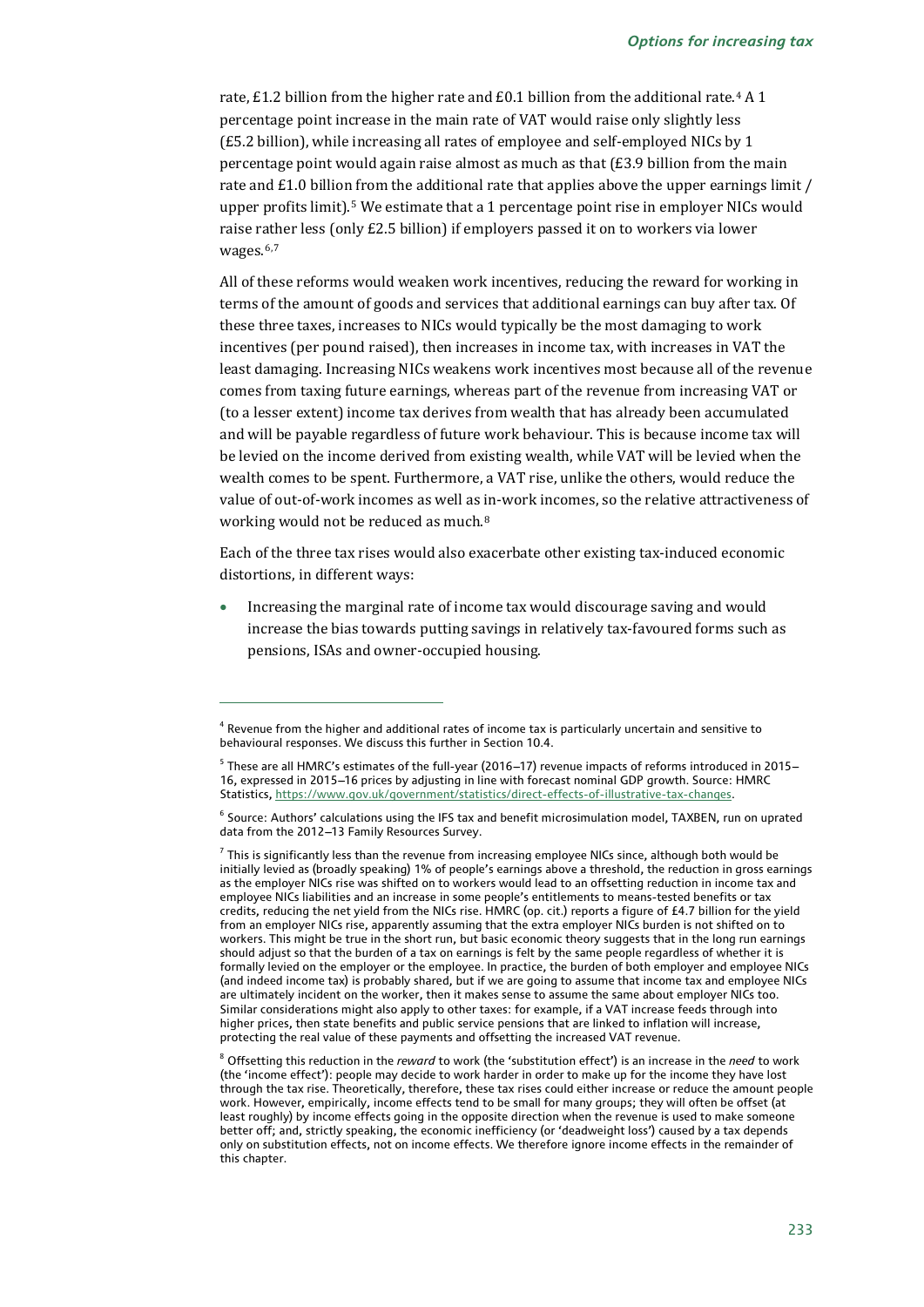- Increasing NICs would not have these effects since NICs are not levied on savings income, but for the same reason it would increase the existing incentive to shift the form in which income is taken away from earnings and towards capital income (for example, through setting up a company and taking income as dividends rather than earnings).
- Increasing the main rate of VAT would increase the scale of the distortion towards buying zero- and reduced-rated goods and services instead of standard-rated ones.

Figure 10.5 illustrates the distributional impact of these measures as a percentage of household income.[9](#page-7-0) Increases to income tax and NICs are quite progressive, taking substantially more, even as a percentage of income, from those in the upper parts of the income distribution than from those in the lowest deciles. This is true even if just the basic/main rates of these taxes are increased; the revenue from increasing the higher/additional rates comes overwhelmingly from the highest-income fifth of households.

Increasing the main rate of employee NICs is slightly less progressive than increasing the basic rate of income tax for two reasons. First, increases to the personal allowance over





Income tax: additional rate

Note: NICs increases are for employee and self-employed rates. Income decile groups are derived by dividing all households into 10 equal-sized groups according to income adjusted for household size using the McClements equivalence scale. Income excludes imputed rental income from owner-occupied housing; expenditure excludes (actual and imputed) housing consumption.

Source: Authors' calculations using the IFS tax and benefit microsimulation model, TAXBEN, run on uprated data from the 2012-13 Family Resources Survey and the 2012 Living Costs and Food Survey.

<span id="page-7-0"></span><sup>&</sup>lt;sup>9</sup> For NICs, only the distributional effect of increasing employee and self-employed rates is shown. The distributional effect of increasing employer NICs is similar, though a slightly smaller share of the revenue from increasing employer NICs comes from the highest- and lowest-income deciles and correspondingly more from the middle of the income distribution. The principal differences giving rise to this are that employer NICs do not apply to the self-employed, that they do apply above state pension age, and that the reduction in gross earnings by which employer NICs rises are passed on to workers leads to offsetting changes in income tax, employee NICs and benefit / tax credit entitlements depending on the worker's circumstances.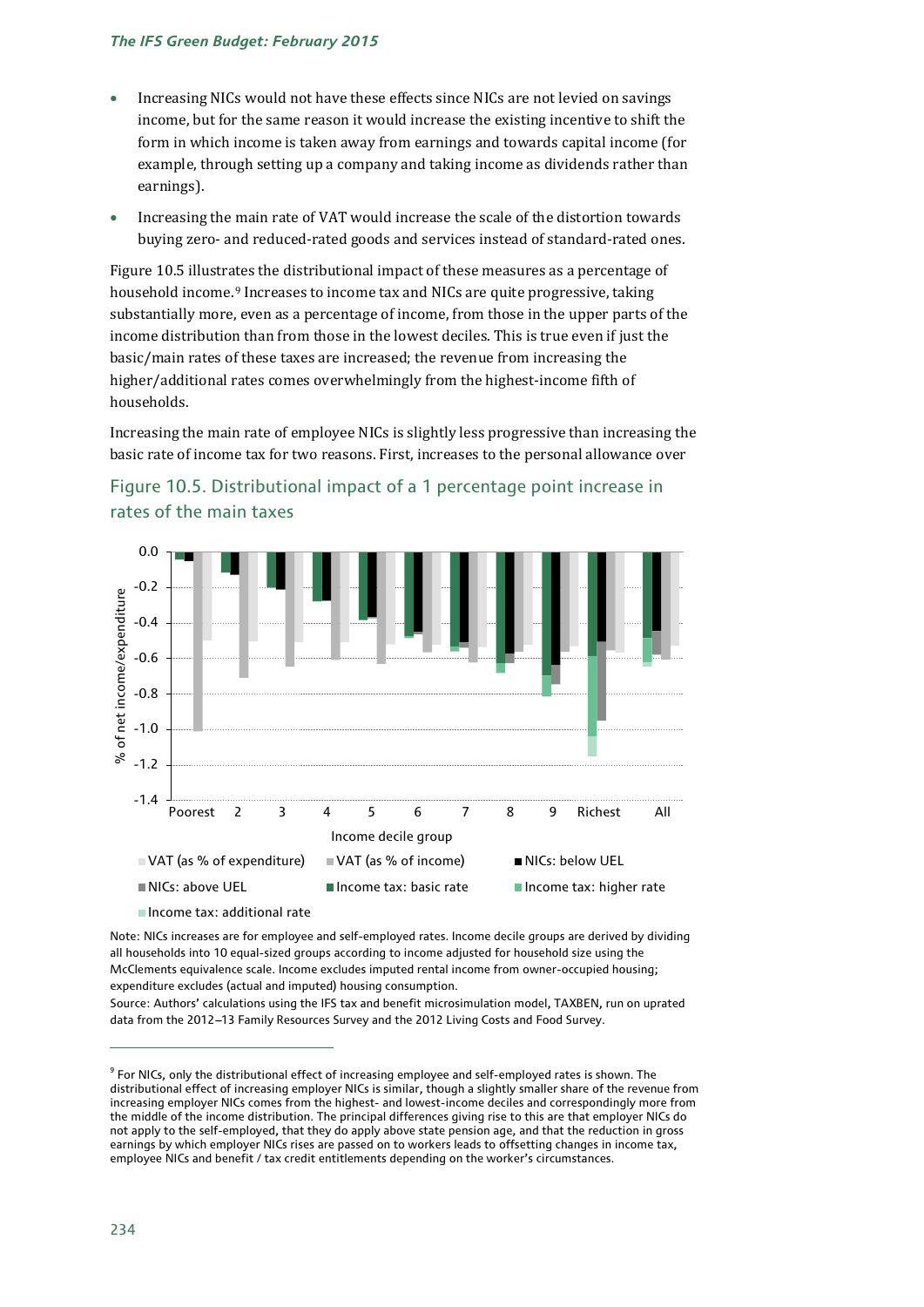this parliament mean that in 2015–16 no income tax will be paid on the first £203 per week of earnings, compared with only £155 per week for NICs. Second, NICs apply only to earned income: income tax is levied on other forms of income as well – notably, savings income, which is found disproportionately in the top half of the income distribution. A further difference is that increases in the rates of income tax (and VAT) would affect both working-age and pensioner households, whereas those aged over the state pension age do not pay employee or self-employed NICs and so would be unaffected by an increase in those.

VAT looks regressive as a percentage of income: the lowest income decile in particular would lose 1.0% of its income from a VAT increase, compared with 0.6% for the population as a whole. This impression is misleading, however. It arises mainly because, at any given point in time, low-income households typically spend a lot (and therefore pay a lot of VAT) relative to their incomes. But households cannot spend more than their income indefinitely. Over a lifetime, income and expenditure must be equal (except for bequests given and received and the possibility of dying in debt); households spending a lot relative to their income at any given point in time are often those experiencing only temporarily low incomes and either borrowing or running down their savings in order to maintain their expenditure smoothly at a level more befitting their lifetime resources.[10](#page-8-0)

We can get a clearer picture of the distributional impact of VAT over a lifetime – abstracting from how much people are borrowing or saving at any point in time – by looking at whether VAT is a bigger percentage of expenditure, rather than income, for better-off households. Figure 10.5 therefore shows the impact of a VAT rise as a percentage of expenditure as well as the impact as a percentage of income. On that measure, VAT looks slightly progressive, rising from 0.50% of expenditure for the lowest income decile group to 0.57% of expenditure for the highest income decile group. That arises because the items that are zero- or reduced-rated for VAT, and therefore not affected by a rise in the main rate – food being by far the biggest – take up a larger share of the budgets of poorer households. Over a lifetime, we would expect richer households to devote a larger share of their resources to goods subject to VAT at the main rate and therefore to lose more from such a VAT increase than poorer households: that is what the light grey bars in Figure 10.5 reflect.<sup>[11](#page-8-1)</sup> Nevertheless, while a rise in the main rate of VAT is best thought of as being slightly progressive, it is nowhere near as progressive as an income tax or NICs rise, because there is no VAT-free allowance on the first tranche of household expenditure analogous to the allowances in income tax and NICs.

Instead of (or as well as) increasing the rates of these taxes, the government could raise revenue by changing the thresholds at which different rates apply. In the case of the income tax personal allowance, this is of course the opposite of the current government's direction of travel, and both the Conservatives and the Liberal Democrats are committed to further increasing the allowance to £12,500 by 2020–21. In contrast, reducing the higher-rate threshold would be in keeping with recent and longer-term trends, which (owing to a combination of threshold reductions and income growth) have seen the number of higher- and additional-rate taxpayers increase from 674,000 in 1979–80 to

<span id="page-8-0"></span> $^{10}$  Such temporarily low incomes can arise for a variety of reasons: people who are temporarily unemployed, people with volatile income from self-employment, students, those taking time out of the labour market to raise children, retirees drawing on past savings, and so on.

<span id="page-8-1"></span> $11$  For more analysis of VAT payments by income and expenditure and their relationship to lifetime resources, see S. Adam, D. Phillips and S. Smith (in consortium), *A Retrospective Evaluation of Elements of the EU VAT System*, European Commission, 2011, [http://www.ifs.org.uk/publications/5947.](http://www.ifs.org.uk/publications/5947)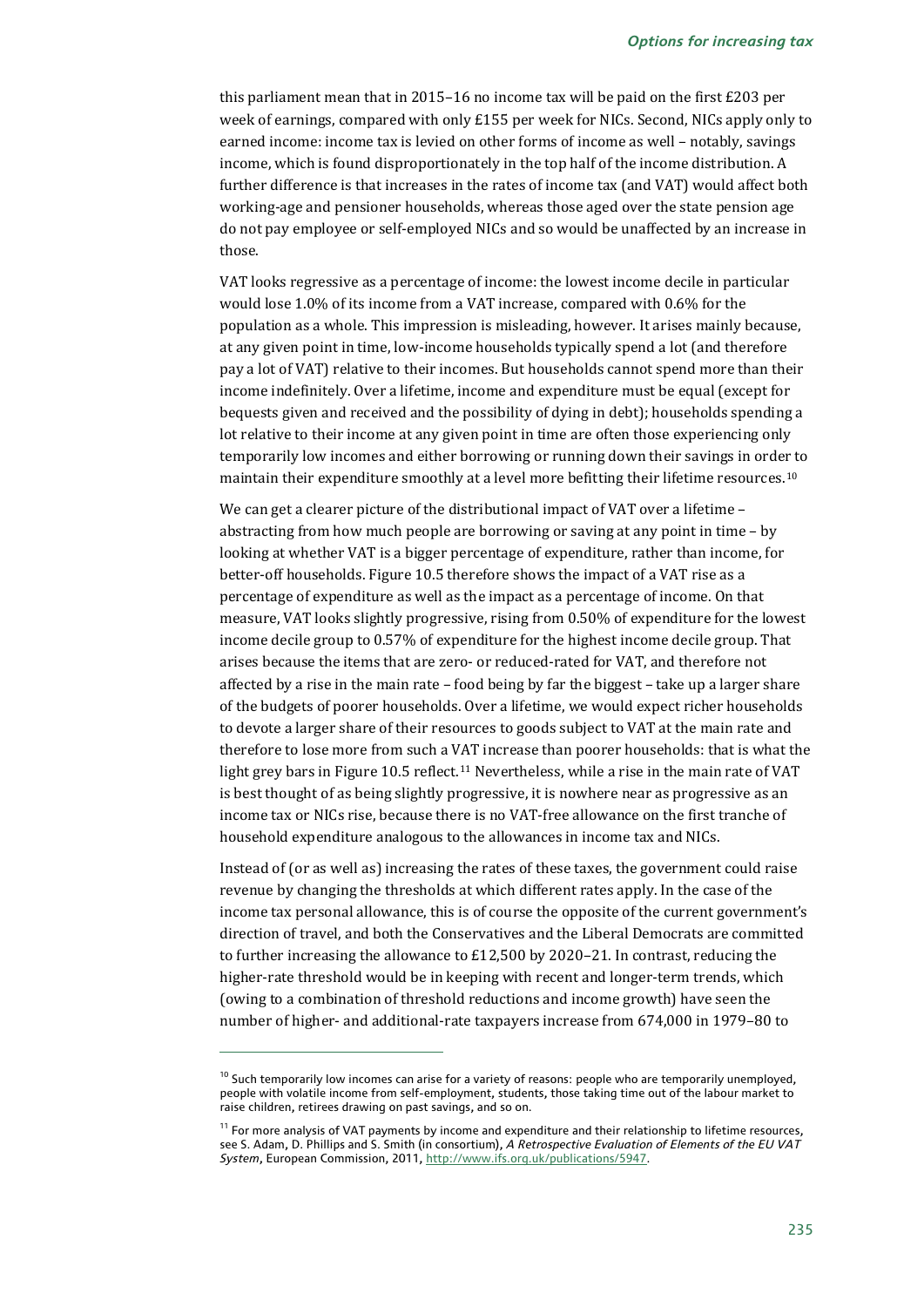3.3 million in 2010–11 and an estimated 5.0 million in 2014–15.[12](#page-9-0) At the 2014 Conservative Party conference, the Prime Minister said that he thought this trend undesirable, and proposed to increase the higher-rate threshold to £50,000 by the end of the next parliament rather than reduce it further.<sup>[13](#page-9-1)</sup>

The principles that apply to changing thresholds are similar to those discussed above for changing rates, and we do not discuss each threshold separately; Table 10.2 and Figure 10.9 at the end of the chapter show the revenue and distributional consequences of some possible reforms. But to get an idea of the revenue at stake, note that freezing all income tax and NICs thresholds for two years from 2015–16 to 2017–18 – a 3.7% real-terms cut, on the OBR's current inflation forecasts – would raise about £3.7 billion. This would involve a £390 reduction in the personal allowance, for example, reversing only 14% of the £2,835 discretionary increase introduced by the coalition. A freeze for the full five years of the next parliament would be a 9.2% real reduction, raising £9.9 billion and reducing the personal allowance by £980.

### **Corporation tax**

After income tax, NICs and VAT, the UK's fourth-biggest tax is corporation tax. HMRC estimates that increasing the rate of corporation tax by 1 percentage point would raise  $£1.5$  billion per year – much less than the other main taxes.<sup>[14](#page-9-2)</sup> This is partly because it is a smaller tax, but also because the international mobility of corporate profits means that more of the potential revenue from a tax rise would be lost to a shrinking tax base than is the case with the main rates of the other taxes considered here. Increasing the corporation tax rate would also discourage investment and increase the bias towards companies using debt rather than their own funds (or new equity issues) to finance investment.

For all these reasons, increasing the corporation tax rate might seem an unlikely place to look for significant extra revenue. The Labour Party does, however, propose to cancel the fall in the main rate of corporation tax from 21% to 20%, due in April 2015, to pay for a reduction in business rates. In the short run, such a corporation tax increase would reduce company profits, though in the longer run a large part of the burden might be passed on to workers (if companies respond by reducing the wages they pay) or consumers (if companies respond by increasing their prices).

Keeping different rates of corporation tax for different levels of profits would complicate the tax. Labour's policy now is that it wishes to have – apparently permanently – a rate of 20% on profits below £300,000, a rate of 21.25% on profits between £300,000 and  $£1,500,000$ , and a rate of 21% on profits in excess of £1,500,000. Having three separate rates that are so similar to each other simply looks farcical. The simplification of moving to a single rate of corporation tax (whether that is at 20% or some other rate) is a real achievement of the coalition government's tax policy, and it is one that should not be reversed.

<span id="page-9-0"></span><sup>&</sup>lt;sup>12</sup> HMRC Collection[, https://www.gov.uk/government/collections/income-tax-statistics-and-distributions.](https://www.gov.uk/government/collections/income-tax-statistics-and-distributions)

<span id="page-9-1"></span><sup>&</sup>lt;sup>13</sup> See http://press.conservatives.com/post/98882674910/david-cameron-speech-to-conservative-party.

<span id="page-9-2"></span><sup>&</sup>lt;sup>14</sup> Source: HMRC Statistics[, https://www.gov.uk/government/statistics/direct-effects-of-illustrative-tax](https://www.gov.uk/government/statistics/direct-effects-of-illustrative-tax-changes)[changes.](https://www.gov.uk/government/statistics/direct-effects-of-illustrative-tax-changes)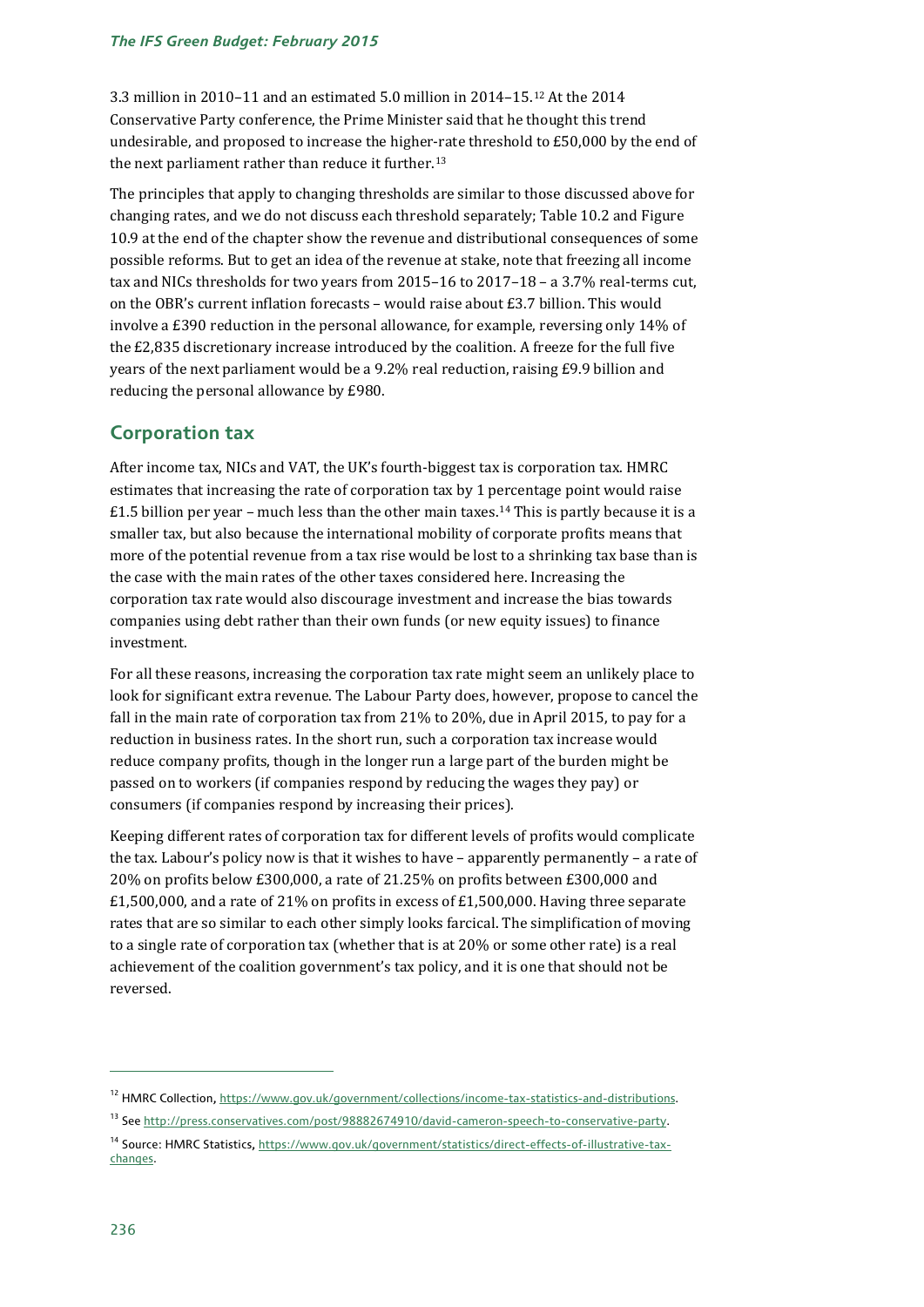### **Council tax**

A uniform 10% increase in council tax rates would raise £2.3 billion.[15](#page-10-0) But the overall level of council tax is not directly within the control of central government, with rates set by individual local authorities. Each residential property in Britain is allocated to a council tax band, based (in England and Scotland) on the assessed 1991 value of the property.[16](#page-10-1) Individual local authorities determine the overall level of council tax, while the ratio between rates for different bands is set by central government (and has not changed since council tax was introduced in 1993). Central government can influence local authorities' choices, however, by increasing or reducing the grant it provides to them (leaving them to raise less or more of their revenue themselves) and via its choice of threshold above which council tax increases would require approval in a local referendum under the Localism Act 2011.

Council tax is charged at a much lower percentage of property value for high-value properties than for low-value properties. Consequently, a uniform percentage council tax increase would represent a bigger share of income or expenditure for poorer households. This is strongly mitigated by the existence of means-tested council tax support to protect those with low incomes and financial assets. But high levels of non-take-up, combined with cuts to council tax support introduced by local authorities since it was localised (and funding for it reduced) in 2013, mean that the overall pattern is nonetheless somewhat regressive. It is hard to find a good reason why council tax should be less than proportional to property values, and the Mirrlees Review recommended that it should be transformed into a simple percentage of property value. In the process, it could be brought up to date; council tax in England and Scotland is still ludicrously based on the relative values of different properties in 1991. Short of such a thoroughgoing reform, Section 10.4 explores the possibility of focusing council tax increases on properties in the highest bands and Section 10.5 examines the removal of the existing discount for singleoccupancy properties.

### **Business rates**

j

Business rates are a tax on the estimated market rental values of non-residential properties. As such, they combine one of the worst taxes – a tax on the value of business property – with one of the best – a tax on land values.<sup>[17](#page-10-2)</sup> There is a strong case against levying a tax on buildings used for business purposes. A basic tenet of the economics of taxation is that intermediate inputs to production – that is, inputs that are themselves the result of an earlier production process, such as buildings – should not be taxed.[18](#page-10-3) The principal effect of business rates is that economic activity in the UK is artificially skewed away from property development and property-intensive production activities. Land, in contrast, is not the result of a production process: its supply is essentially fixed and taxing

<span id="page-10-0"></span><sup>&</sup>lt;sup>15</sup> Source: Authors' calculations using the IFS tax and benefit microsimulation model, TAXBEN, run on uprated data from the 2012-13 Family Resources Survey.

<span id="page-10-1"></span><sup>&</sup>lt;sup>16</sup> Since 2005, council tax bandings in Wales are based on assessed 2003 values. Northern Ireland operates a different system, based on point values (subject to a cap) rather than bands.

<span id="page-10-2"></span><sup>&</sup>lt;sup>17</sup> This is a modified quote from William Vickrey; see W. Vickrey, 'Simplification, progression, and a level playing field', in K. Wenzer (ed.), *Land-Value Taxation: The Equitable and Efficient Source of Public Finance*, M. E. Sharpe, Armonk, NY, 1999.

<span id="page-10-3"></span><sup>18</sup> P. Diamond and J. Mirrlees, 'Optimal taxation and public production I: production efficiency', *American Economic Review,* 1971, 61, 8-27.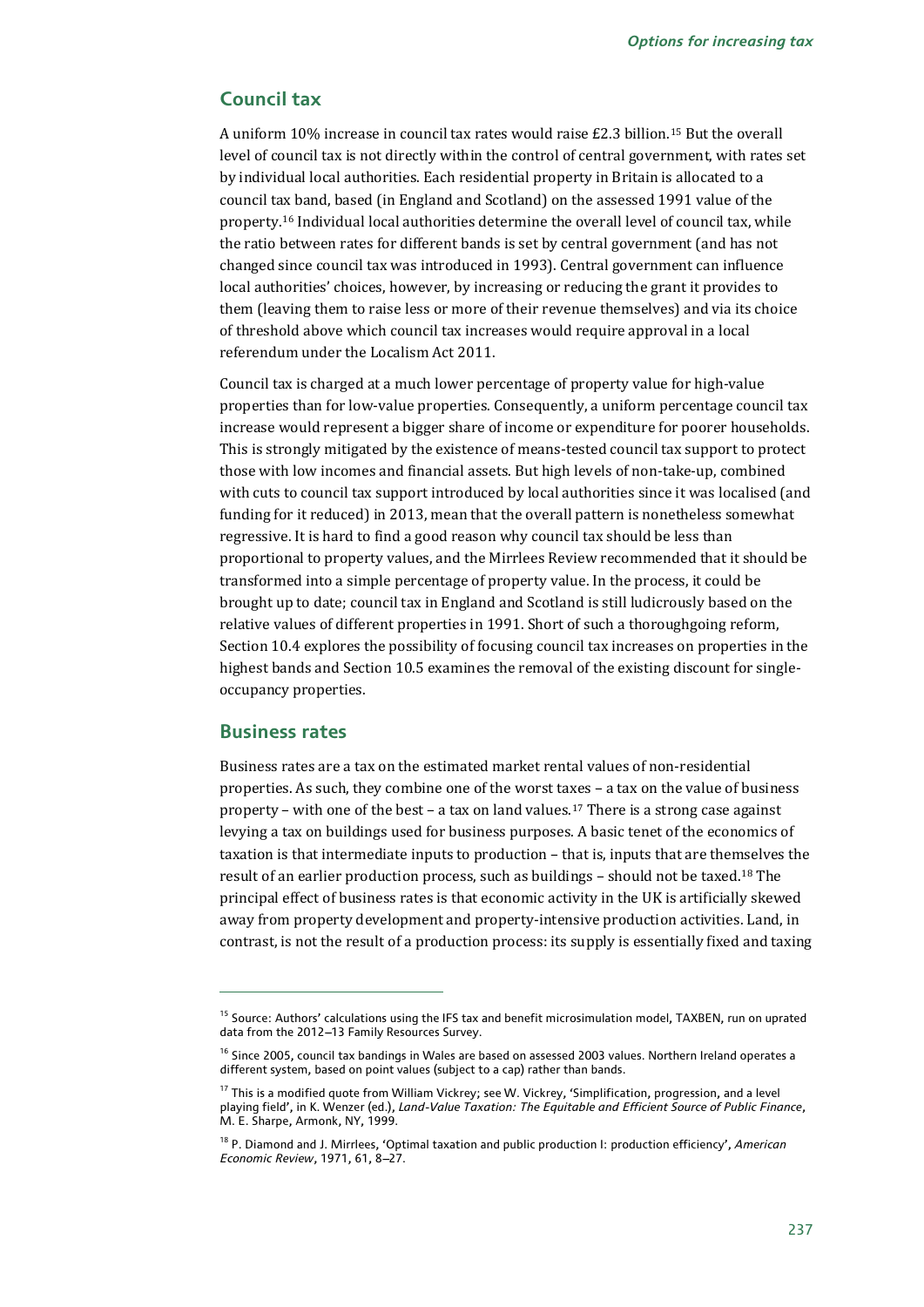it (excluding the value of any buildings on it) would simply make it less valuable to its owners without discouraging any desirable activity.

The Mirrlees Review therefore argued that, if it proved practicable, business rates should be replaced with a land value tax (which could efficiently, though not necessarily fairly, be levied at arbitrarily high rates to raise additional revenue).[19](#page-11-0) If such a move is deemed too practically or politically difficult, consideration of increasing business rates must weigh the advantages of increasing tax on the land component against the disadvantages of increasing tax on buildings. Each percentage point added to the tax rate would raise around  $\text{\pounds}280$  million.<sup>[20](#page-11-1)</sup> An unusual additional obstacle to increasing the rate of this tax is that it would require primary legislation since the Local Government Finance Act 1988 stipulates that [bus](#page-11-2)iness rate bills cannot increase by more than the retail price index (RPI) each year.21 Rather than increasing the main rate of the tax, however, the government might consider removing some of the reliefs within business rates; this is discussed in Section 10.5.

### **Fuel duties**

Governments have often cited high oil prices as a justification for reducing fuel duties. It remains to be seen whether precipitous recent falls will be viewed symmetrically as a reason to increase fuel duties, but it is perhaps indicative that in the 2014 Autumn Statement the present government abandoned the 'fair fuel stabiliser' policy that it had itself introduced in the 2011 Budget, under which fuel duties were to increase by 1p per litre if the average daily oil price fell below £45 per barrel at the start of a calendar year – as it now has.[22](#page-11-3)

Fuel duties are not regressive overall. Among car owners, fuel duties take up a larger share of poorer households' budgets, but since higher-income households are much more likely to own a car (or even two) in the first place, the average budget share across all households is broadly constant over the income distribution.

Increasing fuel dutie[s b](#page-11-4)y 10% – adding 7p to the price of a litre of petrol – would raise £2.6 billion per year.23 It would have some environmental benefits, though the evidence is clear that fuel duties are already far higher than can be justified by the carbon emissions from driving and are poorly targeted at reducing congestion, by far the biggest harm done by motoring. The Mirrlees Review argued that it would be better to replace most of fuel duties with a nationwide system of congestion charging. Indeed, without such a shift, revenues from motoring taxation may wither away as cars become ever more fuel-efficient and ultimately, perhaps, electric.[24](#page-11-5)

[http://www.publications.parliament.uk/pa/cm201212/cmhansrd/cm120321/wmstext/120321m0001.htm\)](http://www.publications.parliament.uk/pa/cm201212/cmhansrd/cm120321/wmstext/120321m0001.htm).

<span id="page-11-0"></span> $19$  See chapter 16 of Mirrlees et al. (2011, op. cit.).

<span id="page-11-1"></span><sup>&</sup>lt;sup>20</sup> Source: Authors' calculations based on HM Treasury, Autumn Statement 2014 policy costings document [\(https://www.gov.uk/government/publications/autumn-statement-documents\)](https://www.gov.uk/government/publications/autumn-statement-documents).

<span id="page-11-2"></span><sup>&</sup>lt;sup>21</sup> In years when properties are revalued, this applies to average bills at the point of revaluation.

<span id="page-11-3"></span> $22$  More precisely, the rise in fuel duties would be triggered if the average daily oil price in both the three months and the week immediately prior to the first working day of February were less than £45 per barrel (*Hansard*, 21 March 2012, column 58WS,

<span id="page-11-4"></span><sup>&</sup>lt;sup>23</sup> Source: HMRC Statistics[, https://www.gov.uk/government/statistics/direct-effects-of-illustrative-tax](https://www.gov.uk/government/statistics/direct-effects-of-illustrative-tax-changes)[changes.](https://www.gov.uk/government/statistics/direct-effects-of-illustrative-tax-changes)

<span id="page-11-5"></span><sup>&</sup>lt;sup>24</sup> See chapter 12 of Mirrlees et al. (2011, op. cit.).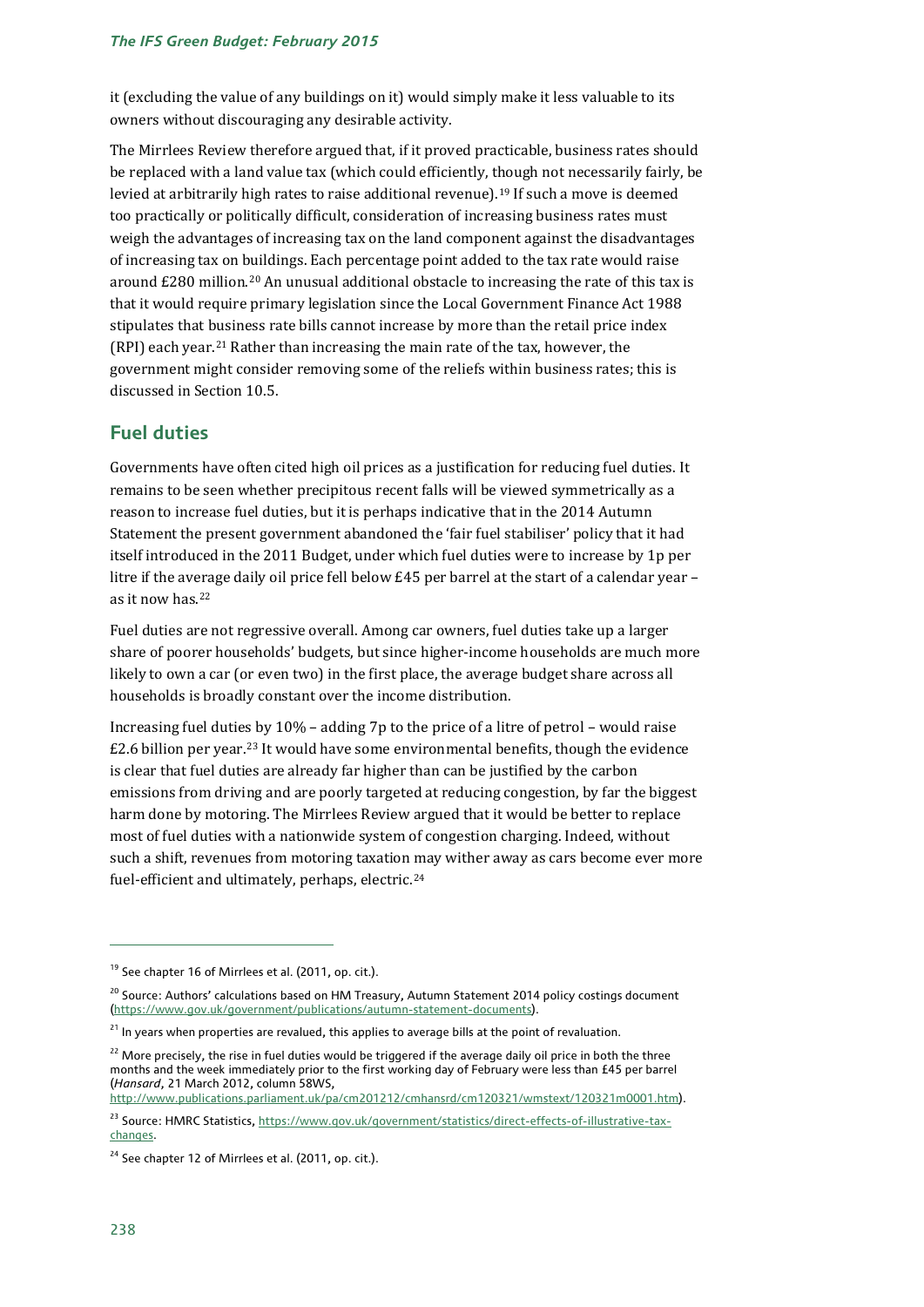# **10.4 Taxing the better-off[25](#page-12-0)**

A relatively small group of very well-off taxpayers already pays a substantial share of tax revenues, reflecting both the structure of the tax system and the unequal distribution of tax bases. Income tax payments are highly concentrated, with a quarter of revenue coming from just 0.5% of the adult population (a quarter of a [mi](#page-12-1)llion individuals) and around half of revenue coming from 3% of adults in 2014–15. <sup>26</sup> IFS researchers previously looked at a wider range of taxes, which collectively account for over threequarters of tax revenue, and showed that, for those taxes, 20% of households contributed 54% of the revenue in 2013–14 and the top half of taxpayers contributed 85% of the revenue.[27](#page-12-2)

The highest-income tenth of households have also seen the biggest tax rises  $-E112$  per week, on average, or 6.2% of their net income – since the fiscal consolidation began in earnest in April 2010.[28](#page-12-3) On top of the rise in the main rate of VAT from 17.5% to 20% – the coalition's biggest tax increase – which affected all households, high-income households have been particularly affected by increased NICs rates, reductions in the higher-rate income tax threshold, the introduction of the additional (now 45%) rate of income tax, the withdrawal of the income tax personal allowance once income exceeds £100,000, and restrictions on tax relief on pension contributions.

The share of tax paid by the better-off could be increased further. We take no stance on whether that would be the right direction of travel. Reasonable people can disagree as to what distribution of the tax burden would be fair, and in very broad-brush terms there is a trade-off between redistribution and incentives: crudely, the more the tax (and benefit) system helps the poor and penalises the rich, the more it erodes the incentive for the poor to become rich. Increasing reliance on a very small number of taxpayers for revenue also leaves the public finances more vulnerable to changes in their behaviour. But politicians of all hues have voiced their support for the proposition that the better-off should bear the greatest share of the burden of fiscal consolidation. For example, the Chancellor of the Exchequer, George Osborne, in his speech to the 2012 Conservative Party conference, pledged that 'the broadest shoulders will continue to bear the greatest burden'. Similarly, Ed Miliband has stated that Labour believes 'those with the broadest shoulders should bear the greatest burden'. Deputy Prime Minister Nick Clegg told the 2012 Liberal Democrat party conference that 'the key question we will all have to answer is who will have to tighten their belts the most? Our position is clear. If we have to ask people to take

<span id="page-12-0"></span><sup>&</sup>lt;sup>25</sup> This section draws heavily on S. Adam, C. Emmerson and B. Roantree, 'Broad shoulders and tight belts: options for taxing the better-off', in C. Emmerson, P. Johnson and H. Miller (eds), *The IFS Green Budget: February 2013*, 2013, [http://www.ifs.org.uk/publications/6562.](http://www.ifs.org.uk/publications/6562)

<span id="page-12-1"></span><sup>&</sup>lt;sup>26</sup> Source: Tables 2.4 and 2.5 of HMRC Statistics, [https://www.gov.uk/government/collections/income-tax](https://www.gov.uk/government/collections/income-tax-statistics-and-distributions)[statistics-and-distributions,](https://www.gov.uk/government/collections/income-tax-statistics-and-distributions) with population aged 16 or over at 52.4 million in 2014 from table A1-1 of Office for National Statistics, *2012-Based Principal Population Projections* [\(http://www.ons.gov.uk/ons/rel/npp/national-population-projections/2012-based-projections/rft-table-a1-1](http://www.ons.gov.uk/ons/rel/npp/national-population-projections/2012-based-projections/rft-table-a1-1-principal-projection---uk-summary.xls) [principal-projection---uk-summary.xls\),](http://www.ons.gov.uk/ons/rel/npp/national-population-projections/2012-based-projections/rft-table-a1-1-principal-projection---uk-summary.xls) imply that 0.42% of adults paid 24.6% of income tax while 0.57% paid 27.4%, and 2.85% of adults paid 47.7%.

<span id="page-12-2"></span><sup>&</sup>lt;sup>27</sup> See Adam, Emmerson and Roantree (op. cit.).

<span id="page-12-3"></span><sup>&</sup>lt;sup>28</sup> Cuts to benefits, on the other hand, have taken more from low-income households. See J. Browne and W. Elming, 'The effect of the coalition's tax and benefit changes on household incomes and work incentives', IFS Briefing Note BN159, 2015[, http://election2015.ifs.org.uk/article/the-effect-of-the-coalition-s-tax-and](http://election2015.ifs.org.uk/article/the-effect-of-the-coalition-s-tax-and-benefit-changes-on-household-incomes-and-work-incentives)[benefit-changes-on-household-incomes-and-work-incentives.](http://election2015.ifs.org.uk/article/the-effect-of-the-coalition-s-tax-and-benefit-changes-on-household-incomes-and-work-incentives)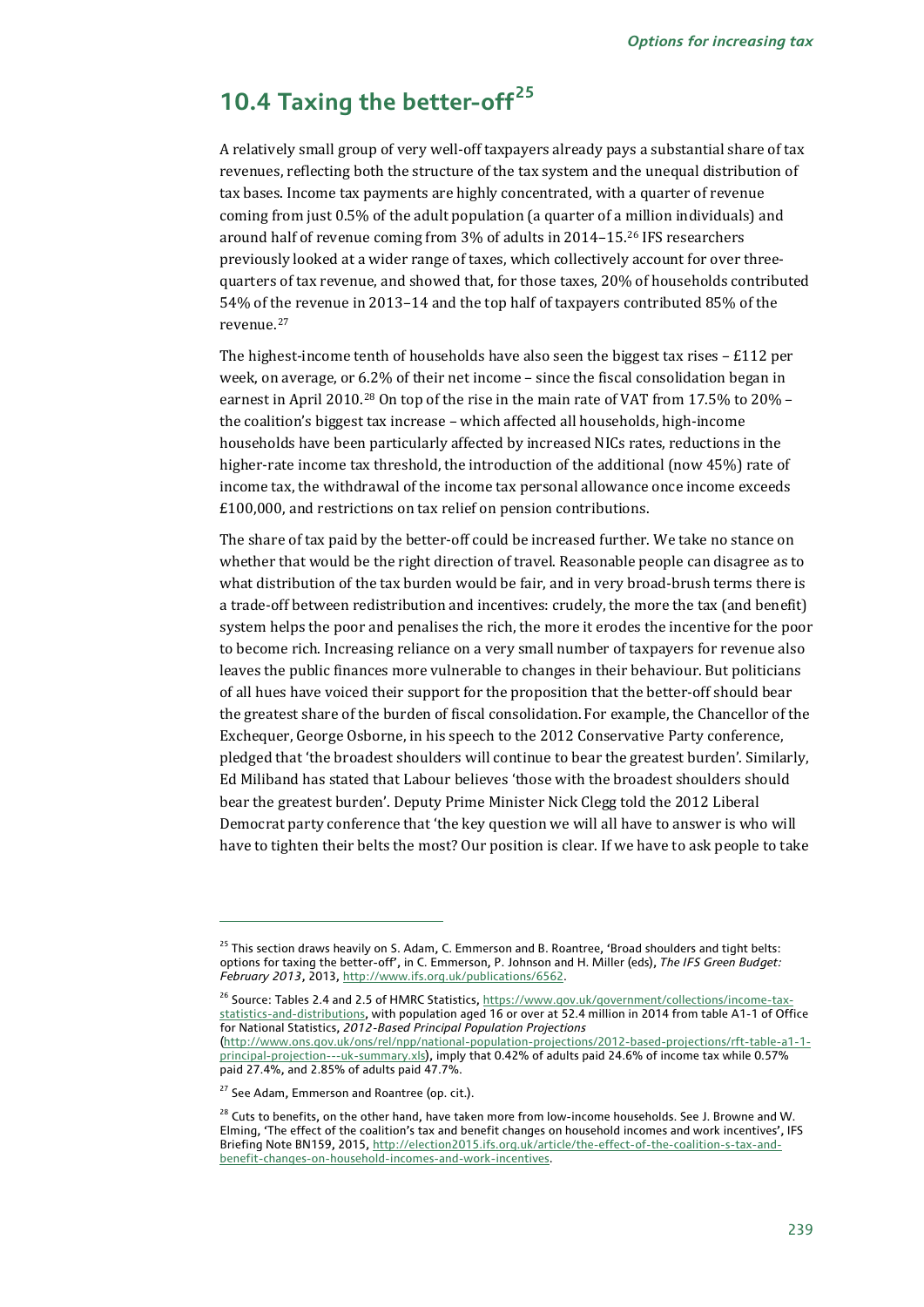less out or pay more in, we'll start with the richest and work our way down, not the other way around'.[29](#page-13-0)

It is rarely clear from such statements exactly which types or groups of individuals or households are considered to possess the broadest shoulders: for example, people with high current incomes do not necessarily have a large stock of wealth, and vice versa. In this section, we discuss a range of measures that raise revenue from groups that might be thought of as 'well off' in different senses.

### **Increasing income tax and NICs rates**

If the next government wants to focus tax rises on those with the highest incomes, a straightforward measure would be to increase the additional (45%) or higher (40%) rates of income tax. However, the revenue yield from an increase in the additional rate of income tax, which applies only to taxable incomes in excess of £150,000 per year, is subject to a great deal of uncertainty. The ability of individuals to respond to a change in taxes by, for example, shifting income to another form or time period is likely to be greater for those on high incomes than for those on lower incomes.[30](#page-13-1) For this reason, HMRC's estimate – signed off by the Office for Budget Responsibility as reasonable – of the revenue potential of increasing the top rate by 1 percentage point from 45% is only £100 million per year.[31](#page-13-2)

Little is known about the responsiveness of higher-rate taxpayers, but it is unlikely to be as high as that of additional-rate taxpayers. HMRC estimates (which do make an allowance for some behavioural response) suggest that each percentage point on the higher rate of income tax would raise £1.2 billion, while each percentage point on the employee NICs rate above the upper earnings limit (UEL, which in 2015–16 will be aligned with the £42,385 per year higher-rate threshold) – and on the self-employed NICs rate above the upper profits limit (UPL) - would raise £1.0 billion.<sup>[32](#page-13-3)</sup> As Figure 10.9 shows, around 80% of the revenue from these increases would come from the highestincome tenth of households, who would also lose the most as a percentage of income.

Increasing the UEL and UPL to £100,000 per year (or the weekly equivalent) would increase employee and self-employed NICs rates on earnings between £42,385 and £100,000 from 2% to 12% and would raise around £10.1 billion – subject to similar uncertainties about behavioural response to those mentioned above. Increases beyond £100,000 would make behavioural response even more of a concern. Once income exceeds £100,000, the income tax personal allowance is reduced by 50p for every £1 of additional income; in combination with higher-rate tax, this in effect creates a marginal income tax rate of 60%. Levying employee NICs at 12% rather than 2% on top of this

<span id="page-13-0"></span><sup>&</sup>lt;sup>29</sup> Se[e http://www.newstatesman.com/blogs/politics/2012/10/george-osbornes-speech-conservative](http://www.newstatesman.com/blogs/politics/2012/10/george-osbornes-speech-conservative-conference-full-text)[conference-full-text,](http://www.newstatesman.com/blogs/politics/2012/10/george-osbornes-speech-conservative-conference-full-text)<http://press.labour.org.uk/post/107208138389/ed-miliband-speech-in-salford> and [http://www.libdems.org.uk/nick\\_clegg\\_s\\_speech\\_to\\_liberal\\_democrat\\_autumn\\_conference\\_2012.](http://www.libdems.org.uk/nick_clegg_s_speech_to_liberal_democrat_autumn_conference_2012)

<span id="page-13-1"></span> $30$  For a fuller discussion of the difficulties involved in determining revenue-maximising top tax rates, see M. Brewer and J. Browne, 'Can more revenue be raised by increasing income tax rates for the very rich?', IFS Briefing Note 84, 2009, [http://www.ifs.org.uk/bns/bn84.pdf.](http://www.ifs.org.uk/bns/bn84.pdf)

<span id="page-13-2"></span> $31$  The analysis underlying this estimate is presented in HMRC, 'The exchequer effect of the 50 per cent additional rate of income tax', 2012,

[http://webarchive.nationalarchives.gov.uk/20140109143644/http://www.hmrc.gov.uk/budget2012/excheq](http://webarchive.nationalarchives.gov.uk/20140109143644/http:/www.hmrc.gov.uk/budget2012/excheq-income-tax-2042.htm)[income-tax-2042.htm.](http://webarchive.nationalarchives.gov.uk/20140109143644/http:/www.hmrc.gov.uk/budget2012/excheq-income-tax-2042.htm) For further discussion, see also M. Brewer, J. Browne and P. Johnson, 'The 50p income tax rate: what is known and what will be known?', in C. Emmerson, P. Johnson and H. Miller (eds), *The IFS Green Budget: February 2012*, IFS Commentary 122, 2012, [http://www.ifs.org.uk/publications/6003.](http://www.ifs.org.uk/publications/6003) 

<span id="page-13-3"></span><sup>32</sup> Source: HMRC Statistics[, https://www.gov.uk/government/statistics/direct-effects-of-illustrative-tax](https://www.gov.uk/government/statistics/direct-effects-of-illustrative-tax-changes)[changes.](https://www.gov.uk/government/statistics/direct-effects-of-illustrative-tax-changes)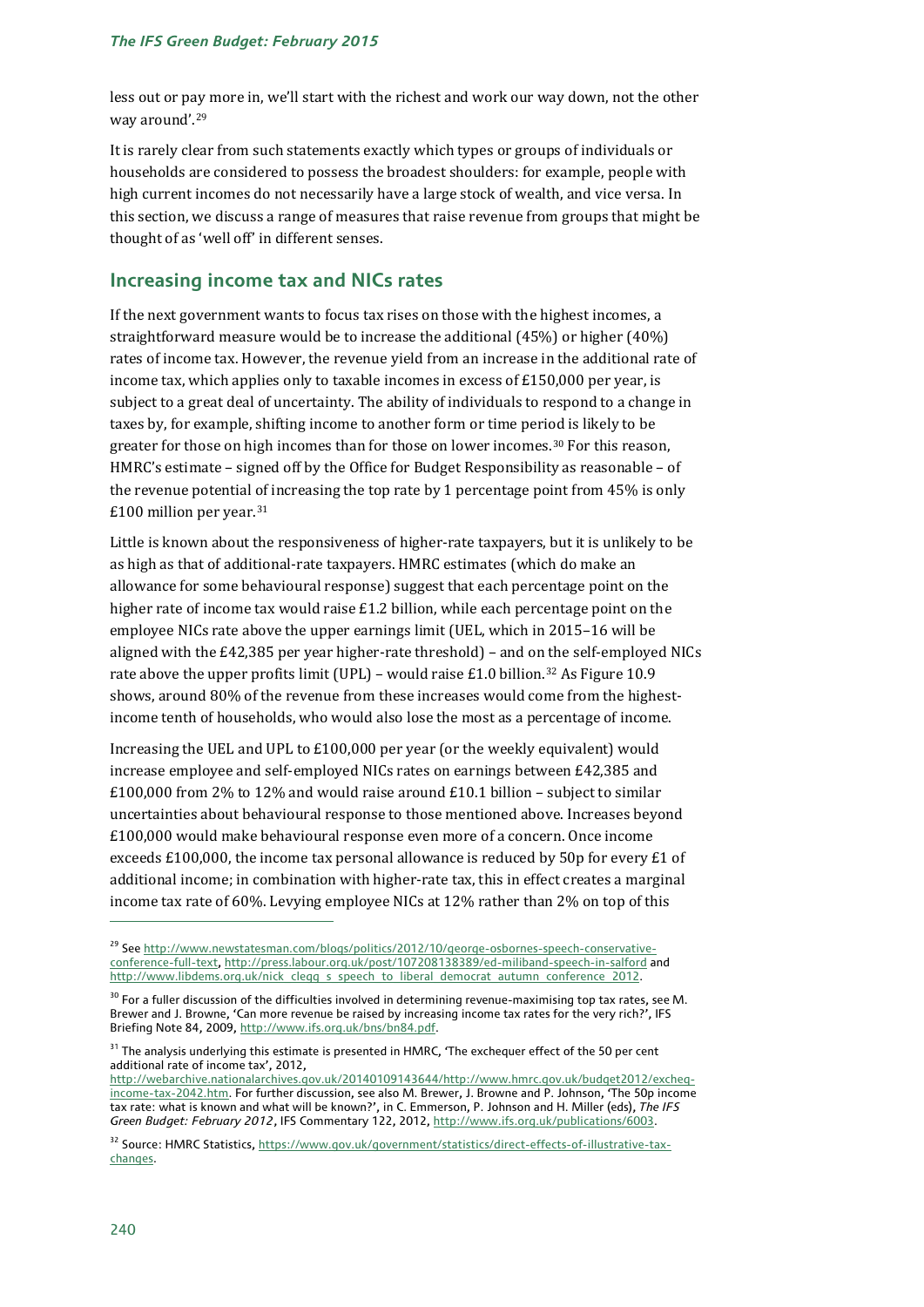would yield an eye-watering 72% effective marginal tax rate (or 75.4% if employer NICs are taken into account as well).

### **Increasing capital gains tax**

Capital gains tax (CGT) is charged on the increase in the value of an asset between its acquisition and disposal. It is expected to raise £5.9 billion in 2015–16, though this is highly cyclical and volatile. CGT is highly progressive, disproportionately paid by a small number of taxpayers realising very large gains: in 2012–13, more than half of all individuals' CGT liabilities came from just 3,000 people who realised gains of more than £1 million.[33](#page-14-0) This reflects the structure of the tax, which in 2015–16 will exempt the first £11,100 of gains realised each year, in addition to any gains made on people's main homes and on any assets held in pension funds or ISAs. Above the exempt amount, gains that fall into the basic-rate income tax bracket (counting capital gains as the top slice of income) are taxed at 18% (the 'lower rate') while gains above the higher-rate threshold are taxed at 28% (the 'higher rate').

However, increasing the headline rates of CGT would probably yield little if any additional revenue: in fact, HMRC's most recent estimate is that a rise in the lower rate would r[ais](#page-14-1)e nothing, while any increase in the higher rate would actually *reduce* revenues slightly. <sup>34</sup> As with almost any tax, CGT is subject to a 'Laffer curve' effect. As the tax rate rises, people will take more steps to avoid paying it.[35](#page-14-2) This erodes the yield from additional rises until the point where a further increase in the tax rate actually reduces revenue: after all, in the extreme case, with a 100% tax rate it would not be worthwhile to undertake the taxed activity at all and revenue would be zero. The size of the behavioural responses, and thus the revenue-maximising tax rate, are very difficult to estimate, but evidently the government believes that CGT rates are around their revenue-maximising level.

The case for increasing CGT rates – and the revenue yield from doing so – would be stronger if the rate increase were accompanied (or preceded) by other reforms. The Mirrlees Review proposed introducing a 'rate-of-return allowance', a tax allowance for a risk-free rate of return on the purchase cost of an asset that would eliminate the main disincentive effects of CGT. Removing other preferential tax treatments – including, but not limited to, reliefs within CGT itself (discussed in Section 10.5) – would both raise revenue directly and reduce the extent to which people could find tax-efficient ways to rearrange their affairs in response to a rise in CGT rates. In the absence of such wider reforms, HMRC's revenue estimates would imply that a government seeking to increase CGT revenues cannot rely on increasing headline rates to do so.

Reducing the annual exempt amount from its 2015–16 level of £11,100 seems more promising. HMRC estimates that reducing the exempt amount by £500 would raise about

<span id="page-14-0"></span><sup>&</sup>lt;sup>33</sup> Source: Table 14.2 of HMRC Statistics[, https://www.gov.uk/government/statistics/estimated-taxpayer](https://www.gov.uk/government/statistics/estimated-taxpayer-numbers-gains-and-tax-accruals-by-year-of-disposal-and-size-of-gain)[numbers-gains-and-tax-accruals-by-year-of-disposal-and-size-of-gain.](https://www.gov.uk/government/statistics/estimated-taxpayer-numbers-gains-and-tax-accruals-by-year-of-disposal-and-size-of-gain)

<span id="page-14-1"></span><sup>&</sup>lt;sup>34</sup> See HMRC Statistics[, https://www.gov.uk/government/statistics/direct-effects-of-illustrative-tax-changes.](https://www.gov.uk/government/statistics/direct-effects-of-illustrative-tax-changes)

<span id="page-14-2"></span> $35$  In the case of CGT, this could include  $-$  among other possibilities  $-$  saving less, moving into tax-privileged asset classes, taking income out of a business rather than letting its value build up, spreading out the realisation of gains to take maximum advantage of each year's exempt amount, transferring assets to a lowertaxed spouse, leaving (or not moving to) the UK, or delaying selling an asset in order to postpone the latent tax liability for as long as possible - perhaps in the hope that a future government would reduce CGT rates.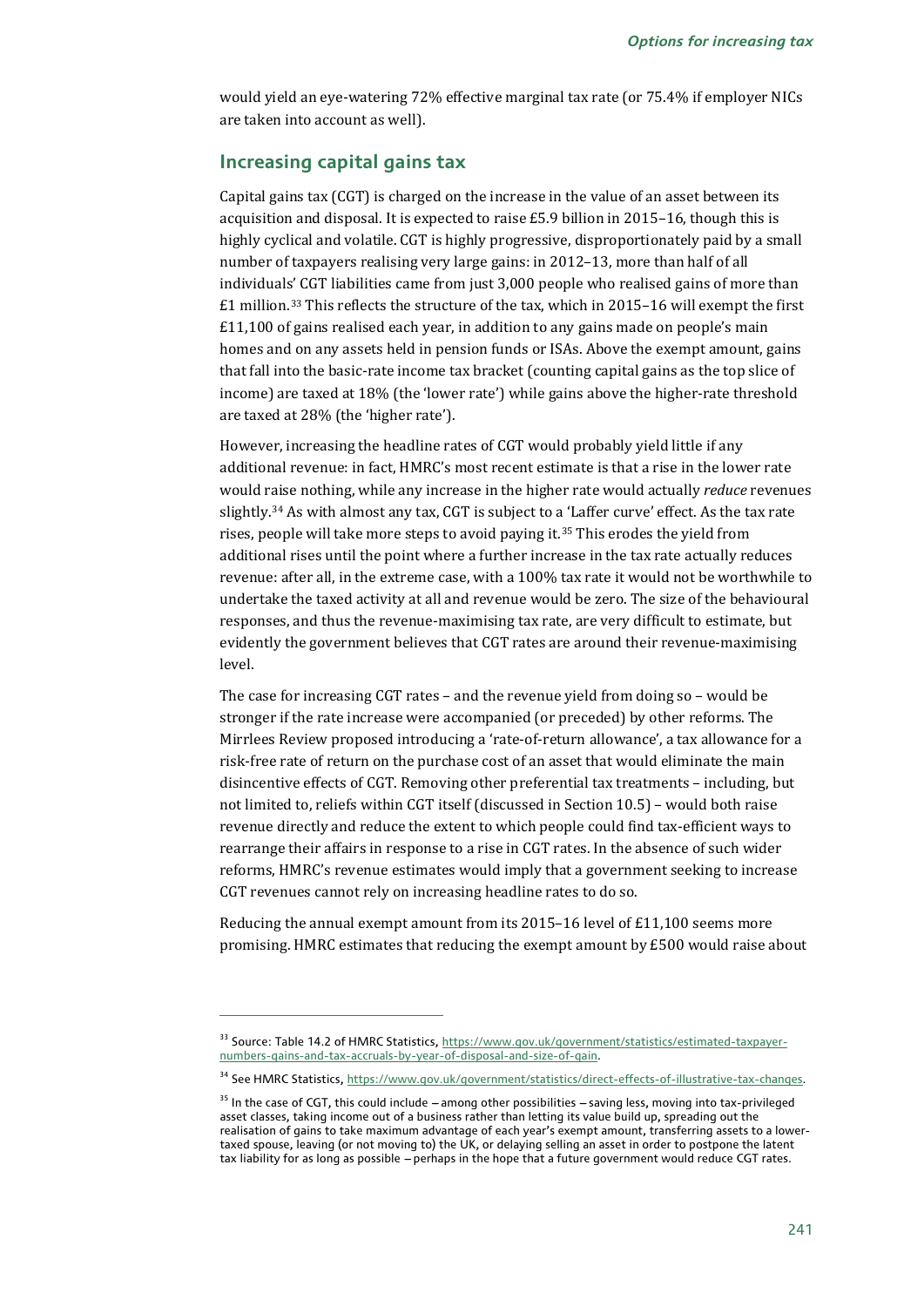£20 million per year;[36](#page-15-0) but larger reductions would raise revenue more than in proportion to this, since small gains are more common than larger gains.<sup>[37](#page-15-1)</sup> The losers from such a reform would be all those realising gains above the (reduced) exempt amount on assets other than their main home, pension or ISA. Provided the exempt amount remains significantly above zero, this would still be a relatively well-off group.

Beyond the narrow question of whether the CGT annual exempt amount should be reduced, a more fundamental question is why CGT and income tax have separate allowances at all. Capital gains are a return to saving just like capital income is, and it would make sense to tax them together. Yet, at present, the CGT allowance cannot be set against income and the income tax allowance cannot be set against capital gains. This separation rewards people who, in a given year, have some income and some capital gain, rather than exclusively one or the other. There seems to be little rationale for having large separate allowances. Beyond a *de minimis* allowance specifically for capital gains (much lower than the current one) to avoid the burden of CGT compliance for those realising trivial gains, it would make much more sense to have a single allowance to set against both income and capital gains.

### **Increasing inheritance tax**

Inheritance tax (IHT) is charged at 40% on transfers of wealth in excess of £325,000 on (or shortly before) death. It was levied on 28,000 estates in 2013–14, representing 4.9% of all deaths.[38](#page-15-2) Transfers between spouses or civil partners are exempt, and the inheritance tax threshold is increased by any unused proportion of a deceased spouse's or civil partner's nil-rate band so that married couples and civil partners can collectively bequeath double the inheritance tax threshold (i.e. £650,000) tax-free even if the first to die leaves their entire estate to the surviving partner.

The Conservatives' 2010 general election manifesto – and, as recently as October 2014, the Prime Minister[39](#page-15-3) – expressed a desire to increase the inheritance tax threshold. Yet in fact the threshold has been frozen in cash terms at £325,000 since 2009–10 and the 2013 Budget announced that the freeze would continue through to 2017–18. This eight-year freeze represents a cut of 20% or £64,800 relative to inflation as measured by the consumer price index. Because of this and because of rising asset prices, the number of estates liable for inheritance tax is forecast to rise from 4.9% of deaths in 2013–14 (and just 2.6% in 2009–10, before the threshold freeze) to 9.9% in 2018–19 and revenue from this tax is forecast to rise from 0.20% of national income in 2013–14 (and 0.16% in 2009–10) to 0.27% in 2018–19, its highest level since at least 1973–74.[40](#page-15-4)

<span id="page-15-0"></span><sup>&</sup>lt;sup>36</sup> Source: HMRC Statistics[, https://www.gov.uk/government/statistics/direct-effects-of-illustrative-tax](https://www.gov.uk/government/statistics/direct-effects-of-illustrative-tax-changes)[changes.](https://www.gov.uk/government/statistics/direct-effects-of-illustrative-tax-changes)

<span id="page-15-1"></span><sup>&</sup>lt;sup>37</sup> As an extreme illustration, note that simply multiplying up the £20 million number would imply that removing the exempt amount altogether would raise around £440 million, whereas HMRC estimates that the actual cost of having an £11,000 exemption is £3.5 billion (source: table 1.5 of HMRC Statistics, [https://www.gov.uk/government/statistics/main-tax-expenditures-and-structural-reliefs\).](https://www.gov.uk/government/statistics/main-tax-expenditures-and-structural-reliefs)

<span id="page-15-2"></span><sup>&</sup>lt;sup>38</sup> Source: Number of taxpaying death estates in 2013-14 from HMRC Statistics, [https://www.gov.uk/government/statistics/numbers-of-taxpayers-and-registered-traders;](https://www.gov.uk/government/statistics/numbers-of-taxpayers-and-registered-traders) number of deaths in 2013 from ONS Vital Statistics [\(http://www.ons.gov.uk/ons/publications/re-reference](http://www.ons.gov.uk/ons/publications/re-reference-tables.html?edition=tcm%3A77-353343)[tables.html?edition=tcm%3A77-353343\)](http://www.ons.gov.uk/ons/publications/re-reference-tables.html?edition=tcm%3A77-353343) and ONS Mortality Statistics [\(http://www.ons.gov.uk/ons/publications/re-reference-tables.html?edition=tcm%3A77-327590\)](http://www.ons.gov.uk/ons/publications/re-reference-tables.html?edition=tcm%3A77-327590).

<span id="page-15-3"></span><sup>&</sup>lt;sup>39</sup> Se[e http://www.theguardian.com/money/2014/oct/15/david-cameron-inheritance-tax-threshold.](http://www.theguardian.com/money/2014/oct/15/david-cameron-inheritance-tax-threshold)

<span id="page-15-4"></span><sup>&</sup>lt;sup>40</sup> 2018-19 forecasts from Office for Budget Responsibility, *Economic and Fiscal Outlook: March 2014*. For a discussion, see S. Adam and C. Emmerson, 'Death to the death tax?', IFS Observation, 2014, [http://www.ifs.org.uk/publications/7164.](http://www.ifs.org.uk/publications/7164)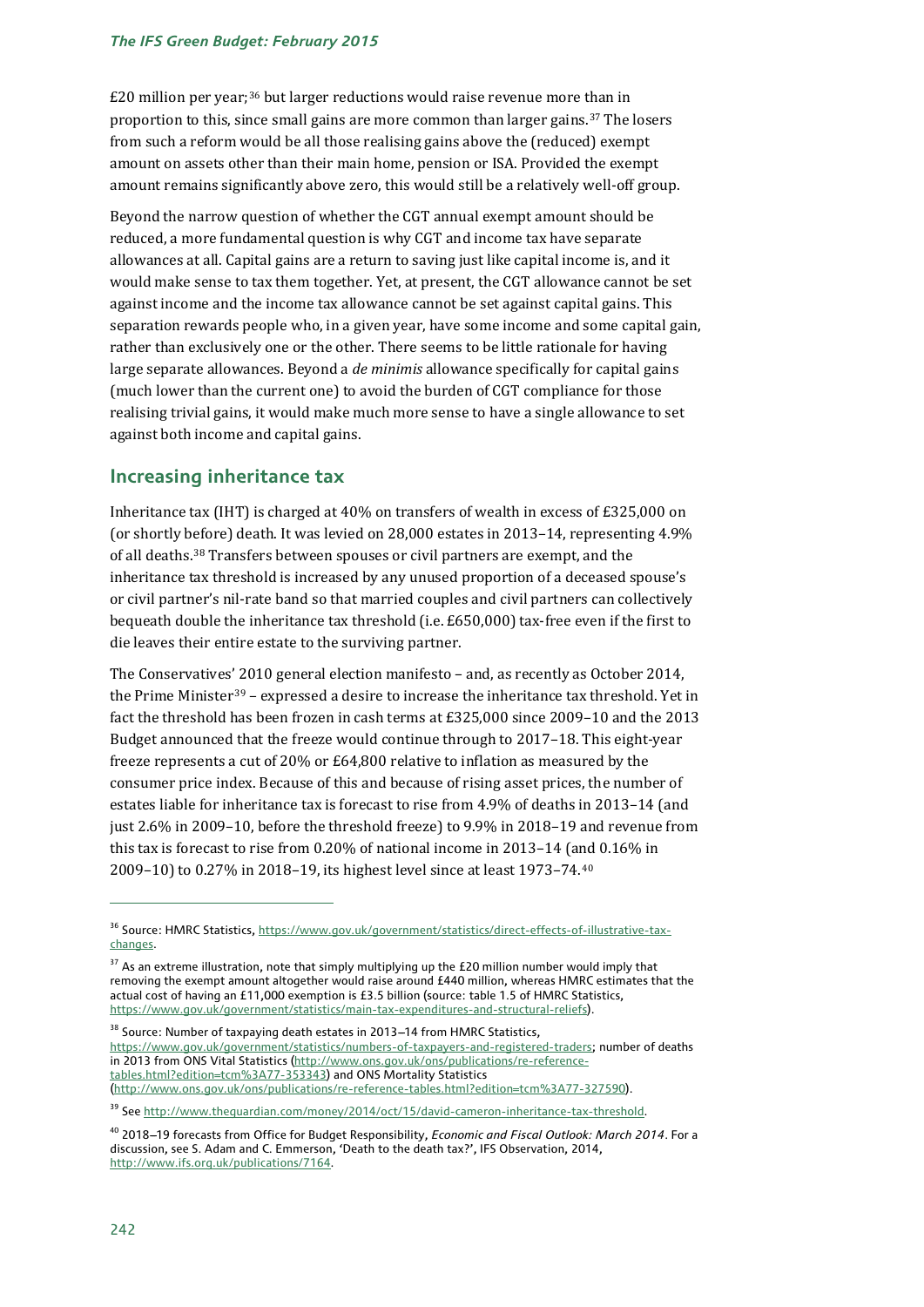Further reducing the inheritance tax threshold could raise still more revenue. HMRC estimates that a £5,000 reduction would raise  $£100$  million, but the yield from larger reductions would be more than proportional to that as inheritance tax started to affect more densely populated ranges of estate size.[41](#page-16-0)

Increasing the rate of inheritance tax would be more progressive than reducing the threshold, though it probably has less revenue-raising potential. HMRC estimates that each percentage point added to the rate would raise £100 million, so that (say) a rise from 40% to 50% would raise £1.0 billion. A third possibility would be to reduce the threshold but, rather than simply extending the 40% rate downward, impose IHT at a lower rate, say 20%, on an initial band.

However, IHT is ridden with loopholes which, as Kay and King (1990) put it, favour 'the healthy, wealthy, and well-advised'.[42](#page-16-1) Removing some of these could raise substantial revenue and is discussed in Section 10.5.

### **Reducing the limits on tax-free pension saving**

Pension saving is tax-privileged, and a simple way to raise money from a well-off group would be to reduce the annual and/or lifetime limits on what can be contributed to a registered pension scheme. This would be very much in keeping with recent reforms, repeating what was done in the June 2010 Budget and the 2012 Autumn Statement. The Liberal Democrats propose a further reduction in the lifetime limit from £1.25 million to £1 million. We are not aware of any estimates of the yield from further reductions in the annual or lifetime limits from the current level; the government estimates that the reduction of the annual limit from £50,000 to £40,000 and the reduction of the lifetime limit from £1.5 million to £1.25 million will together raise £1.1 billion in 2017–18<sup>[43](#page-16-2)</sup> and increasing amounts thereafter, but further reductions of the same size would raise significantly more than that because far more people would be affected.

Tightening limits on what can be saved in tax-privileged forms over a lifetime is not the worst way to reduce the generosity of the pension system; in Section 10.6, we discuss a distinctly inferior proposal. But there are better options available, which we discuss in Section 10.5. In particular, rather than preventing people with very large pension pots from saving any more in a registered pension scheme at all, it would be better to let them save in a pension but without the large subsidies they currently receive through the taxfree lump sum and the NICs exemption of employer contributions.

The lifetime limit is currently more generous for those in defined benefit pension schemes than for those in defined contribution schemes.[44](#page-16-3) This differential is hard to justify. If the government was minded to reduce the lifetime allowance again, it should do so in a way that equalises it for members of defined benefit and defined contribution pension schemes.

<span id="page-16-0"></span> $41$  As an extreme illustration, note that simply multiplying up the £100 million number would imply that abolishing the nil-rate band completely would raise £6.6 billion, whereas HMRC estimates that the total cost of the nil-rate band is £20.5 billion (in 2015-16 terms). Source: HMRC Collection, 'Tax expenditures, reliefs and ready reckoners statistics'[, https://www.gov.uk/government/collections/tax-expenditures-and-ready](https://www.gov.uk/government/collections/tax-expenditures-and-ready-reckoners)[reckoners.](https://www.gov.uk/government/collections/tax-expenditures-and-ready-reckoners)

<span id="page-16-1"></span><sup>42</sup> J.A. Kay and M.A. King, *The British Tax System*, OUP, Oxford, 1990.

<span id="page-16-2"></span><sup>43</sup> Source: table 2.1 of HM Treasury, *Autumn Statement 2012*[, http://cdn.hm](http://cdn.hm-treasury.gov.uk/autumn_statement_2012_complete.pdf)[treasury.gov.uk/autumn\\_statement\\_2012\\_complete.pdf.](http://cdn.hm-treasury.gov.uk/autumn_statement_2012_complete.pdf)

<span id="page-16-3"></span><sup>44</sup> C. Emmerson, 'Taxation of private pensions', in C. Emmerson, P. Johnson and H. Miller (eds), *The IFS Green Budget: February 2014*[, http://www.ifs.org.uk/publications/7072.](http://www.ifs.org.uk/publications/7072)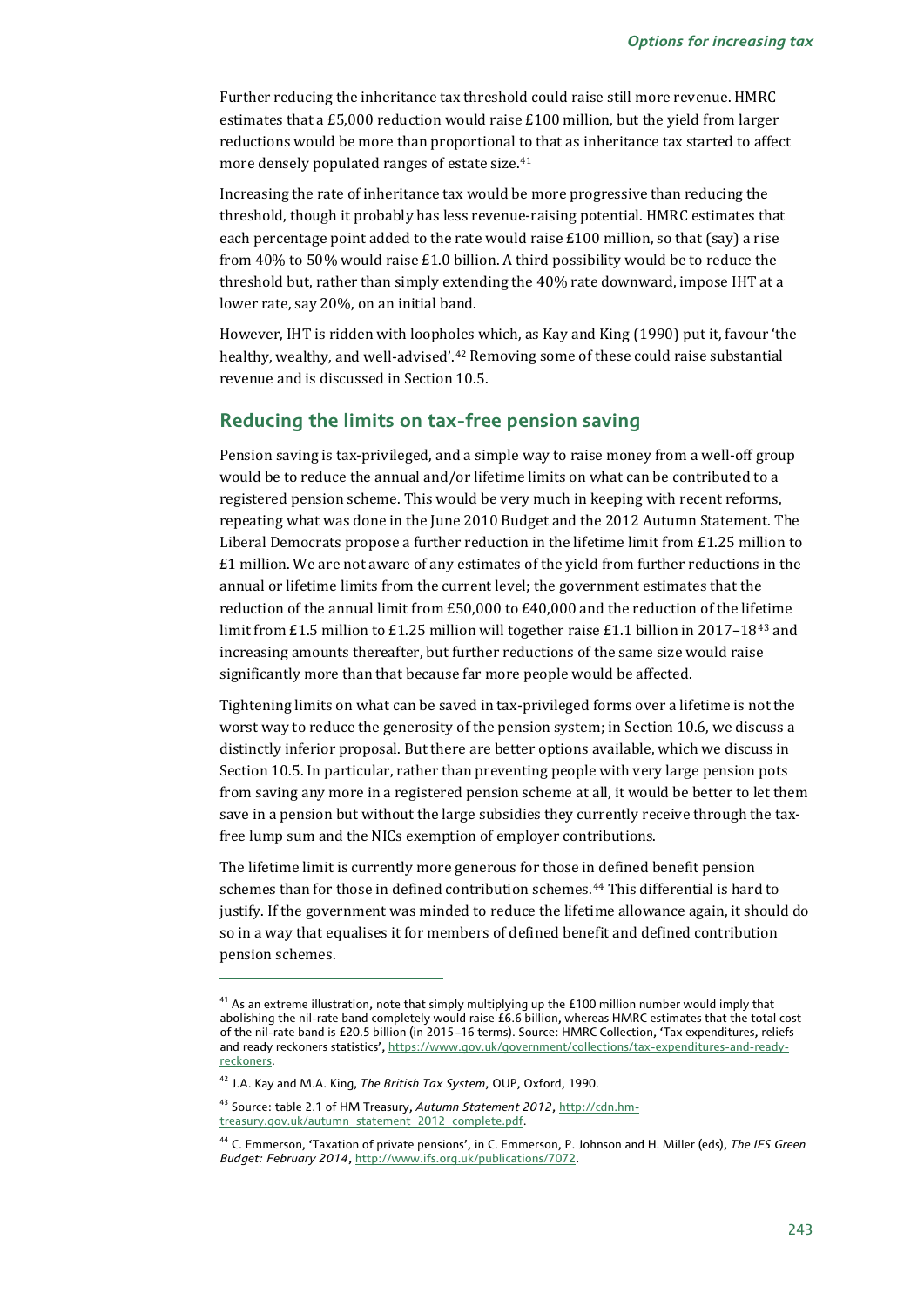Reducing the annual allowance makes less sense than reducing the lifetime allowance. For a given level of desired lifetime contributions, it is not clear why we would want to penalise making occasional large contributions rather than frequent smaller contributions. In practical terms, too, reducing the annual allowance is more problematic, as valuing annual contributions to defined benefit pension schemes is difficult; the lower the annual limit, the more of these difficult valuations must be done.

### **Council tax and a 'mansion tax'**

### *Increasing council tax on high-band properties*

As noted in Section 10.3, the council tax rates applied to each band are far from proportional to property value: people occupying more valuable properties pay a smaller percentage of the value of their property than those in less valuable properties. For example, in a local authority setting the 2014–15 average band D rate in England of £1,468,<sup>[45](#page-17-0)</sup> someone with a property at the midpoint of band D (£78,000) will pay 1.88% of its 1991 valuation, while someone with a property at the midpoint of band G (£240,000) will pay £2,447, or 1.02% of its 1991 valuation. This unfairly and inefficiently favours more valuable properties, and in particular the most valuable properties.

A simple reform that would raise revenue from households that are relatively well off on average while making council tax more proportional to property value would be to increase the tax rates applied to high-value properties. Figure 10.6 shows the distributional impact of doubling council tax rates for just band H (which would affect the top 0.6% of properties and raise £0.3 billion), for bands G and H (raising £2.0 billion from the top 4.2% of properties), for bands F, G and H (raising £4.2 billion from the top 9.6% of





Note: Income decile groups are derived by dividing all households into 10 equal-sized groups according to income adjusted for household size using the McClements equivalence scale.

Source: Authors' calculations using the IFS tax and benefit microsimulation model, TAXBEN, run on uprated data from the 2012-13 Family Resources Survey.

<span id="page-17-0"></span><sup>45</sup> Source[: https://www.gov.uk/government/statistics/council-tax-levels-set-by-local-authorities-in-england-](https://www.gov.uk/government/statistics/council-tax-levels-set-by-local-authorities-in-england-2014-to-2015)[2014-to-2015.](https://www.gov.uk/government/statistics/council-tax-levels-set-by-local-authorities-in-england-2014-to-2015)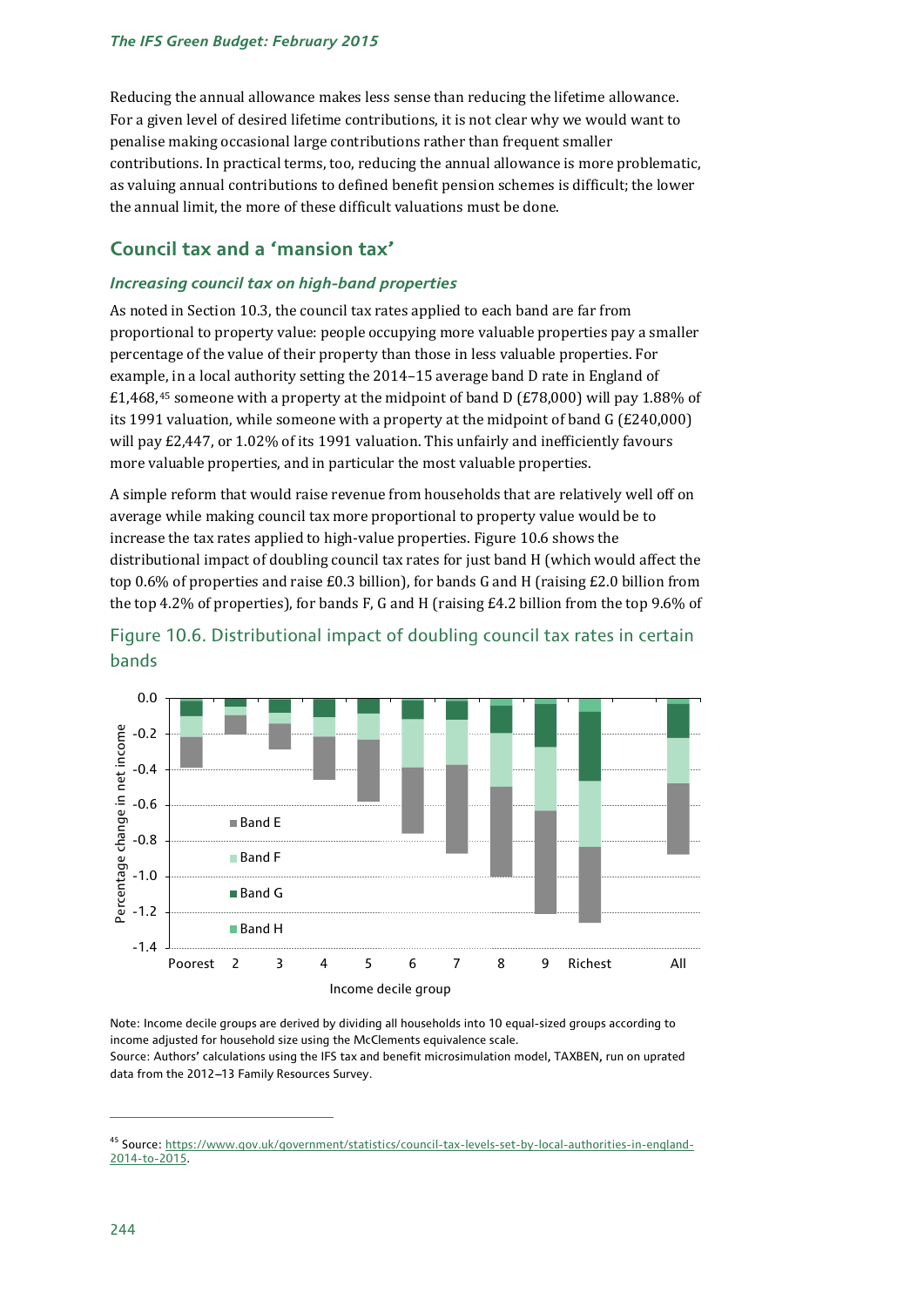properties) and for bands E, F, G and H (raising £7.7 billion from the top 19.6% of properties).[46](#page-18-0)

Increasing council tax on high-value properties would certainly hit wealthy households hardest. It would also be progressive across the income distribution, though the losers would also include some who lived in big houses but with low current income and who, for one reason or another, were not protected by means-tested council tax support.[47](#page-18-1) Of course, only a small fraction of the losers from these reforms would fall into that category. And how offensive one finds the idea that such people should lose out depends in part on whether one views people with high wealth but low current income as rich or poor.

#### *Adding new council tax bands*

Instead of (or as well as) increasing council tax on existing bands, the government could add one or more new bands at the top, to focus tax increases even more tightly on just the very highest-value properties – as the Welsh government did when it added a band I (paying  $2^{1}/3$  times the band D rate) to its council tax in 2005.

However, with so few properties in band H, the revenue yield from applying higher rates to only a subset of those would be very small unless the tax increase for each affected household were astronomical. There are currently 136,000 properties in England in band H;[48](#page-18-2) if, say, half of them were put into a new band H+, those 68,000 properties would have to see their council tax bills increase by nearly £15,000 per year on average (over and above what they are paying already) in order to raise  $£1$  billion from this policy.

### *A 'mansion tax'*

j

Labour and the Liberal Democrats both propose to introduce a new 'mansion tax' on properties worth more than £2 million.

Like council tax, properties would be put into bands, with all properties in a given band liable for the same tax but properties in higher bands charged more.<sup>[49](#page-18-3)</sup> The Labour Party, for example, has said that all properties worth between £2 million and £3 million would be charged £3,000 per year, with a series of higher bands for properties above £3 million attracting successively more tax.[50](#page-18-4)

Nobody knows exactly how many properties in the UK are worth more than £2 million, and therefore how much revenue would be raised by different rates of a mansion tax: the last time all properties in the UK were systematically valued was prior to the introduction of council tax in 1993. However, various estate agents have produced their own

<span id="page-18-0"></span><sup>&</sup>lt;sup>46</sup> Source: authors' calculations using the IFS tax and benefit microsimulation model, TAXBEN, to apply the 2015-16 tax and benefit system to uprated data from the 2012-13 Family Resources Survey. Number of properties in each band from Valuation Office Agency, council tax valuation lists September 2014, <https://www.gov.uk/government/statistics/council-tax-valuation-lists-summary-england-and-wales> and Scottish Government, council tax data, [http://www.scotland.gov.uk/Topics/Statistics/Browse/Local-](http://www.scotland.gov.uk/Topics/Statistics/Browse/Local-Government-Finance/DatasetsCouncilTax)[Government-Finance/DatasetsCouncilTax.](http://www.scotland.gov.uk/Topics/Statistics/Browse/Local-Government-Finance/DatasetsCouncilTax) Band H figures include 5,420 band I properties in Wales.

<span id="page-18-1"></span> $47$  This would include those who do not take up their entitlements (which we do not model in the figure) and those who are not entitled to council tax support despite their low current income because they have substantial financial assets (which we do model) or because they live in a local authority that has cut this group's entitlement since council tax support was localised in 2013 (which we do not model).

<span id="page-18-2"></span><sup>48</sup> Source: Valuation Office Agency, council tax valuation lists September 2014, [https://www.gov.uk/government/statistics/council-tax-valuation-lists-summary-england-and-wales.](https://www.gov.uk/government/statistics/council-tax-valuation-lists-summary-england-and-wales)

<span id="page-18-3"></span><sup>&</sup>lt;sup>49</sup> Note that this banded structure is different from the Liberal Democrats' 2010 general election manifesto proposal, which was to charge 1% per year of the value of properties worth over £2 million, paid on the value of the property above that level.

<span id="page-18-4"></span><sup>50</sup> Se[e http://www.standard.co.uk/comment/comment/ed-balls-a-mansion-tax-will-be-fair-simple-and-pay](http://www.standard.co.uk/comment/comment/ed-balls-a-mansion-tax-will-be-fair-simple-and-pay-to-save-the-nhs-9805924.html)[to-save-the-nhs-9805924.html.](http://www.standard.co.uk/comment/comment/ed-balls-a-mansion-tax-will-be-fair-simple-and-pay-to-save-the-nhs-9805924.html)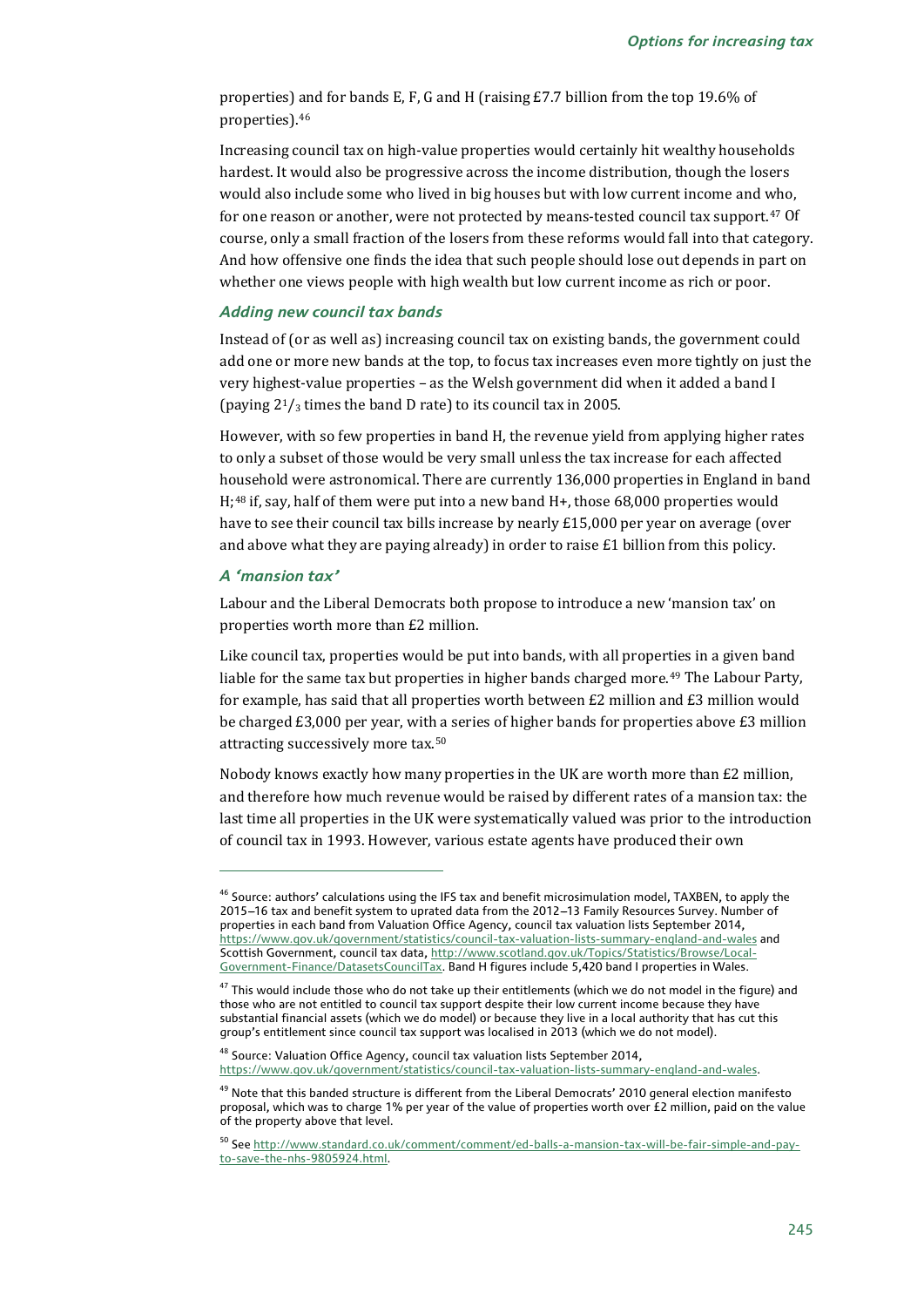#### *The IFS Green Budget: February 2015*

estimates: Savills suggests the figure is 97,000, Zoopla 108,000 and Knight Frank 110,000; Hometrack, a housing market analyst, puts the figure rather lower, at 58,500.[51](#page-19-0)

Regardless of the size of the tax base, the Labour Party has set a revenue target of £1.2 billion,<sup>[52](#page-19-1)</sup> implying that the tax rates on properties worth more than £3 million would be set at whatever levels were required to raise the remainder of this revenue after collecting £3,000 for each £2–3 million property. Thus if there were, for example, a total of 97,000 properties worth more than £2 million and 57,000 of those were worth more than £3 million (Savills's estimates), that would imply that a £3,000 charge on all  $E2-3$  million properties would raise £120 million and properties above £3 million would face an average tax charge of £19,000 to make up the rest of the revenue. Setting a revenue target does not seem like a sensible way to make policy: it is not clear that the appropriate tax rate on high-value properties should be higher if there turn out to be fewer of them than expected, or vice versa.

In practice, the Labour Party's policy – and so the rate calculations – is more complicated than this. Labour has said that 'we will look at asking overseas owners of second homes in the UK to make a larger contribution than people living in their only home'.[53](#page-19-2) It also said that only higher- and additional-rate income tax payers would be required to pay the tax immediately: others would be allowed to defer the tax (with interest accruing on the deferred liability, sensibly) until the property were next sold or until the owner's death (at which point the tax would be taken from the deceased's estate alongside any inheritance tax). Again, it is not known exactly how many properties worth more than £2 million are owned by individuals with an income below £42,385 and would therefore have this option to defer paying the tax. And how attractive deferral would be depends on, among other things, the interest rate charged on deferred liabilities (which is yet to be decided) and how likely homeowners thought it was that a future government opposed to the mansion tax might cancel accrued liabilities before they became payable (which is difficult to guess).

As we argued above, there is a strong case for taxing high-value properties more heavily than at present given that they currently attract lower council tax as a proportion of property value. But it is doubtful that adding a new tax on top of the existing system is the best way to achieve that. As noted above, council tax could be reformed to make tax bills more proportional to (1991) property values. Better still, the government could undertake a long-overdue revaluation of all properties and make council tax more proportional to properties' *current* values, as proposed in the Mirrlees Review.[54](#page-19-3) Alternatively, a mansion tax could be integrated with the annual tax on enveloped dwellings (ATED), which is already charged (in a similar banded structure) on residential properties worth more than £2 million but is currently restricted to properties held

<span id="page-19-0"></span><sup>51</sup> Savills figure fro[m http://www.savills.co.uk/\\_news/article/55328/183956-0/11/2014/prime-housing](http://www.savills.co.uk/_news/article/55328/183956-0/11/2014/prime-housing-market---the-ultimate-political-football-)[market---the-ultimate-political-football-;](http://www.savills.co.uk/_news/article/55328/183956-0/11/2014/prime-housing-market---the-ultimate-political-football-) Zoopla fro[m http://blog.zoopla.co.uk/2014/09/23/labours](http://blog.zoopla.co.uk/2014/09/23/labours-mansion-tax-proposal-to-place-heavy-burden-on-south-east/)[mansion-tax-proposal-to-place-heavy-burden-on-south-east/;](http://blog.zoopla.co.uk/2014/09/23/labours-mansion-tax-proposal-to-place-heavy-burden-on-south-east/) Knight Frank and Hometrack cited in [http://www.bbc.co.uk/news/business-29326057.](http://www.bbc.co.uk/news/business-29326057) In 2013, the government released its own estimate that there were 55,000 properties worth more than £2 million (Lords Written Answers 25 July 2013, *Hansard*, column WA240, [http://www.publications.parliament.uk/pa/ld201314/ldhansrd/text/130725w0001.htm\)](http://www.publications.parliament.uk/pa/ld201314/ldhansrd/text/130725w0001.htm). However, this was based on older data and given rapid house price growth at the top end of the market the number is likely to have increased substantially since then. For example, Knight Frank's estimate at the time was 50,000 [\(http://content.knightfrank.com/research/500/documents/en/taxing-high-value-homes-mansion](http://content.knightfrank.com/research/500/documents/en/taxing-high-value-homes-mansion-tax-1530.pdf)[tax-1530.pdf\)](http://content.knightfrank.com/research/500/documents/en/taxing-high-value-homes-mansion-tax-1530.pdf) but a year later its estimate had more than doubled to 110,000.

<span id="page-19-1"></span><sup>52</sup> [http://www.labour.org.uk/blog/entry/six-things-you-need-to-know-about-labours-mansion-tax.](http://www.labour.org.uk/blog/entry/six-things-you-need-to-know-about-labours-mansion-tax)

<span id="page-19-2"></span><sup>53</sup> [http://www.labour.org.uk/blog/entry/six-things-you-need-to-know-about-labours-mansion-tax.](http://www.labour.org.uk/blog/entry/six-things-you-need-to-know-about-labours-mansion-tax)

<span id="page-19-3"></span><sup>&</sup>lt;sup>54</sup> Chapter 16 of Mirrlees et al. (2011, op. cit.).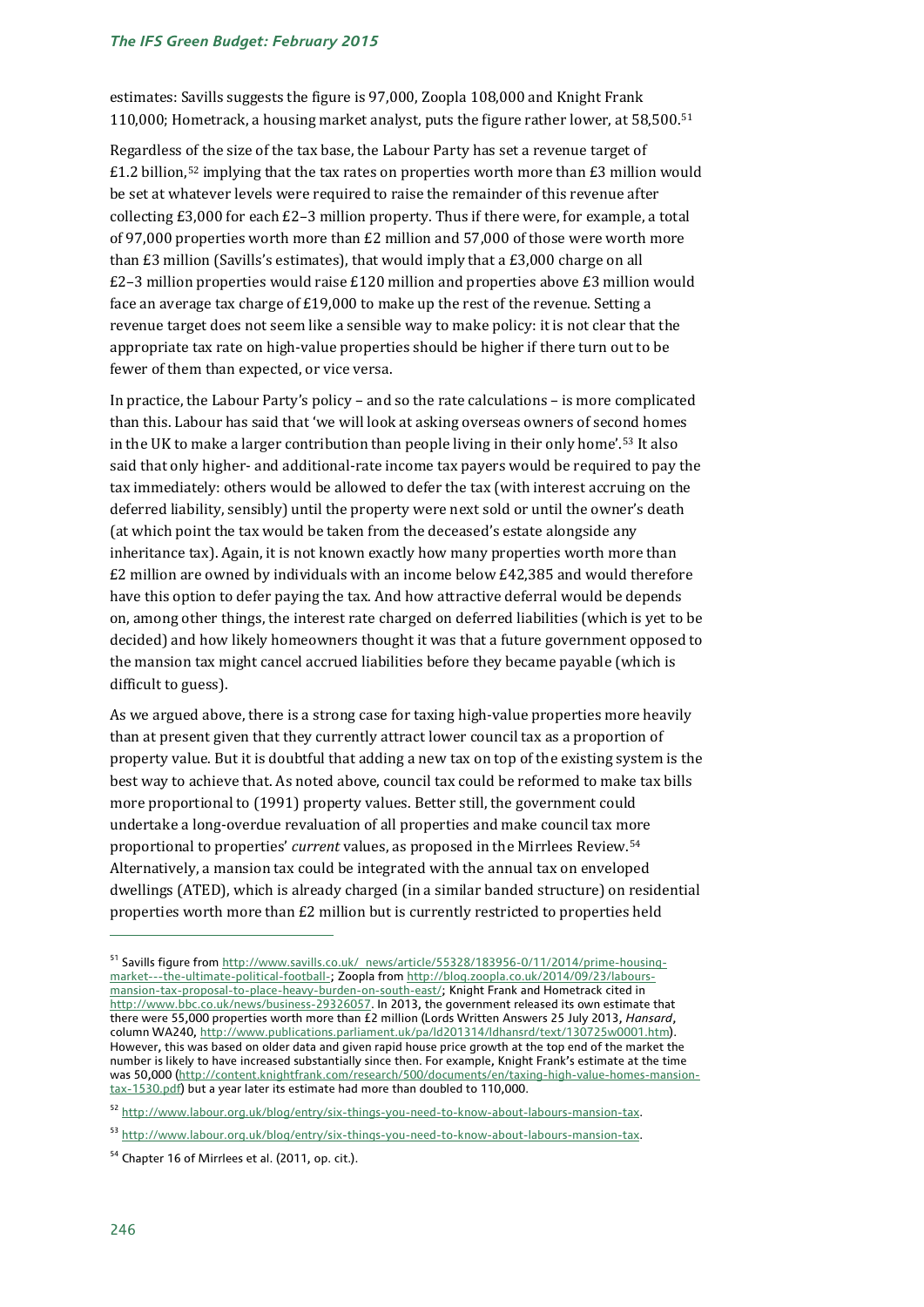through certain 'non-natural persons' such as companies and unit trusts.[55](#page-20-0) Potentially subjecting high-value properties to three separate annual taxes – council tax, ATED and a mansion tax – seems unnecessarily complicated.

### **Increasing the remittance basis charge for non-domiciled residents**

Since 2008, long-term UK residents who are domiciled elsewhere must pay an annual charge (and give up their income tax personal allowance and CGT annual exempt amount) or else be taxed on foreign income and capital gains kept abroad as well as those brought into the UK.[56](#page-20-1) The charge is currently £30,000 if the person has lived in the UK for seven years, rising to £50,000 after 12 years. The 2014 Autumn Statement announced that, from April 2015, the latter rate would increase from £50,000 to £60,000 and a new £90,000 rate would apply to those who have lived in the UK for 17 years. These changes are forecast to raise around £100 million a year, suggesting that further increases of the same magnitude (to £70,000 and £180,000 respectively) might raise a further £100 million – though in practice this revenue might be eroded if people decide that the charge is so high that they would rather elect to be taxed on their worldwide income instead or else stop being UK-resident. It looks unlikely that really large additional sums could be raised in this way.

## **10.5 Scaling back tax reliefs**

Most of the UK's major taxes include a range of exemptions and reliefs with a significant revenue cost. Some of these reliefs exist for good policy reasons, but often they favour some groups or activities over others in ways that are inequitable, distort behaviour and complicate the tax system. This section discusses some of the reliefs that might be promising or high-profile targets for a tax-raising government.

### **Broadening the VAT base**

j

We noted earlier that increasing the main rate of VAT would increase the scale of the distortion towards buying zero- and reduced-rated goods and services instead of standard-rated ones. Another way for the government to increase VAT revenues that would alleviate this distortion would be to extend its scope to cover those items that are currently zero-rated. Food is by far the biggest of these: the zero-rating of (most) food cost the government £17.5 billion in 2014–15. The other main ones and their costs are listed in Table 10.1. The government could also increase the VAT rate on those items that are currently taxed at the lower 5% rate (principally domestic fuel and power) towards the standard rate. As well as reducing the distortion to households' spending patterns, moving towards a more uniform VAT regime would simplify the system.

<span id="page-20-0"></span><sup>&</sup>lt;sup>55</sup> While ATED currently applies only to properties worth more than £2 million, smaller amounts are due to become payable on properties worth more than £500,000 by April 2016. Further increasing ATED itself could itself be a way to increase revenues from high-value property. The 2014 Autumn Statement increased ATED rates by 50% above normal inflation uprating from April 2015, taking the charge on affected properties in the £2-5 million bracket, for example, to £23,350 instead of £15,600 and raising around £100 million per year. A further increase of the same magnitude could raise a similar sum, but it is clear that only modest additional revenue is available from this source.

<span id="page-20-1"></span><sup>&</sup>lt;sup>56</sup> By default, a person's domicile is simply the domicile of his or her father (or mother if they were unmarried at the time of birth), though one can change domicile by settling permanently in another country.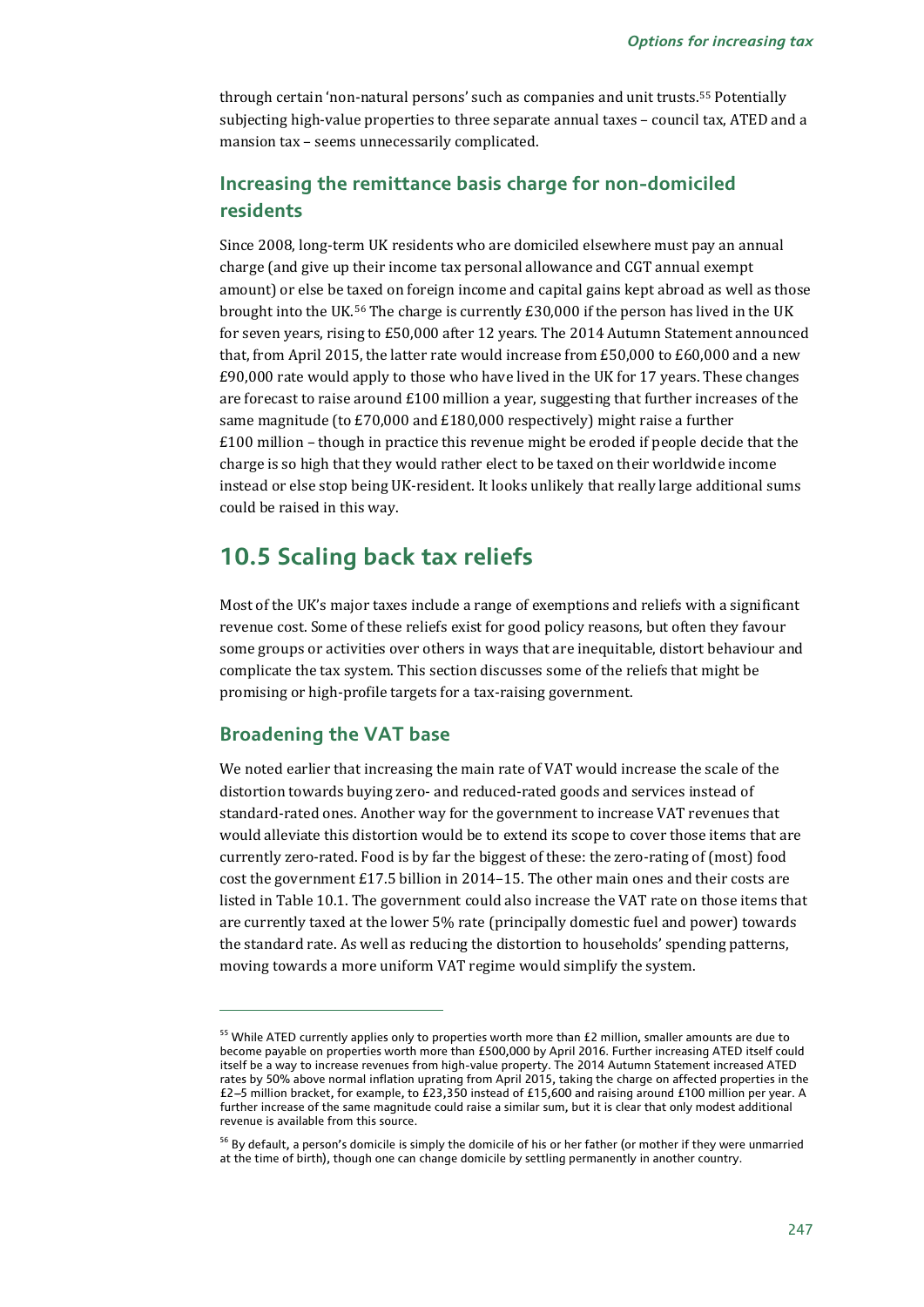### Table 10.1. Estimated costs of zero-rating, reduced-rating and exempting goods and services for VAT, 2014-15

|                                                                          | <b>Estimated cost</b><br>(fm) |
|--------------------------------------------------------------------------|-------------------------------|
| Zero-rating of:                                                          |                               |
| Food                                                                     | 17,450                        |
| Construction of new dwellings"                                           | 8,300                         |
| Domestic passenger transport                                             | 4,450                         |
| International passenger transport®                                       | 300                           |
| Books, newspapers and magazines                                          | 1,650                         |
| Children's clothing                                                      | 1,850                         |
| Water and sewerage services                                              | 2,250                         |
| Drugs and supplies on prescription                                       | 3,300                         |
| Supplies to charities"                                                   | 300                           |
| Certain ships and aircraft                                               | 700                           |
| Vehicles and other supplies to disabled people                           | 850                           |
| Cycle helmets <sup>®</sup>                                               | 10                            |
| Reduced rate for:                                                        |                               |
| Domestic fuel and power                                                  | 4,800                         |
| Women's sanitary products                                                | 45                            |
| Contraceptive products                                                   | 10                            |
| Children's car seats                                                     | 20                            |
| Smoking cessation products                                               | 20                            |
| Energy-saving materials"                                                 | 40                            |
| Certain residential conversions and renovations <sup>1</sup>             | 300                           |
| Exemption of:                                                            |                               |
| Rent on domestic dwellings                                               | 4,350                         |
| Supplies of commercial property                                          | 400                           |
| Private education <sup>®</sup>                                           | 3,800                         |
| Health services <sup>®</sup>                                             | 2,950                         |
| Postal services                                                          | 200                           |
| <b>Burial and cremation</b>                                              | 300                           |
| Finance and insurance <sup>®</sup>                                       | 4,500                         |
| Betting and gaming and lottery duties"                                   | 1,850                         |
| Exemption for cultural admission charges                                 | 35                            |
| Small traders below the turnover limit for VAT registration <sup>®</sup> | 1,900                         |
| <b>Total</b>                                                             | 66,930                        |

\* These figures are particularly tentative and subject to a wide margin of error.

Note: The figures for all reduced-rate items are estimates of the cost of the difference between the standard rate of VAT and the reduced rate of 5%.

Source: HMRC Collection, 'Tax expenditures, reliefs and ready reckoners statistics',

[https://www.gov.uk/government/collections/tax-expenditures-and-ready-reckoners.](https://www.gov.uk/government/collections/tax-expenditures-and-ready-reckoners)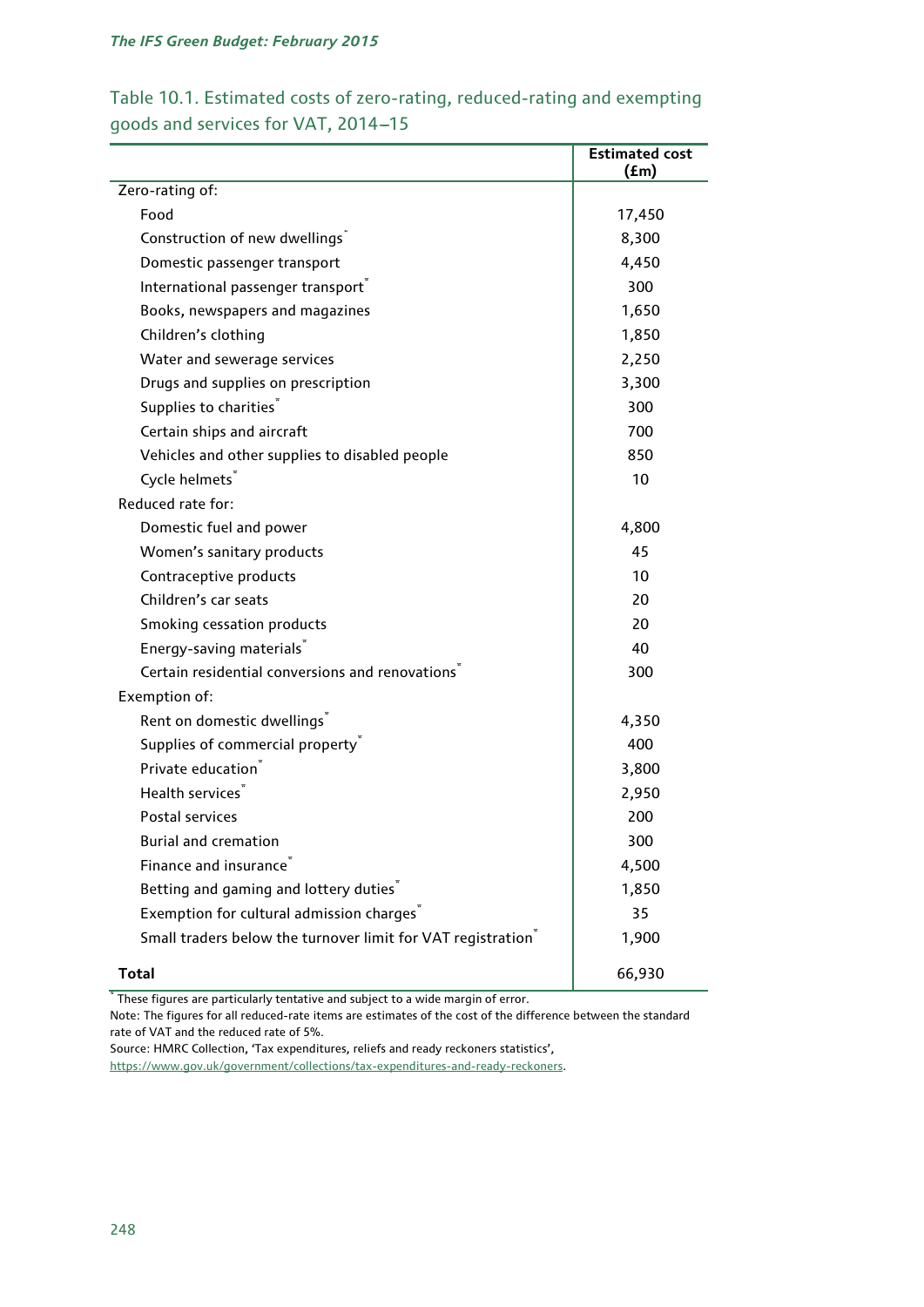



Note: Income decile groups are derived by dividing all households into 10 equal-sized groups according to income adjusted for household size using the McClements equivalence scale. Expenditure excludes (actual and imputed) housing consumption.

Source: Authors' calculations using the IFS tax and benefit microsimulation model, TAXBEN, run on uprated data from the 2012 Living Costs and Food Survey.

Figure 10.7 shows the distributional impact of extending the main (20%) VAT rate to most of the zero- and reduced-rated goods listed in Table 10.1,[57](#page-22-0) alongside the distributional impact of raising the same amount of revenue – some £39.0 billion (in 2015–16 terms), or 2.1% of national income – via an increase in the main rate of VAT from 20% to 27.5%. Unlike increasing the main rate of VAT, levying VAT (or more VAT) on those goods currently zero- or reduced-rated would be regressive: poorer households typically devote a larger share of their budgets to these items. However, as Figure 10.7 shows, it is richer households that lose the most in cash terms: although it is a smaller proportion of their budget, they still spend more on these items in cash terms than poorer households. This implies that it would be possible to use some of the revenue raised to compensate poorer households and still have revenue left over. Since this change would raise 2.1% of national income, the government could spend (say) 1.1% of national income on increasing benefits and tax credits to ensure that the poorest did not lose disproportionately or indeed at all (at least on average), and still have reduced the deficit by 1% of national income.

The main disadvantage of such a policy is its effect on work incentives. As discussed in Section 10.3, increasing VAT weakens work incentives since higher prices reduce the value of additional earnings. If the compensation for poorer households takes the form of

<span id="page-22-0"></span><sup>&</sup>lt;sup>57</sup> Note that we do not consider extending the standard rate of VAT to new houses, the portion of international passenger transport that takes place in the UK, and ships and aircraft above a certain size. We consider imposing VAT on goods that are currently classified as exempt (such as insurance and financial services) later.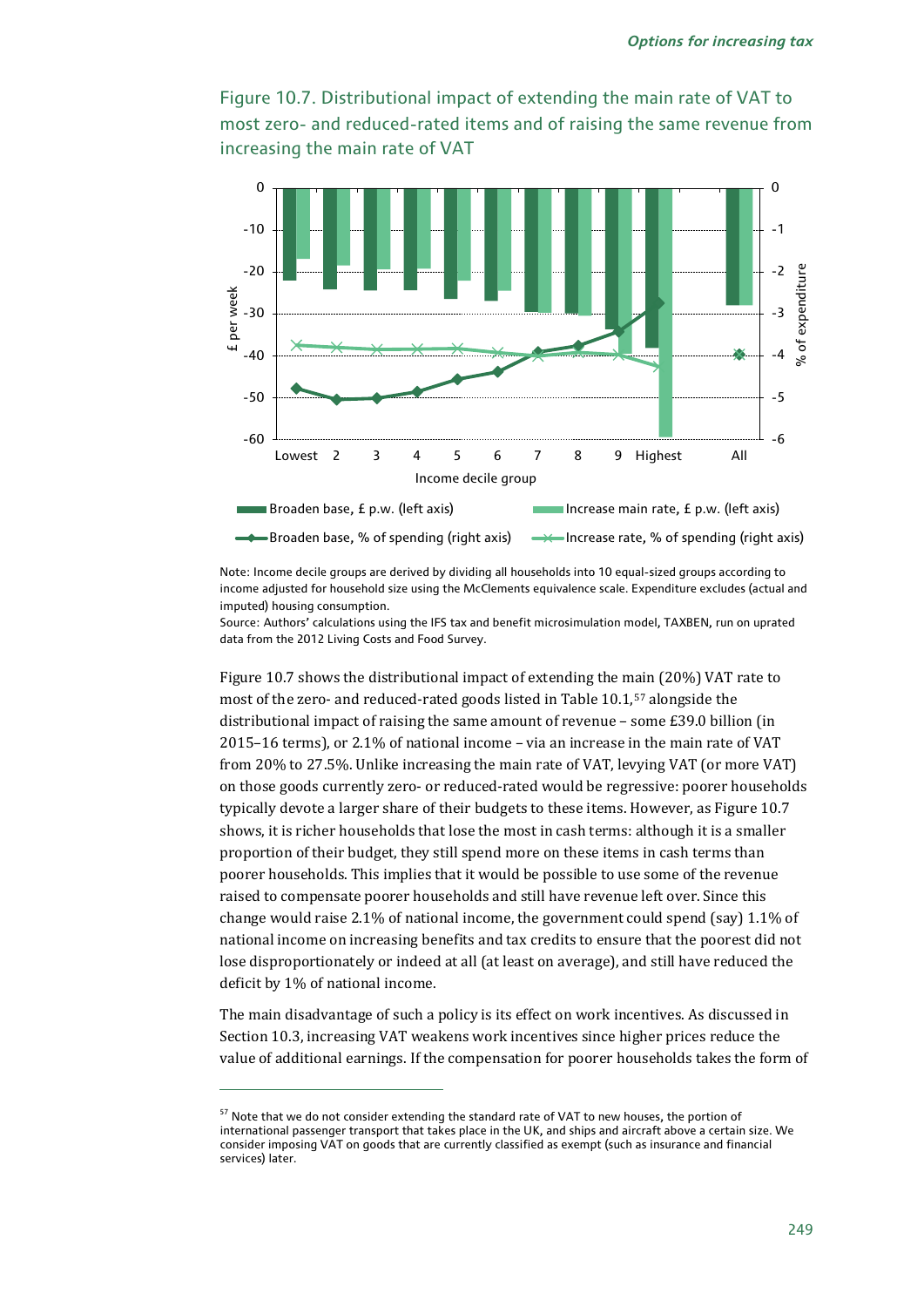#### *The IFS Green Budget: February 2015*

increases to means-tested benefits and tax credits, the negative effects on work incentives would be exacerbated. The Mirrlees Review illustrates one way in which it is possible to broaden the VAT base, protect (on average) households that are poor over their lifetimes, and maintain work incentives; sadly, that reform does not raise any net revenue, but its other advantages mean that it would still be very worthwhile.[58](#page-23-0)

Obviously, a move to charging VAT at the full rate of 20% on almost all goods and services would be a huge and controversial change – whether or not accompanied by a substantial compensation package. Clearly, there are smaller steps one could take along the way. For example, imposing a VAT rate of 5% on everything currently zero-rated could raise £8.5 billion (before any offsetting compensation package). Or the government could focus first on one or two cases that look particularly pressing: most notably, recent falls in oil and gas prices might make it an opportune time to end the favourable VAT treatment of domestic fuel and power (again with a suitable compensation package), an effective subsidy which is particularly unwelcome from an environmental point of view.

In addition to the zero- and reduced-rating of goods mentioned above, there are also a number of exemptions from VAT. Exemptions differ from zero rates in that exempt producers cannot reclaim VAT paid on inputs they buy. Exemptions share all the disadvantages of zero rates but are even more damaging because the inability to deduct input tax distorts production patterns in a whole host of ways, from encouraging vertical integration to distorting competition between exempt and non-exempt bodies and between exempt bodies in different countries. Financial services are perhaps the most prominent exemption, costing the exchequer an estimated  $E4.5$  billion in 2014–15. VAT exemptions are mostly mandated at the EU level, so the UK could not unilaterally remove them while remaining an EU member. However, this is an area where reform should be sought at an EU level. In the absence of EU-wide reform, it is less clear whether the UK would be able to impose a regime that is economically equivalent to VAT but levied in a different way.[59](#page-23-1)

### **Abolishing the transferable income tax allowance for married couples**

The Conservatives' 2010 election manifesto proposed to make part of the income tax allowance transferable for some married couples and civil partners. In April 2015, such an allowance will be introduced, allowing individuals to transfer up to  $10\%$  (£1,050 in 2015–16) of their personal allowance to their spouse or civil partner, provided that neither partner is a higher- (40%) or additional- (45%) rate taxpayer. 4.2 million married couples stand to gain from it: one in three married couples or one in four of all couples. The government expects this t[o c](#page-23-2)ost £515 million in 2015–16, rising to £820 million by  $2018$ – $19$  as take-up increases. $^{60}$ 

A future government could choose to reduce this allowance or to abolish it entirely. This would simplify the tax system, removing the need for taxpayers to understand this relief

<span id="page-23-0"></span><sup>&</sup>lt;sup>58</sup> See chapter 9 of Mirrlees et al. (2011, op. cit.).

<span id="page-23-1"></span><sup>&</sup>lt;sup>59</sup> For a discussion of alternative ways to achieve the same economic outcome as applying VAT to financial services, see chapter 8 of Mirrlees et al. (2011, op. cit.).

<span id="page-23-2"></span> $^{60}$  Number of gainers and costs from pages A5 and A6 of HM Treasury / HMRC, 'Overview of tax legislation and rates', March 2014,

[https://www.gov.uk/government/uploads/system/uploads/attachment\\_data/file/294190/OOTLAR\\_19\\_March](https://www.gov.uk/government/uploads/system/uploads/attachment_data/file/294190/OOTLAR_19_March_2014__1_.pdf) [\\_2014\\_\\_1\\_.pdf;](https://www.gov.uk/government/uploads/system/uploads/attachment_data/file/294190/OOTLAR_19_March_2014__1_.pdf) proportions of married couples and of all couples are authors' calculations using the IFS tax and benefit microsimulation model, TAXBEN, run on uprated data from the 2012-13 Family Resources Survey.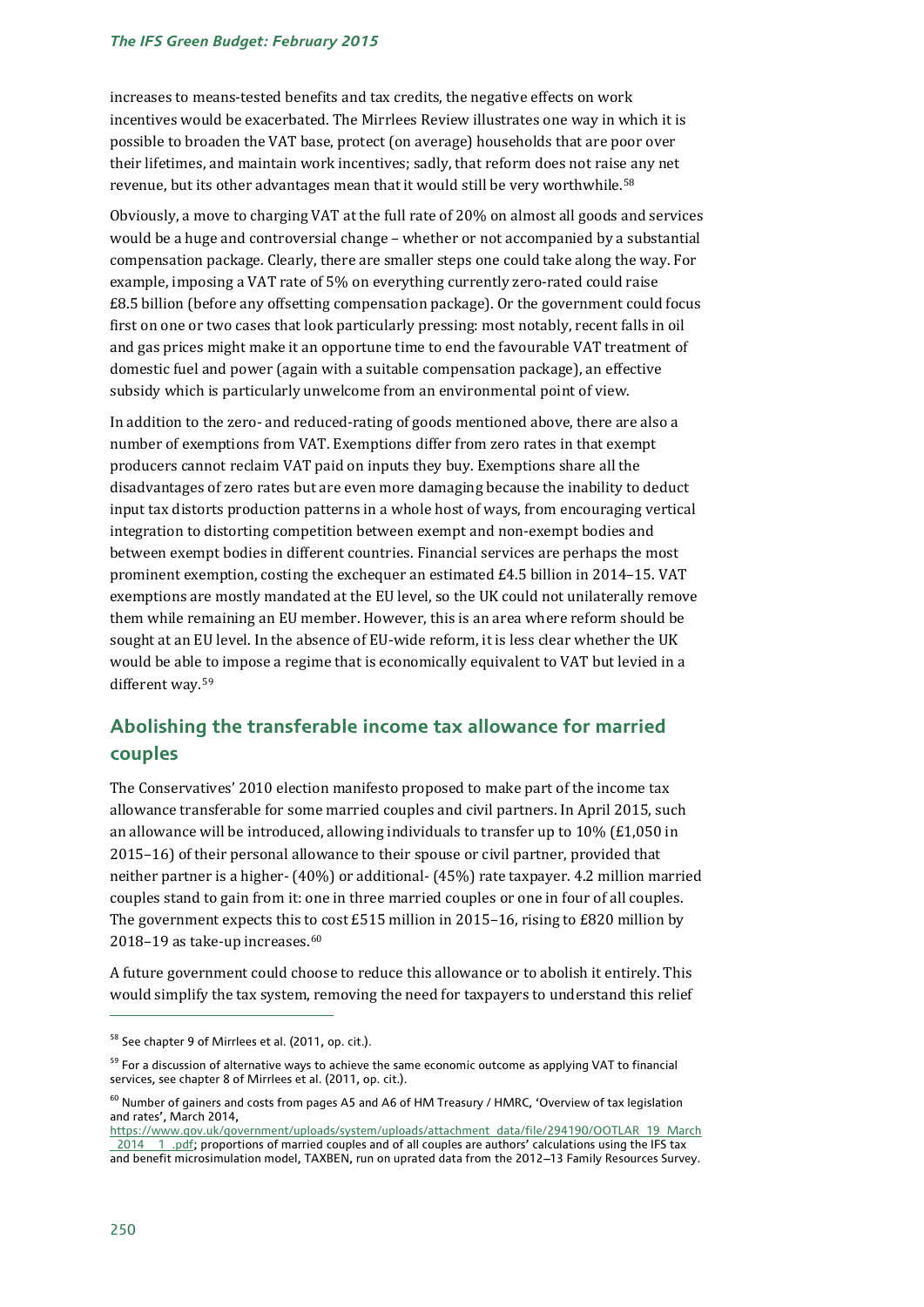and for HMRC to administer it and removing the £210 jump in tax liability at the higherrate threshold that means some people can be worse off after a tax rise. The losers would be married couples and civil partners comprising one basic-rate taxpayer and one nontaxpayer. Since couples with two taxpayers or a higher-rate taxpayer do not benefit from the transferable allowance, reducing it would hit low-income families harder on average than a reduction in the personal allowance that raised the same revenue. Indeed, this is the only reform considered in this chapter from which a majority (in fact two-thirds) of the revenue would come from the bottom half of the income distribution – though the losses are not large (at most £210 per year) and are concentrated among lower-middleincome couples rather than the very poorest, since the latter do not have enough income to pay income tax in any case.

### **Increasing self-employed NICs rates to match rates on employees**

The self-employed currently face a far less onerous NICs regime than employees. Whereas employees pay NICs at a rate of 12% on earnings between £153 and £805 per week, the self-employed pay 9% on the corresponding band of earnings plus a flat charge of  $E2.75$  per week.<sup>[61](#page-24-0)</sup> More importantly, earnings from self-employment are not subject to employer NICs (paid at 13.8% on employees' earnings) at all.

This advantage is partly offset by lower entitlements to some state benefits. But HMRC estimates that, even after allowing for these lower entitlements, the net benefit to the self-employed relative to the treatment of employees is some £2.7 billion in 201[5–1](#page-24-2)6.<sup>[62](#page-24-1)</sup> Since total self-employed NICs revenue in 2015–16 is expected to be £2.6 billion, $63$  the self-employed as a group are paying less than half of what would put them on a par with employees. Furthermore, the disparity is increasing, as a major reason for the selfemployed's lower benefit entitlements is being removed: they do not accrue state second pension entitlement under the present system, but from April 2016 the basic state pension and state second pension are to be replaced by the single-tier state pension, to which both employees and the self-employed will accrue entitlement. And the exchequer cost of preferential treatment is probably rising as self-employment becomes more prevalent, a trend discussed in Chapter 2.

Increasing NICs rates on self-employment earnings has obvious advantages. It seems unfair to favour the self-employed as the current system does, and inefficient to distort what should be a personal or commercial decision as to whether to enter employment or self-employment.<sup>[64](#page-24-3)</sup>

On its own, however, it has considerable disadvantages too. It would discourage investment by unincorporated businesses. And it might not be an efficient way to raise

<span id="page-24-0"></span> $61$  Both employee and the self-employed also pay 2% of earnings above the upper earnings limit / upper profits limit.

<span id="page-24-1"></span><sup>62</sup> Source: HMRC Statistics[, https://www.gov.uk/government/statistics/main-tax-expenditures-and-structural](https://www.gov.uk/government/statistics/main-tax-expenditures-and-structural-reliefs)[reliefs,](https://www.gov.uk/government/statistics/main-tax-expenditures-and-structural-reliefs) uprated to 2015-16 terms in line with nominal growth in national income.

<span id="page-24-2"></span><sup>63</sup> Source: appendix 4 of Government Actuary's Department, *Report by the Government Actuary on the Draft Social Security Benefits Up-Rating Order 2015, the Welfare Benefits Up-Rating Order 2015 and the Draft Social Security (Contributions) (Re-Rating and National Insurance Funds Payments) Order 2015*, 2015, [https://www.gov.uk/government/uploads/system/uploads/attachment\\_data/file/396524/46187\\_GAD\\_s\\_Up](https://www.gov.uk/government/uploads/system/uploads/attachment_data/file/396524/46187_GAD_s_Up-rating_Report_accessible_v0.2.pdf)[rating\\_Report\\_accessible\\_v0.2.pdf.](https://www.gov.uk/government/uploads/system/uploads/attachment_data/file/396524/46187_GAD_s_Up-rating_Report_accessible_v0.2.pdf)

<span id="page-24-3"></span><sup>&</sup>lt;sup>64</sup> Arguments for preferential tax rates, and counterarguments, are discussed in S. Adam, 'Taxing employees, the self-employed and small companies', in E. Wallis (ed.), *New Forms of Work*, Fabian Policy Report, 2012, <http://www.fabians.org.uk/publications/new-forms-of-work-2/> and in C. Crawford and J. Freedman, 'Small business taxation', in J. Mirrlees et al. (eds), *Dimensions of Tax Design: The Mirrlees Review*, Oxford University Press for the Institute for Fiscal Studies, Oxford, 2010, [http://www.ifs.org.uk/publications/7184.](http://www.ifs.org.uk/publications/7184)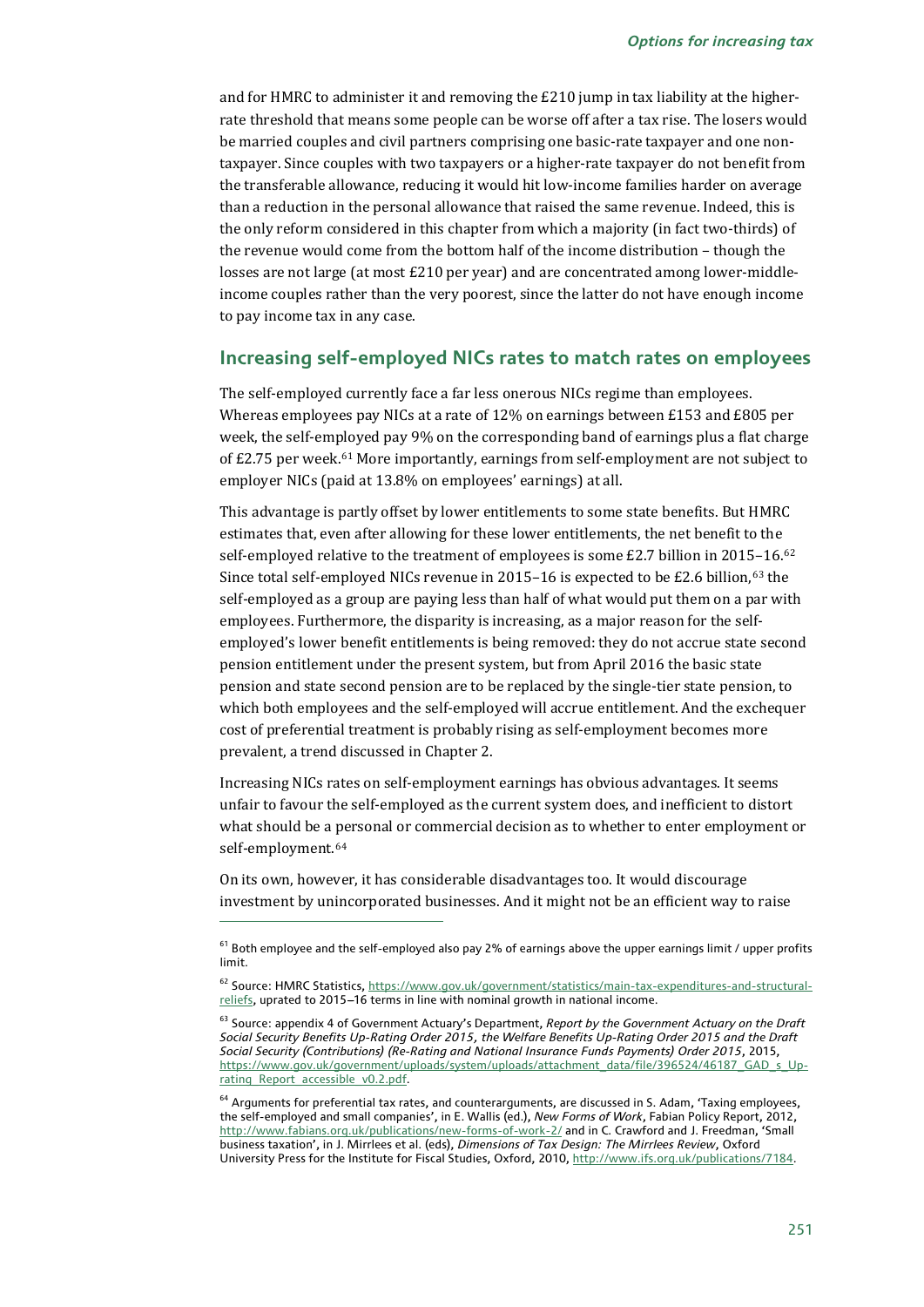revenue because self-employment income seems relatively sensitive to tax rates, not least because the self-employed can respond by setting up companies and taking most of their income as dividends, which is generally even more tax-advantaged.[65](#page-25-0) Increasing tax rates on self-employment would bring them more into line with the taxation of employment, but further out of line with the taxation of companies. Both margins are relevant; their relative importance is an unresolved empirical question.

The Mirrlees Review argued for aligning tax rates between employment and selfemployment as part of a wider set of reforms that would also align rates on virtually all sources of income (including, for example, increasing tax rates on dividends and capital gains to bring overall tax rates on corporate-source income into line with those on earnings) and providing more generous allowances for capital investment (a rate-ofreturn allowance and an allowance for corporate equity) to minimise the discouragement to investment from high tax rates. In the absence of such a wide-ranging reform, increasing tax rates on self-employment income still has considerable appeal but is not unambiguously desirable.

### **Scaling back pension tax subsidies**

A good starting point for the taxation of private pensions would be a system in which contributions to private pensions are free of tax, no tax is levied on any investment returns within the fund, but tax is paid on all pension income when it is received. Such a system would not distort individual decisions over whether to spend or save and would tax income when it was enjoyed rather than when it happened to accrue.

That is very broadly how pension saving (up to the limits discussed in Section 10.4) is currently treated for income tax. But at present, pension saving is subsidised relative to this benchmark in two ways:

- Up to a quarter of a private pension can be withdrawn free of income tax. Since money paid out of a pension fund is generally subject to income tax in return for tax relief on contributions paid into the fund, this quarter of the fund is money that escapes income tax altogether: it is taxed neither when it is earned nor when it is withdrawn from the pension.
- Employer (though not employee) pension contributions are excluded from earnings for both employer and employee NICs, while the pension income they generate is not subject to NICs either. Employer pension contributions are the only major form of employee remuneration that escapes NICs entirely.

The existence of these subsidies is usually defended as being compensation for the fact that pensions are a highly inflexible form of savings, available only after a certain age. If, for reasons of public policy, we want people to lock money away for long periods, we are likely to have to provide them with a good reason for doing so.

This argument looks weaker now that the government is removing many of the restrictions on how accumulated pension savings can be used. But it was never clear that this argument could justify subsidies of this magnitude, or a design that subsidises

<span id="page-25-0"></span><sup>&</sup>lt;sup>65</sup> From April 2015, the uniform corporation tax rate will be 20%, like the basic rate of income tax, and for higher-rate taxpayers dividend taxation brings the total tax rate on distributed profits into line with the higher rate of income tax; but there are no NICs (or equivalent) at all on remuneration taken as distributed profits, a major tax advantage of corporate form. The analysis is somewhat more complicated where there are capital gains.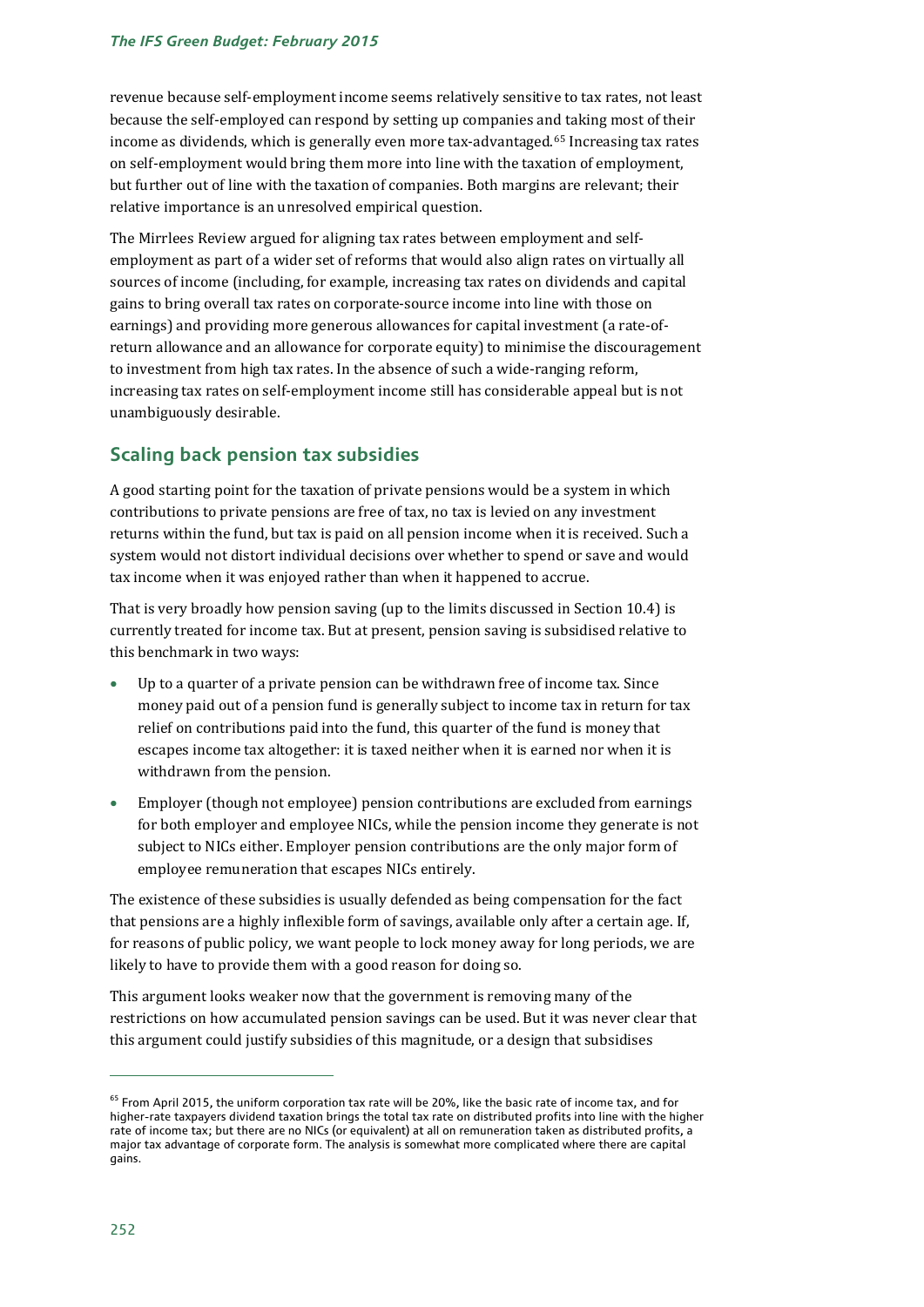additional pension saving among those who already have a £1 million fund, encourages lump-sum withdrawals rather than annuitisation and treats employer contributions much more favourably than employee contributions. There are at least two possible reforms that could help to address these design flaws while raising significant amounts of revenue.[66](#page-26-0)

First, there is a powerful case for introducing a cash limit on the amount that can be withdrawn from a pension tax-free, at a level considerably below £312,500 (the current level, simply 25% of the £1.25 million lifetime limit on registered pension saving).<sup>[67](#page-26-1)</sup> Unfortunately, no reliable current estimate exists of the revenue that this would raise.<sup>[68](#page-26-2)</sup>

Second, NICs relief on employer pension contributions could be reduced or eliminated. A lot of revenue is at stake here: roughly three-quarters of pension contributions are made by employers, and the government estimates that NICs relief on these contributions cost it £15.2 billion in 2012–13.[69](#page-26-3) It would be more difficult to levy employee NICs than employer NICs on these pension contributions,<sup>[70](#page-26-4)</sup> but an approximation might be attempted; or even levying only employer NICs would have raised an estimated £11.0 billion in 2014–15.[71](#page-26-5)

While this reform would be a major improvement on the current system, the Mirrlees Review argued that, in principle, it would be even better to move towards providing NICs relief on all pension contributions and levying NICs on all pension income, so that NICs treated pensions in the same way as income tax does (with the added advantage of moving further towards the integration of income tax and NICs). One step in that direction would be to start levying some NICs on pension income: each percentage point of NICs levied would raise an estimated £350 million.[72](#page-26-6) Levying NICs on pension income could compensate retrospectively for the excessively generous NICs relief on employer pension contributions. However, on its own it would imply double taxation of employee pension contributions, levying NICs on both pension contributions and the pension income they generate. This would undermine the legitimate expectations of those who have saved up to now, and would make future employee pension contributions an unattractive option. In the long run, NICs on pension income should be accompanied by NICs relief on employee (as well as employer) pension contributions. The best way to

<span id="page-26-0"></span> $^{66}$  These reforms are discussed more fully in Mirrlees et al. (2011, op. cit.) and in C. Emmerson, 'Taxation of private pensions', in C. Emmerson, P. Johnson and H. Miller (eds), *The IFS Green Budget: February 2014*, [http://www.ifs.org.uk/publications/7072.](http://www.ifs.org.uk/publications/7072)

<span id="page-26-1"></span> $67$  To prevent charges of retrospective taxation, the government could consider exempting pension savings already in place that would exceed the cap.

<span id="page-26-2"></span><sup>&</sup>lt;sup>68</sup> The aovernment previously estimated the total cost of the tax-free lump sum at around £2.5 billion (it was formerly in HMRC Statistics table 7.9, as cited in, for example, footnote 20 of M. Lloyd and C. Nicholson, 'A relief for some: how to stop lump sum tax relief favouring the wealthy', Centre Forum, 2011, [http://www.centreforum.org/assets/pubs/a-relief-for-some.pdf\)](http://www.centreforum.org/assets/pubs/a-relief-for-some.pdf) but it no longer produces an estimate. Note that this £2.5 billion figure assumed that no one would change their behaviour in response to the reform and that the tax-free lump sums would otherwise be taxed at 20%. Based on this £2.5 billion figure, Lloyd and Nicholson (op. cit.) estimated that restricting the tax-free lump sum to the then higher-rate threshold of £42,475 would raise £0.5 billion per year.

<span id="page-26-3"></span><sup>&</sup>lt;sup>69</sup> Source: HMRC Statistics table PEN6[, https://www.gov.uk/government/statistics/registered-pension](https://www.gov.uk/government/statistics/registered-pension-schemes-cost-of-tax-relief)[schemes-cost-of-tax-relief.](https://www.gov.uk/government/statistics/registered-pension-schemes-cost-of-tax-relief)

<span id="page-26-4"></span> $70$  The difficulty arises because employer pension contributions would need to be allocated to individual employees, which is difficult for defined benefit pension schemes.

<span id="page-26-5"></span> $71$  Source: HMRC Statistics, 'Main tax expenditures and structural reliefs', [https://www.gov.uk/government/statistics/main-tax-expenditures-and-structural-reliefs.](https://www.gov.uk/government/statistics/main-tax-expenditures-and-structural-reliefs)

<span id="page-26-6"></span><sup>&</sup>lt;sup>72</sup> Page 29 of S. Adam, J. Browne and P. Johnson, 'Pensioners and the tax and benefit system', IFS Briefing Note BN130, 2012[, http://www.ifs.org.uk/bns/bn130.pdf.](http://www.ifs.org.uk/bns/bn130.pdf)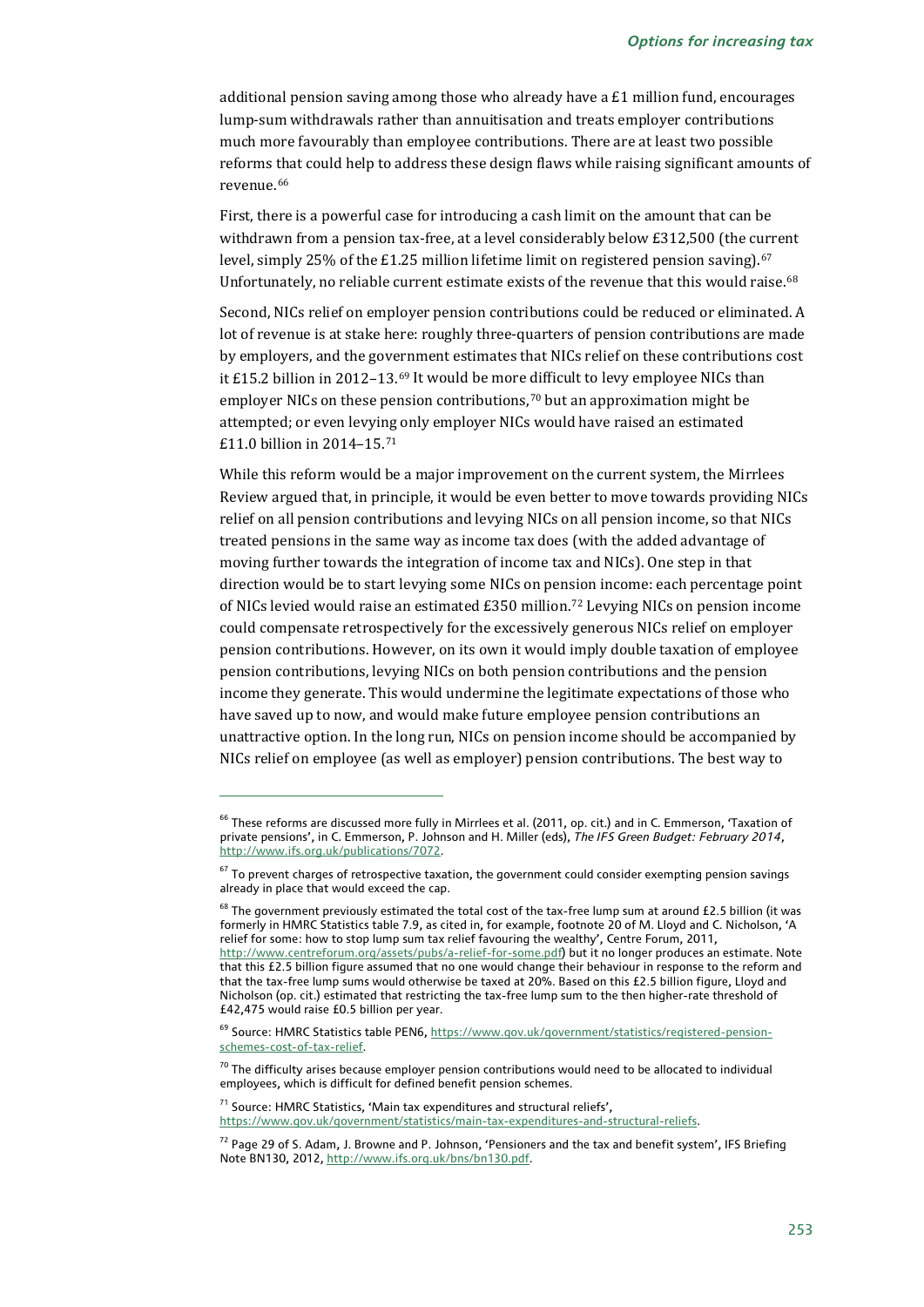mitigate the double taxation problem would be to start providing relief for employee contributions immediately and gradually increase NICs rates on pension income over an extended period. But while this would generate significant revenue in the long run, it would actually cost money up front.

### **Eliminating capital gains tax reliefs**

There are a number of reliefs and exemptions from CGT that a future government seeking to raise money might look towards.

### *Entrepreneurs' relief*

Entrepreneurs' relief applies a reduced CGT rate of 10% to capital gains (up to a lifetime limit of £10 million) on certain eligible assets:

- shares in a trading company (or holding company of a trading group) of which the shareholder has been a full-time employee or director, owned at least 5% of the shares and had at least 5% of the voting rights, all for at least a year;
- an unincorporated business (or distinct part of a business), or business assets sold after the individual stops carrying on the business.

HMRC estimates that increasing the CGT rate on qualifying gains by 1 percentage point would raise £60 million.[73](#page-27-0) In total, entrepreneurs' relief reduces overall tax liabilities by an estimated £3.3 billion per year, although HMRC argues that abolishing it would yield substantially less than this as people would change their behaviour in response.<sup>[74](#page-27-1)</sup> Notwithstanding this caveat, the figure is strikingly large relative to the £200 million estimated cost of entrepreneurs' relief when it was first introduced in 2008[75](#page-27-2) – partly because the lifetime limit has been gradually increased to £10 million from its initial level of £1 million.

Entrepreneurs' relief adds complexity to the tax system and creates a range of distortions.[76](#page-27-3) It is also arguably unfair.[77](#page-27-4) More generally, the justification for applying lower tax rates to people who own their own business than to the rest of the population seems far from clear.[78](#page-27-5) In isolation, abolishing entrepreneurs' relief would weaken the

<span id="page-27-0"></span><sup>73</sup> Source: HMRC Statistics[, https://www.gov.uk/government/statistics/direct-effects-of-illustrative-tax](https://www.gov.uk/government/statistics/direct-effects-of-illustrative-tax-changes)[changes.](https://www.gov.uk/government/statistics/direct-effects-of-illustrative-tax-changes)

<span id="page-27-1"></span><sup>&</sup>lt;sup>74</sup> Source: HMRC Statistics, 'Main tax expenditures and structural reliefs',

[https://www.gov.uk/government/statistics/main-tax-expenditures-and-structural-reliefs.](https://www.gov.uk/government/statistics/main-tax-expenditures-and-structural-reliefs)

<span id="page-27-2"></span><sup>75</sup> [http://webarchive.nationalarchives.gov.uk/+/http://www.hm](http://webarchive.nationalarchives.gov.uk/+/http:/www.hm-treasury.gov.uk/newsroom_and_speeches/press/2008/press_05_08.cfm)[treasury.gov.uk/newsroom\\_and\\_speeches/press/2008/press\\_05\\_08.cfm.](http://webarchive.nationalarchives.gov.uk/+/http:/www.hm-treasury.gov.uk/newsroom_and_speeches/press/2008/press_05_08.cfm)

<span id="page-27-3"></span> $76$  First, it encourages owner-managers of companies to retain profits in the company rather than take them out as dividends or salary, regardless of whether (in the absence of tax considerations) they would rather spend the money or could invest it more profitably elsewhere. Second, it provides a strong incentive to set up a business in which to retain profits, putting pressure on anti-avoidance rules, which attempt to define when companies are 'artificial' avoidance devices. Third, it gives companies an artificial incentive to ensure that any individual employee shareholdings are above 5%, rather than below that threshold. And fourth, it gives selfemployed individuals and partnerships a large incentive not to sell assets of the business until they are ready to stop doing business altogether, regardless of whether the assets could be more profitably used by others and whether the proceeds of a sale could be more profitably used in other ways.

<span id="page-27-4"></span> $77$  The distortions outlined in the footnote above mean that entrepreneurs' relief discriminates against ownermanagers who cannot afford to retain profits in their business, against self-employed people who choose (or need) to sell business assets before giving up the business altogether and against employees who have shareholdings of less than 5% in the company for which they work.

<span id="page-27-5"></span> $78$  For a fuller development of this argument in a related context, see S. Adam, 'Taxing employees, the selfemployed and small companies', in E. Wallis (ed.), *New Forms of Work*, Fabian Policy Report, 2012, [http://www.fabians.org.uk/publications/new-forms-of-work-2/.](http://www.fabians.org.uk/publications/new-forms-of-work-2/)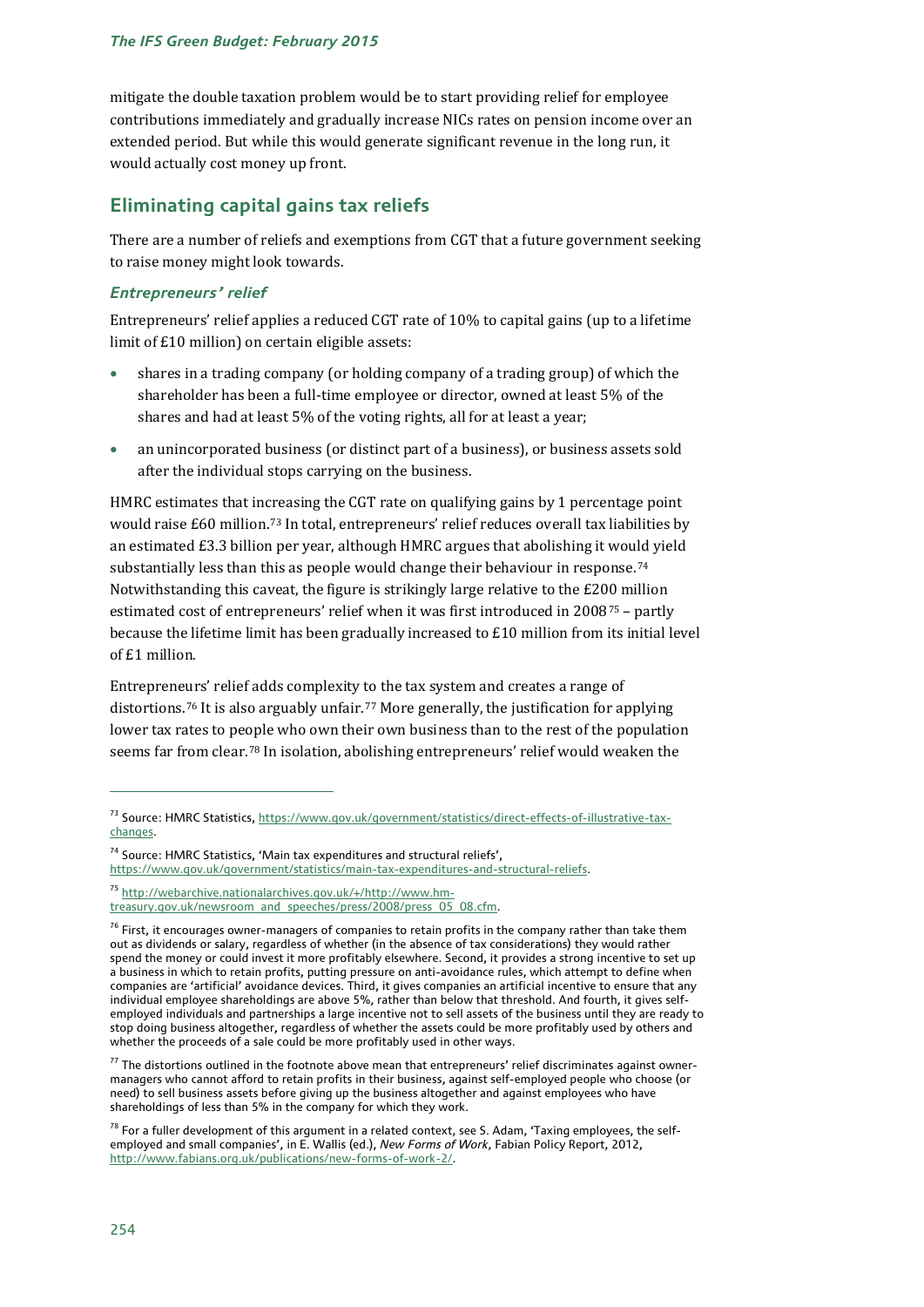incentive for people to start a business and invest in it. However, it is doubtful that entrepreneurs' relief is the best way to pursue these goals in any case.<sup>[79](#page-28-0)</sup>

#### *Forgiveness of CGT at death*

Another major CGT relief is 'forgiveness' at death. The deceased's estate is not liable for CGT on any increase in the value of assets prior to death, and those inheriting the assets are deemed to acquire them at their market value at the date of death, so any rise in value that occurs before death escapes tax completely. This cost the exchequer an estimated £490 million in 2012–13 and is highly distortionary.<sup>[80](#page-28-1)</sup> It encourages people to hold on to assets that have risen in value, even if in the absence of tax considerations it would be preferable to sell them and use the proceeds in some other way before death. If people expect to be able to bequeath assets on death, it also encourages them to buy assets that yield returns in the form of capital gains and to convert income into capital gains where possible.

#### *Exemption of principal private residences*

j

Rises in the value of principal private residences – people's main homes – are exempt from CGT. This is by far the biggest relief in CGT: it reduces annual CGT liabilities by an estimated £13.8 billion – more than twice total expected CGT revenue – although the government argues that abolishing it would yield substantially less than this as people changed their behaviour in response.<sup>[81](#page-28-2)</sup>

As with CGT in general, CGT on principal private residences involves a trade-off. On the one hand, imposing CGT would discourage people from saving – in this case, buying a (bigger) house. On the other hand, it would enable the government to capture a share of any large capital gains and it would reduce distortions between similar assets.<sup>[82](#page-28-3)</sup>

Like CGT in general, imposing CGT on main homes would generate a 'lock-in' effect: people would be artificially discouraged from selling a home that had risen in value, since only when it was sold would a CGT liability be triggered. Discouraging property transactions that would otherwise be mutually beneficial is undesirable, as we discuss in Section 10.6 in the context of stamp duty land tax. This lock-in effect would be exacerbated by the massive political backlash that would almost certainly follow the introduction of CGT on people's main homes, since if people believed that the policy would be reversed (perhaps by a future government) then they would have an enormous incentive to hold on to the property until this happened. As well as being a distortion in its own right, this could seriously undermine the revenue yield of the reform – further adding to the pressure to reverse the policy.

<span id="page-28-2"></span> $81$  Source: HMRC Statistics, 'Main tax expenditures and structural reliefs', [https://www.gov.uk/government/statistics/main-tax-expenditures-and-structural-reliefs.](https://www.gov.uk/government/statistics/main-tax-expenditures-and-structural-reliefs)

<span id="page-28-0"></span> $79$  The Mirrlees Review argued that investment can be best encouraged by providing relief for amounts invested, rather than reduced tax rates on actual investment returns: see chapter 15 of Mirrlees et al. (2011, op. cit.).

<span id="page-28-1"></span> $80$  This figure came from a previous version of HMRC Statistics, 'Main tax expenditures and structural reliefs'. However, HMRC has now stopped providing an estimate and has moved CGT forgiveness at death onto its list of 'tax reliefs of unknown cost'.

<span id="page-28-3"></span> $82$  Most importantly, in this case, imposing CGT on main homes would reduce - though not eliminate - the current tax bias in favour of owner-occupation versus rental property, since landlords are subject to both CGT on their properties and income tax on the rent (net of costs) they receive. It is hard to find a coherent rationale for levying CGT on main homes without also levying income tax on the imputed rental income from owneroccupation, the other component of the return to buying a house. Only if this imputed rental income were also taxed  $-$  as it was under Schedule A income tax until 1963 - would the tax treatment of owner-occupation be brought into line with that of the rental sector.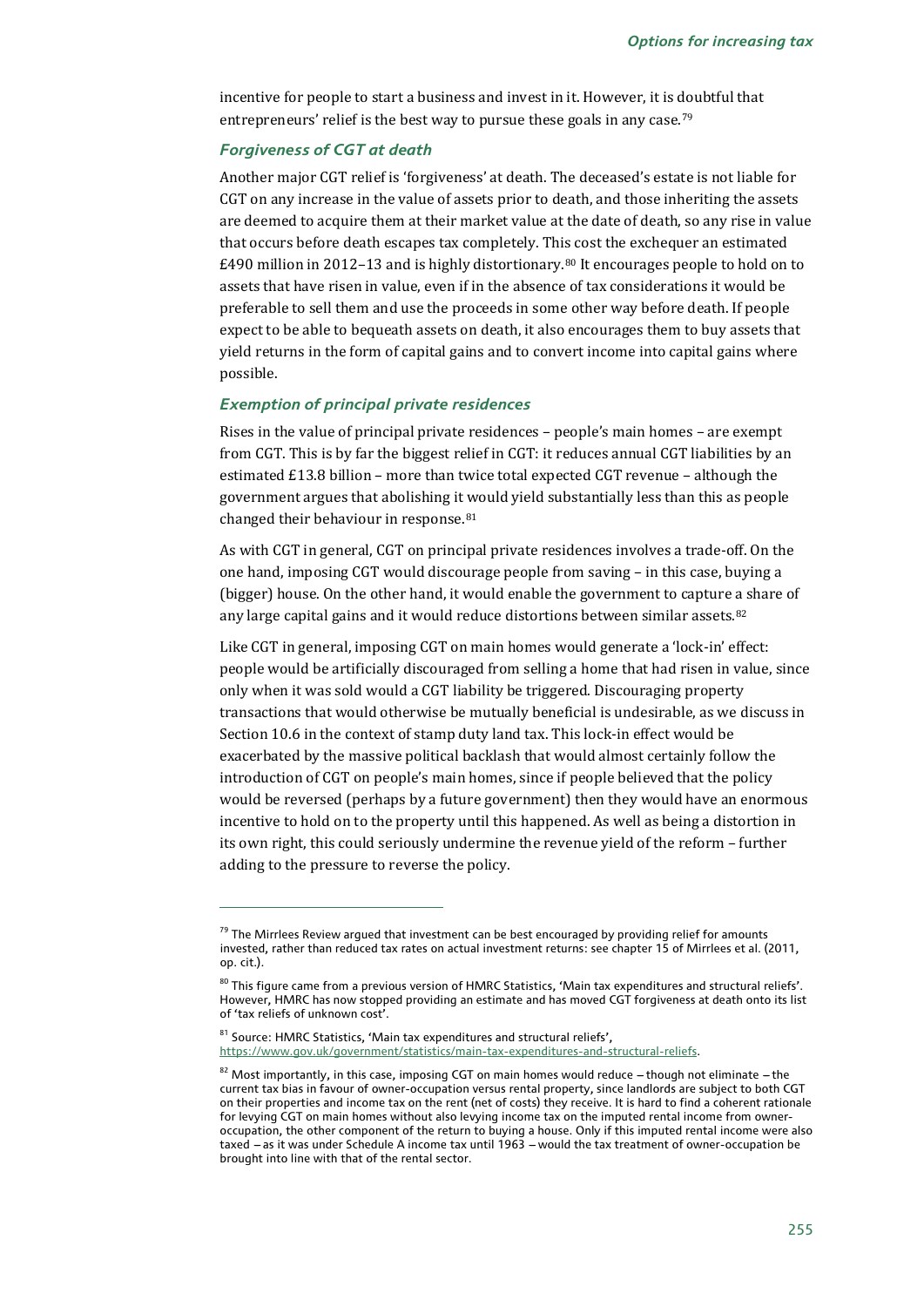There is a case for reforming the taxation of housing, and the Mirrlees Review argued that the ideal solution in principle would be to introduce a rate-of-return allowance for all housing and fully tax returns to housing investment that exceeded that allowance. But for owner-occupied housing, even that would be difficult in the short run.[83](#page-29-0) For now, the income tax and CGT treatment of owner-occupied housing is probably better left unchanged.

### **Widening the inheritance tax net**

A case can be made for abolishing inheritance tax completely. But there is also a case for taxing transfers of wealth to the next generation, and if we are to levy such a tax it could be better designed than the existing inheritance tax.

At present, agricultural land and unquoted business assets are exempt from inheritance tax, at a cost to the exchequer of £440 million and £590 million per year respectively.<sup>[84](#page-29-1)</sup> While there might conceivably be a case for allowing tax payments to be spread over time where assets received are illiquid and are to be retained by the recipient, it is hard to see any justification for the wholesale exemption of these assets. These reliefs create just the sort of non-neutrality the tax system ought to try to avoid, pushing up the price of agricultural land and of certain offerings on the AIM market, and providing a large incentive to keep businesses going and in the family even if there are good financial reasons for disposing of them sooner – as well as providing an open invitation for people to buy what might otherwise be wholly inappropriate assets purely as a way to avoid inheritance tax (albeit with a minimum holding period of the assets to qualify for relief).

The principal reason that inheritance tax is forecast to raise only £4.2 billion in 2015–16 is that it can be circumvented by the simple expedient of passing on wealth during one's lifetime. Transfers in the seven years before death are taxed on a sliding scale (from zero for transfers more than seven years before death to the full 40% rate for transfers less than three years before death), but gifts made before that are not taxed at all.<sup>[85](#page-29-2)</sup> Those who are able – often the wealthiest – are encouraged to pass on their wealth at a time dictated by the tax system.

A simple option would be to lengthen the seven-year window before death during which lifetime transfers are taxable. For example, in 2007, the Liberal Democrats proposed that only transfers made more than 15 years before death should be exempt, though this was not ultimately adopted for their 2010 general election manifesto.[86](#page-29-3) Since there are no data on wealth transfers occurring more than seven years before death, we cannot know how much this would raise.

More radically, this could be taken further and inheritance tax reformed to apply at the same rate to transfers made at any time in life, not just at or near death, and to be levied on individuals' lifetime receipts rather than on the amount an individual gives or bequeaths. The Mirrlees Review argued that, if concern for equality of opportunity justifies taxing transfers to the next generation, a more logical approach than the current

<span id="page-29-0"></span><sup>&</sup>lt;sup>83</sup> See section 16.2.2 of Mirrlees et al. (2011, op. cit.).

<span id="page-29-1"></span><sup>&</sup>lt;sup>84</sup> Source: HMRC Statistics, 'Main tax expenditures and structural reliefs', [https://www.gov.uk/government/statistics/main-tax-expenditures-and-structural-reliefs.](https://www.gov.uk/government/statistics/main-tax-expenditures-and-structural-reliefs) Some types of business and agricultural property are taxed half the normal rate rather than exempt entirely.

<span id="page-29-2"></span><sup>85</sup> Certain lifetime transfers into trusts are taxed.

<span id="page-29-3"></span><sup>86</sup> Liberal Democrats, *Reducing the Burden*, Policy Paper 81, 2007.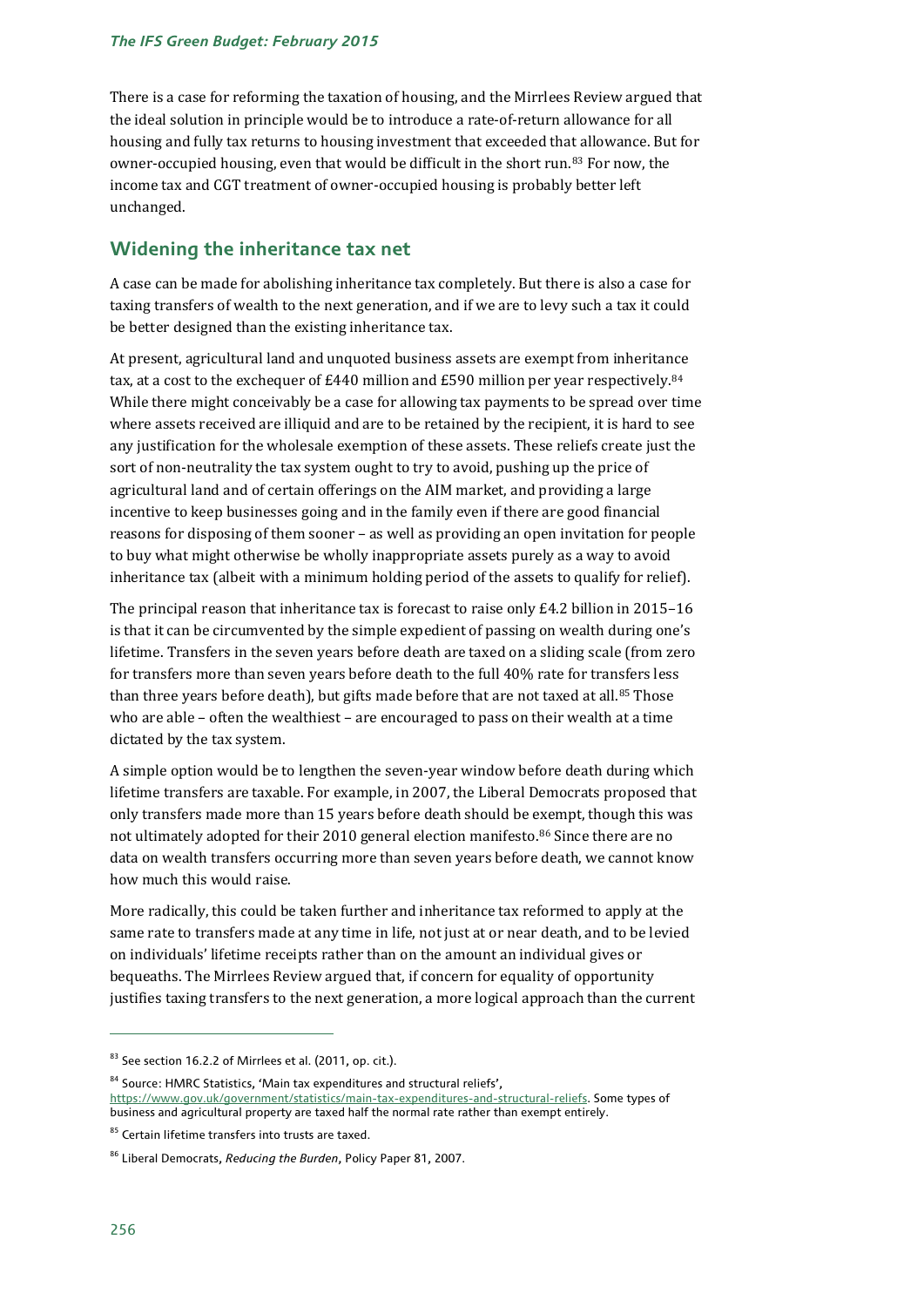one – albeit with practical challenges of its own – would be to tax individuals at progressive rates on the total amount of gifts and inheritances that they receive over their lifetime.

### **Abolishing the single occupant's council tax discount**

At present, one-adult households receive a 25% council tax discount. From an economic efficiency point of view, offering a 25% council tax discount to single-person households is distortionary, leading to inefficient use of the housing stock as single-adult households occupy bigger properties, and other households smaller properties, than they otherwise would.

Abolishing the single person's discount altogether across England, Scotland and Wales (policy on this is a devolved matter) would raise £1.4 billion per year. $87$  The revenue from reducing or abolishing it would initially go to local authorities in the form of higher council tax yields, though central/devolved governments could choose to appropriate some or all of that by reducing grants to local authorities at the same time.

### **Scaling back business rate reliefs for small businesses, empty properties and agricultural property**

At the moment, business rates are levied at a lower percentage rate on properties with lower estimated market rental values. This is done through a combination of different tax rates for small and large properties and an explicit small business rates relief scheme.<sup>[88](#page-30-1)</sup>

The rationale for this is not clear. Certainly, there is not a strong distributional argument. Redistributing from firms that occupy large buildings to firms that do not is not necessarily 'progressive' in the way that redistributing from rich people to poor people is. Businesses are not people; ultimately, the burden of all taxes is felt by households, and it is not obvious that businesses owning or occupying more valuable premises have shareholders (or, for that matter, employees or customers) who are individually better off than firms with smaller premises. The people whose pension funds invest in Tesco might not be richer than the owner-manager of a corner shop.

Lower business rates for properties with low rateable values is a distortion towards production patterns involving more low-value properties and fewer high-value properties than commercial considerations would dictate in a free market. One could make an argument that, relative to what a free market might produce, there is an additional benefit to wider society from having lots of small business properties rather than fewer large properties. This could be to promote competition in the local market, or because people simply value the existence of (say) a variety of high-street shops even though they would rather shop in a big supermarket (note that if enough people actually preferred to buy things from smaller businesses, the firms should be commercially viable even without preferential tax treatment). But it is not clear whether such concerns are important in practice and, if they are, whether a tax reduction linked specifically to lowvalue premises is the appropriate tool to address them. Unless the government has a

<span id="page-30-0"></span> $87$  Authors' calculations using the IFS tax and benefit microsimulation model, TAXBEN, to apply the 2015–16 tax and benefit system to uprated data from the 2012-13 Family Resources Survey.

<span id="page-30-1"></span><sup>88</sup> The details vary across Britain and are described in S. Adam and H. Miller, 'Business rates', in C. Emmerson, P. Johnson and H. Miller (eds), *The IFS Green Budget: February 2014*, [http://www.ifs.org.uk/publications/7072.](http://www.ifs.org.uk/publications/7072)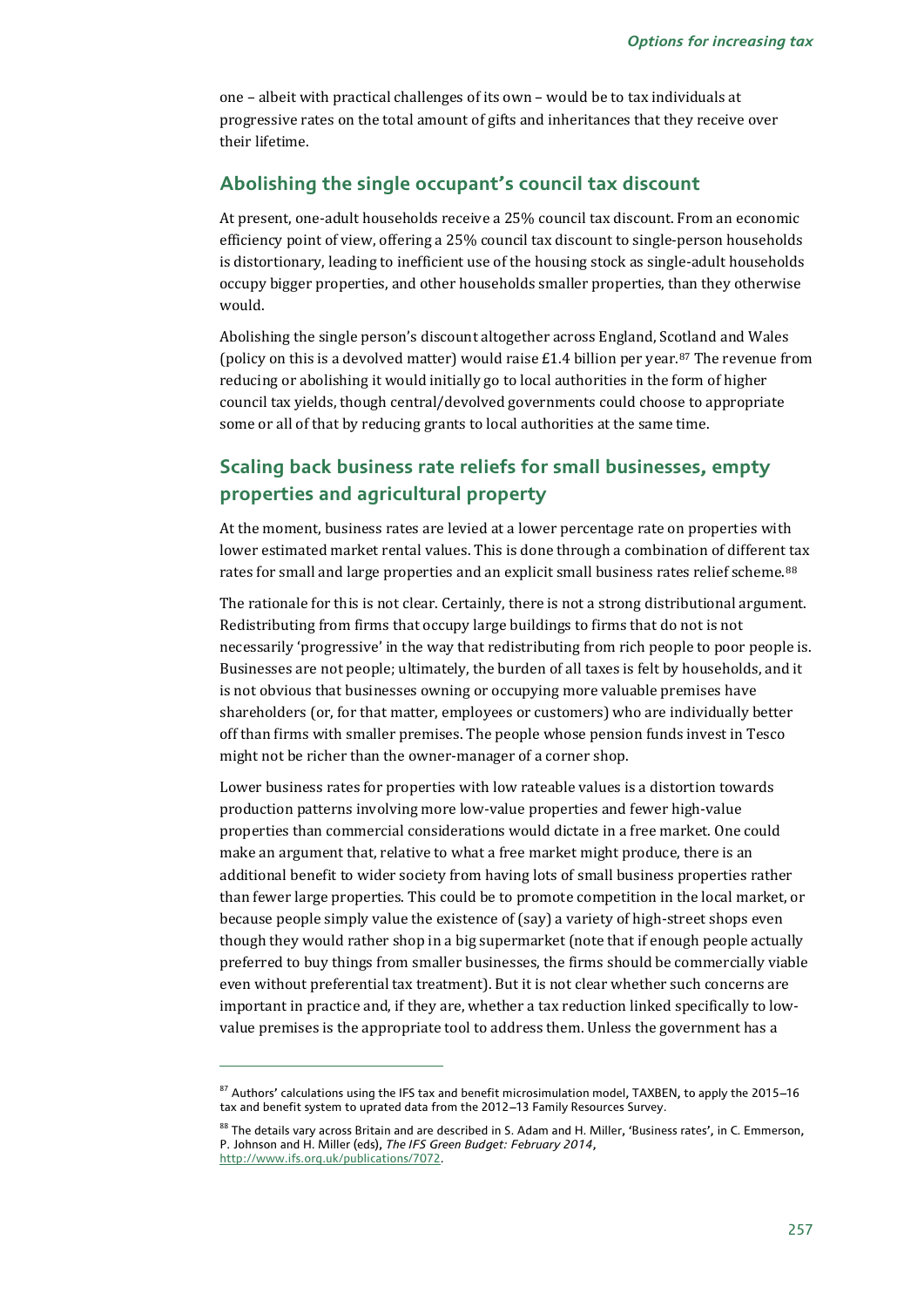#### *The IFS Green Budget: February 2015*

clear and powerful argument for preferential taxation of low-value properties, which it has not yet stated, it would be simpler and more efficient to move to a single rate for all properties. Eliminating lower rates and reliefs for low-value properties in England would increase business rates revenues by around £640 million per year.[89](#page-31-0)

At the moment, most empty business properties in England are exempt from business rates for three months and charged full busi[nes](#page-31-2)s rates thereafter.<sup>[90](#page-31-1)</sup> Empty property relief cost the government £1.0 billion in 2014–15.91 The three-month exemption reduces the incentive to bring properties back into use, while on the other hand charging business rates thereafter encourages the demolition of empty properties. The problem ultimately arises because land without buildings on it is untaxed. That inevitably creates a boundary where business rates start to be charged, leaving governments with an unpalatable choice between creating an incentive to demolish empty properties (if empty properties are taxed) or a disincentive to use properties (if empty properties are exempt). Faced with this choice, it is debatable whether removing this relief would be a good idea. The ideal long-term solution, as the Mirrlees Review argued, would be to tax land value irrespective of what, if anything, is built on it.[92](#page-31-3)

It is hard to see any economic case for exempting agricultural property from business rates. It distorts land use towards agricultural rather than other purposes. The exemption seems to exist for purely political rather than economic reasons and should be ended. But the revenue cost of the exemption is unknown, and the relatively low value of agricultural land means that the tax at stake might not be large.

# **10.6 Temptations to resist**

There are many ill-designed ways in which governments could potentially raise revenue, ranging from an annual wealth tax to a turnover tax, and we do not have space in this chapter to consider them all. In this section, we restrict attention to two possibilities that have been adopted in recent years by the main political parties when in office.

### **Increasing stamp duty land tax**

In 1997, stamp duty was charged on property sales of more than £60,000 at a single rate of 1% (not just the part of the price above £60,000). Both the current coalition government and its Labour predecessor have repeatedly turned to increasing stamp duty land tax (SDLT) as a revenue raiser. Although the restructuring announced in the 2014

<span id="page-31-0"></span><sup>&</sup>lt;sup>89</sup> This long-run effect excludes a further £500 million revenue from ending the supposedly temporary doubling of small business relief that was introduced in October 2010 and has been repeatedly extended since (it is currently due to expire in April 2016). Note that these figures are for business rates receipts; since business rates are a deductible expense for corporation tax and (in the case of unincorporated businesses) income tax, the overall revenue impact would be somewhat smaller than this. Source: Authors' calculations based on table 2 of DCLG Statistics, 'Non-domestic rates collected by local councils in England: forecast for 2014 to 2015'[, https://www.gov.uk/government/statistics/non-domestic-rates-collected-by-local-councils-in](https://www.gov.uk/government/statistics/non-domestic-rates-collected-by-local-councils-in-england-forecast-for-2014-to-2015)[england-forecast-for-2014-to-2015](https://www.gov.uk/government/statistics/non-domestic-rates-collected-by-local-councils-in-england-forecast-for-2014-to-2015) and Valuation Office Agency, 'Central & local rating lists: non-domestic rating in England & Wales'[, https://www.gov.uk/government/statistics/central-local-rating-lists-non](https://www.gov.uk/government/statistics/central-local-rating-lists-non-domestic-rating-in-england-wales)[domestic-rating-in-england-wales.](https://www.gov.uk/government/statistics/central-local-rating-lists-non-domestic-rating-in-england-wales)

<span id="page-31-1"></span> $90$  Industrial premises are exempt for six months, while listed buildings and those with a rateable value below £2,600 are exempt as long as they are empty.

<span id="page-31-2"></span><sup>&</sup>lt;sup>91</sup> Source: DCLG Statistics, 'Non-domestic rates collected by local councils in England: forecast for 2014 to 2015'[, https://www.gov.uk/government/statistics/non-domestic-rates-collected-by-local-councils-in](https://www.gov.uk/government/statistics/non-domestic-rates-collected-by-local-councils-in-england-forecast-for-2014-to-2015)[england-forecast-for-2014-to-2015.](https://www.gov.uk/government/statistics/non-domestic-rates-collected-by-local-councils-in-england-forecast-for-2014-to-2015)

<span id="page-31-3"></span> $92$  See chapter 16 of Mirrlees et al. (2011, op. cit.).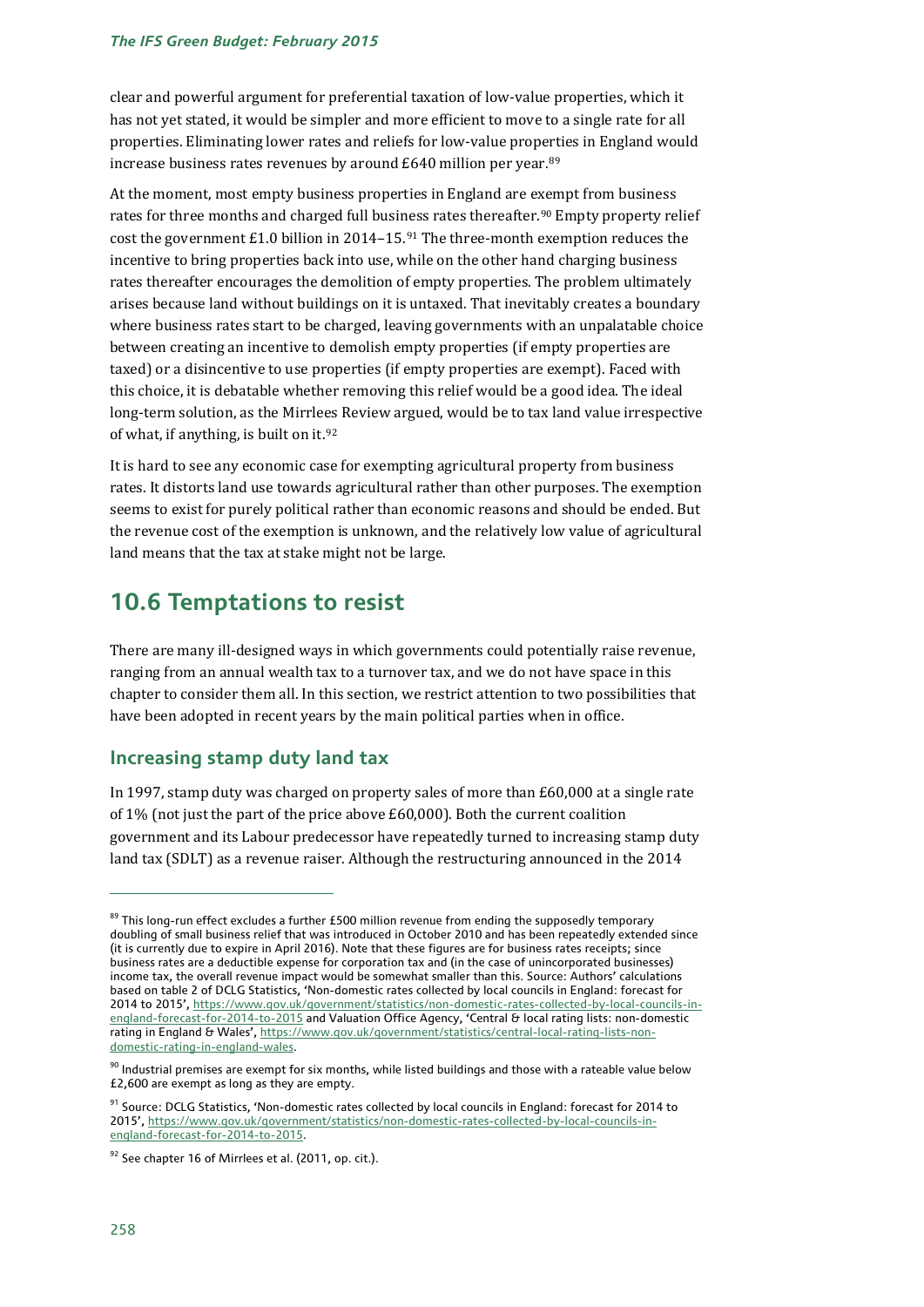

### Figure 10.8. Stamp duty on housing transactions

Autumn Statement was a net giveaway, Figure 10.8 shows that SDLT for high-value transactions in particular is much higher than in 1997.

Turning again to SDLT for more revenue would be a mistake. Reforms adopted for Scotland in the Land and Buildings Transaction Tax (Scotland) Act 2013 and for England in the 2014 Autumn Statement have removed the most obviously anomalous feature of SDLT for housing, whereby a £1 higher purchase price could be associated with a tax bill thousands of pounds higher. (This anomaly remains in place for non-residential property in England and Wales.) Yet the more fundamental problem with SDLT remains. One of the most basic tenets of the economics of taxation is that transactions taxes should be avoided. Assets should be held by the people who value them most; the effect of a transactions tax such as SDLT is to discourage mutually beneficial transactions, so that properties are not held by the people who value them most. If a family in a small house want to move to a larger one (because they are having children, for example) while a neighbouring family in a large house want to move to a smaller one (perhaps because their children have grown up and left home), SDLT might discourage them from buying each other's houses, leaving both families worse off. At a macroeconomic level, one manifestation of this is to reduce labour mobility, as people are discouraged from moving to where suitable jobs are available.

Far from looking to raise more money from SDLT, the government should be looking to reduce SDLT or preferably abolish it altogether and make up the revenue elsewhere – perhaps from a reformed council tax in order to avoid giving out windfall gains to owners of high-value properties.

### **Restricting tax relief on pension contributions to the basic rate**

It is frequently proposed to restrict income tax relief on pension contributions to the basic rate, rather than giving relief at the saver's marginal tax rate. The government says that in 2011–12 this would have reduced the cost of income tax relief on pension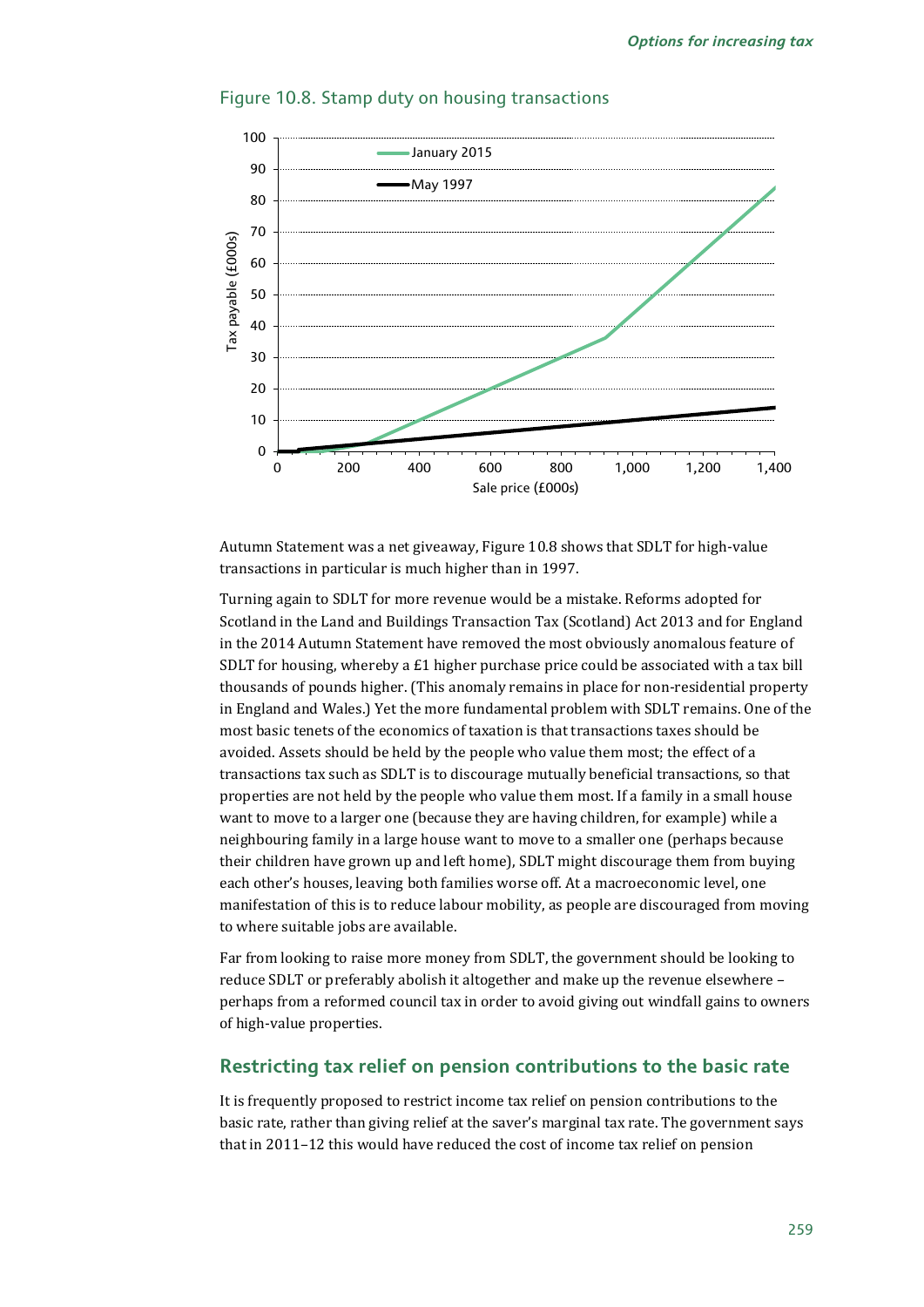#### *The IFS Green Budget: February 2015*

contributions by around one-third and that in 2012–13 the total cost of relief on pension contributions was £28.0 billion, implying a yield of about £9.3 billion.<sup>[93](#page-33-0)</sup> However, as the government notes, this ignores the substantial change in behaviour that this reform would be likely to engender. In fact, if people's main response was to reduce their pension contributions, this would tend to increase the yield in the short run by saving the cost of basic-rate relief as well as higher-rate relief, but in the long run this would be offset by reduced revenue from taxing pension income.

Giving everyone the same rate of relief, rather than giving more relief to higher-rate taxpayers, is superficially attractive but fundamentally misguided. The error stems from looking at the tax treatment of pension contributions in isolation from the tax treatment of the pension income they finance. Pension contributions are excluded from taxable income precisely because pension income is taxed when it is received: in effect, the tax due on earnings paid into a pension is deferred until the money (plus any returns earned in the interim) is withdrawn from the fund. It is hard to see how it can be unfair for higher-rate taxpayers to receive 40% relief when basic-rate taxpayers receive 20% relief, yet at the same time *not* be unfair for higher-rate taxpayers to pay 40% tax on their pension income when basic-rate taxpayers pay only 20%. In more practical terms, restricting the tax relief would also be complicated as it would require the valuation of pension promises made by employers through defined benefit schemes.<sup>[94](#page-33-1)</sup>

Proponents of the restriction point out that many of those receiving relief at the higher rate will only pay basic-rate tax in retirement.[95](#page-33-2) The arguments here are more complex. The current system certainly provides an additional incentive for higher-rate taxpayers to save in a pension if they expect to be basic-rate payers in retirement. But, in effect, such individuals are simply smoothing their taxable income between high-income and low-income periods, undoing the 'unfairness' that an annually-assessed progressive tax schedule creates by taking more tax from people whose incomes are volatile than from people whose incomes are stable. But even if receiving higher-rate relief and then paying basic-rate tax is seen as unfair, that does not diminish the case for accompanying any restriction of tax relief on contributions with a restriction of the tax on pension income. The tax system should treat pension contributions and pension income in a symmetric way.

The Labour Party proposes to restrict relief to the basic rate only for people with incomes above £150,000. This has the merit of limiting a bad policy to a smaller group of people, and would raise correspondingly less revenue: roughly £1.5 billion, according to HMRC. [96](#page-33-3)

<span id="page-33-3"></span> $96$  The Labour Party itself says that the House of Commons Library puts the revenue yield at between £0.9 billion and £1.3 billion (se[e http://press.labour.org.uk/post/79110402681/next-labour-government-will](http://press.labour.org.uk/post/79110402681/next-labour-government-will-guarantee-starter-jobs)[guarantee-starter-jobs\)](http://press.labour.org.uk/post/79110402681/next-labour-government-will-guarantee-starter-jobs). HMRC's costing of the policy is at

<sup>93</sup> Source: total cost of pension tax relief from HMRC Statistics table PEN6,

<span id="page-33-0"></span>[https://www.gov.uk/government/statistics/registered-pension-schemes-cost-of-tax-relief;](https://www.gov.uk/government/statistics/registered-pension-schemes-cost-of-tax-relief) yield from restricting relief from Written Answer by David Gauke MP to a Parliamentary Question, 6 July 2011 - 'If relief on pension contributions were limited to the basic rate of tax, the amount of this relief would fall by approximately one third. This estimate does not take account of behavioural effects, which are likely to be large' (*Hansard*, column 1249W,

[http://www.publications.parliament.uk/pa/cm201011/cmhansrd/cm110706/text/110706w0002.htm\)](http://www.publications.parliament.uk/pa/cm201011/cmhansrd/cm110706/text/110706w0002.htm).

<span id="page-33-1"></span> $94$  These arguments are developed in more detail in C. Emmerson, 'Taxation of private pensions', in C. Emmerson, P. Johnson and H. Miller (eds), *The IFS Green Budget: February 2014*, [http://www.ifs.org.uk/publications/7072.](http://www.ifs.org.uk/publications/7072)

<span id="page-33-2"></span><sup>&</sup>lt;sup>95</sup> Though the snapshot statistics of the income tax rates facing current pension savers and current retirees often used to illustrate the point are somewhat misleading -- those currently contributing may not necessarily face the same tax rates in retirement as current retirees, not least because of ongoing fiscal drag.

[https://www.gov.uk/government/uploads/system/uploads/attachment\\_data/file/391716/Opposition\\_costing](https://www.gov.uk/government/uploads/system/uploads/attachment_data/file/391716/Opposition_costing_-_restricting_pensions_tax_relief_for_higher_earners.pdf) - restricting pensions tax relief for higher earners.pdf.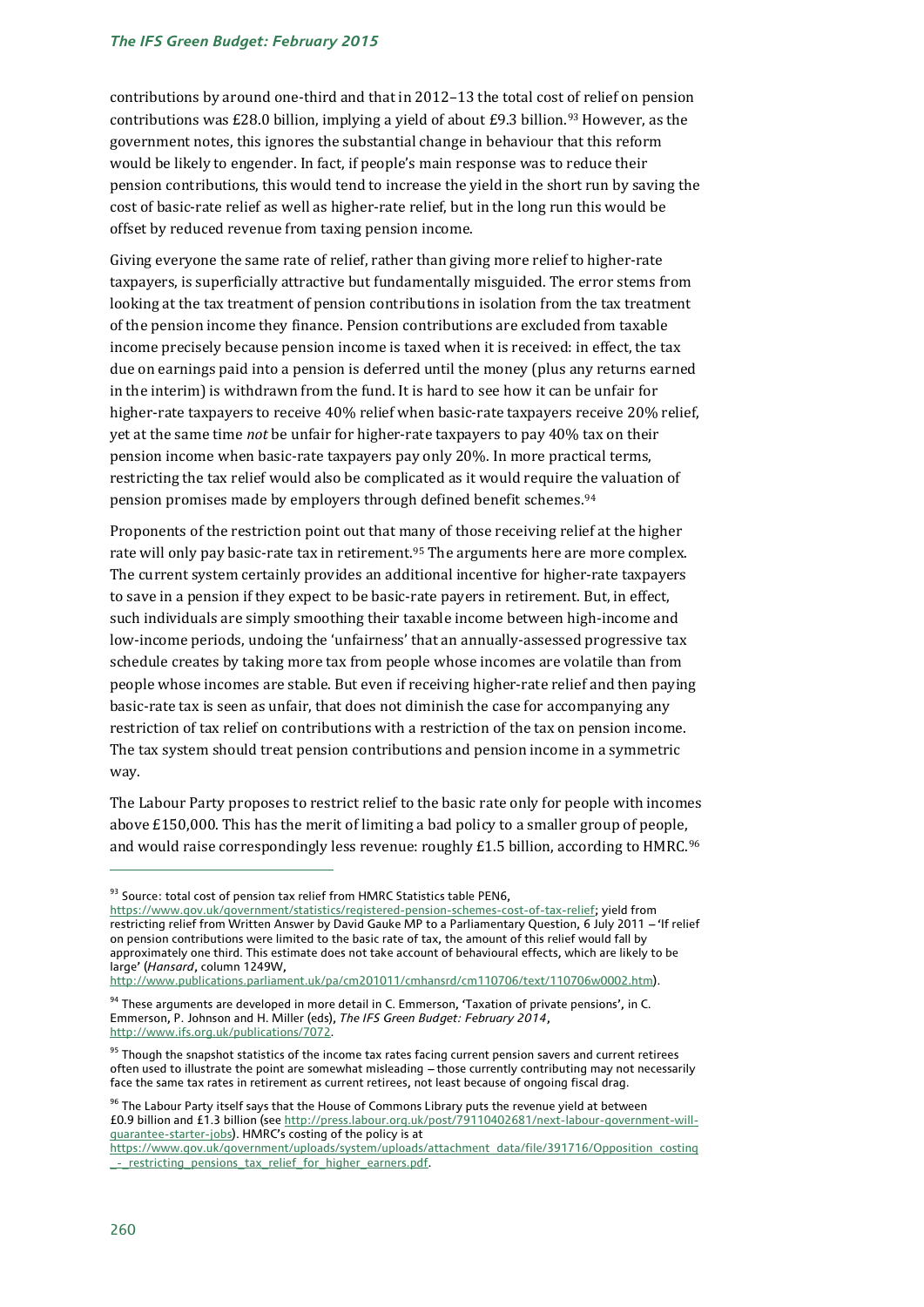But it has even less of a coherent rationale than a more general limit on tax relief: it is hard to see why it should be unfair for those above £150,000 to get tax relief at their marginal rate, but not for other higher-rate taxpayers to do so. Indeed, these veryhighest-income individuals are less likely to be only basic-rate taxpayers in retirement, removing one of the principal arguments for restricting relief.<sup>[97](#page-34-0)</sup>

The Liberal Democrats propose to 'establish a review to consider the case for, and practical implications of, introducing a single rate of tax relief for pensions, which would be designed to be simpler and fairer and which would be set more generously than the current 20% basic rate relief'.[98](#page-34-1) The revenue implications of this would obviously depend on the rate of relief chosen. But whatever the rate, it is hard to see how this could be administratively simpler than the current system, and hard to see how it would be fair to give everybody (say) 25% or 30% relief on their pension contributions yet charge some people 20%, some 40% and some 45% income tax on the pension income that is generated.

In summary, then, restricting the rate of income tax relief on pension contributions would be expensive to administer, be unfair and inappropriately distort behaviour. As shown earlier in this chapter, there are far better ways to raise money from well-off people, or to reduce the generosity of pensions taxation, or even to do both at once.

# **10.7 Conclusion**

Table 10.2 summarises the estimated revenue yield (where known) in 2015–16 of the various reforms discussed in this chapter. It also includes a number of other, mostly smaller, measures which space constraints prevent us from discussing fully; these include increases to alcohol and tobacco duties, environmental levies, North Sea taxation and the bank levy, amongst others.

Figure 10.9 shows – for the subset of measures we can model using TAXBEN, the IFS tax and benefit microsimulation model – what share of the revenue raised is contributed by each income decile group, along with each decile group's share of total income (a useful comparator when looking at income-based taxes) and total expenditure (more useful for looking at expenditure tax reforms). We can see, for example, that the top half of the UK income distribution accounts for 70% of all income but would contribute around 85% of the revenue from an increase in the basic rate of income tax. The figure also shows that, for all measures except the abolition of the transferable income tax allowance for married couples, the highest-income 10% of households would provide more than 10% of the revenue and the higher-income half would provide more than half the revenue. This reflects the fact that almost all taxes and tax increases are paid predominantly by betteroff households.

98 See pages 34-5 of

<span id="page-34-0"></span><sup>&</sup>lt;sup>97</sup> This proposal mirrors a policy originally announced in the then Labour government's 2009 Budget, but never implemented because it was dropped by the incoming coalition government in favour of a reduction to annual and lifetime allowances designed to raise the same amount of money. Labour's 2009 proposal is discussed in more detail in C. Emmerson, 'A response to the Treasury consultation on restricting pensions tax relief', IFS Press Release, 1 March 2010[, http://www.ifs.org.uk/publications/4773.](http://www.ifs.org.uk/publications/4773)

<span id="page-34-1"></span>[https://d3n8a8pro7vhmx.cloudfront.net/libdems/pages/6272/attachments/original/1409941645/Pre-](https://d3n8a8pro7vhmx.cloudfront.net/libdems/pages/6272/attachments/original/1409941645/Pre-Manifesto_3_Sep_2014.pdf?1409941645)Manifesto 3 Sep 2014.pdf?1409941645.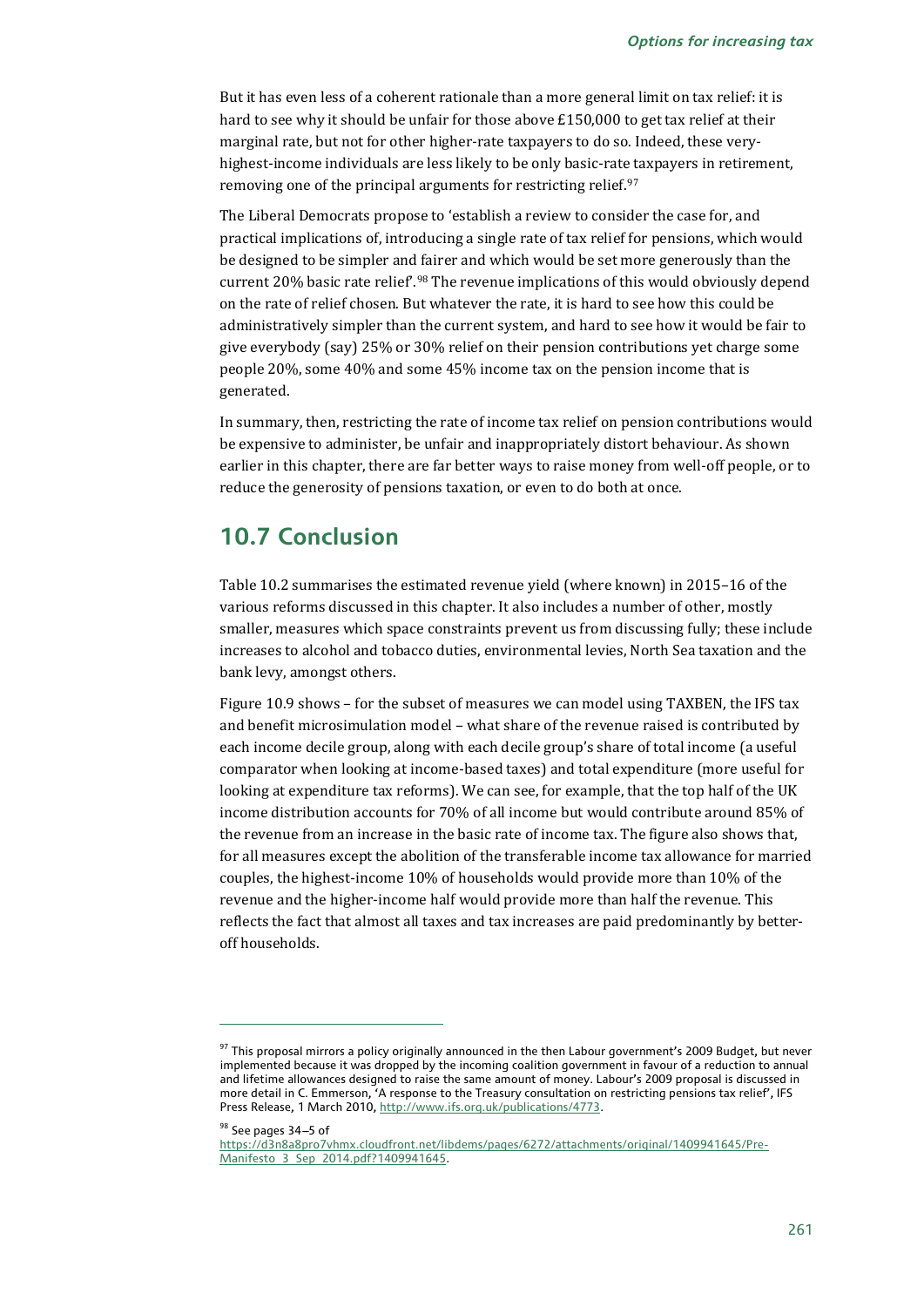# Table 10.2. Revenue yield of possible tax rises in 2015-16

| Measure                                                                                     | Revenue<br>raised<br>(£ million) |
|---------------------------------------------------------------------------------------------|----------------------------------|
| Income tax and NICs                                                                         |                                  |
| Increase basic rate of income tax by 1 percentage point (ppt)                               | $4,200^{\circ}$                  |
| Increase higher rate of income tax by 1ppt                                                  | $1,200^a$                        |
| Increase additional rate of income tax by 1ppt                                              | 100 <sup>a</sup>                 |
| Increase main employee and self-employed NICs rates by 1ppt                                 | $3,900^{\circ}$                  |
| Increase upper employee and self-employed NICs rates by 1ppt                                | $1,000^a$                        |
| Increase employer NICs rate by 1ppt                                                         | $2,500^{a,b}$                    |
| Reduce income tax personal allowance by £1,000 p.a.                                         | 5,500                            |
| Reduce employee and self-employed NICs thresholds by £10 p.w.                               | 1,400                            |
| Reduce employer NICs threshold by £10 p.w.                                                  | 1,400                            |
| Reduce personal allowance (and employee NICs threshold) to match<br>employer NICs threshold | 14,200                           |
| Reduce higher-rate threshold (and UEL) by £5,000 p.a.                                       | 3,800                            |
| Increase UEL and UPL to £100,000 p.a.                                                       | 10,100                           |
| Freeze all income tax and NICs thresholds for two years                                     | 3,700                            |
| Freeze all income tax and NICs thresholds for five years                                    | 9,900                            |
| Apply NICs regime for employees to self-employed                                            | 2,700                            |
| Apply employee and self-employed NICs above state pension age                               | 890                              |
| Abolish NICs employment allowance                                                           | 1,400                            |
| Abolish income tax transferable allowance for married couples                               | 520 <sup>c</sup>                 |
| Abolish 0% starting rate of income tax for savings income                                   | 140                              |
| Double April 2015 increase in non-domiciled residents' remittance<br>basis charge           | 100                              |
| Indirect and environmental taxes                                                            |                                  |
| Increase VAT main rate by 1ppt                                                              | $5,200^{\circ}$                  |
| Increase VAT reduced rate by 1ppt                                                           | 310 <sup>a</sup>                 |
| Increase VAT zero rate by 1ppt                                                              | $1,700^a$                        |
| Apply VAT main rate to most zero- and reduced-rated goods                                   | 39,000                           |
| Introduce VAT (or equivalent) on financial services                                         | 4,700                            |
| Increase insurance premium tax rates by 1ppt                                                | 500 <sup>a</sup>                 |
| Increase alcohol and specific tobacco duties by 10%                                         | $1,100^a$                        |
| Increase fuel duties by 10%                                                                 | $2,600^a$                        |
| Increase vehicle excise duty by 10%                                                         | 390 <sup>a</sup>                 |
| Increase air passenger duty by 10%                                                          | 240 <sup>a</sup>                 |
| Increase climate change levy by 10%                                                         | 50 <sup>a</sup>                  |
| Increase landfill tax by 10%                                                                | 100 <sup>a</sup>                 |
| Corporation tax                                                                             |                                  |
| Increase rate by 1ppt                                                                       | $1,500^{\circ}$                  |
| Increase North Sea supplementary charge by 1ppt                                             | 20 <sup>a</sup>                  |
| <b>Business rates</b>                                                                       |                                  |
| Increase by 1ppt                                                                            | $280^\circ$                      |
| Abolish reduced rates and reliefs for low-value properties                                  | 620                              |
| Abolish empty property relief                                                               | 990                              |
| Abolish agricultural property exemption                                                     | Unknown                          |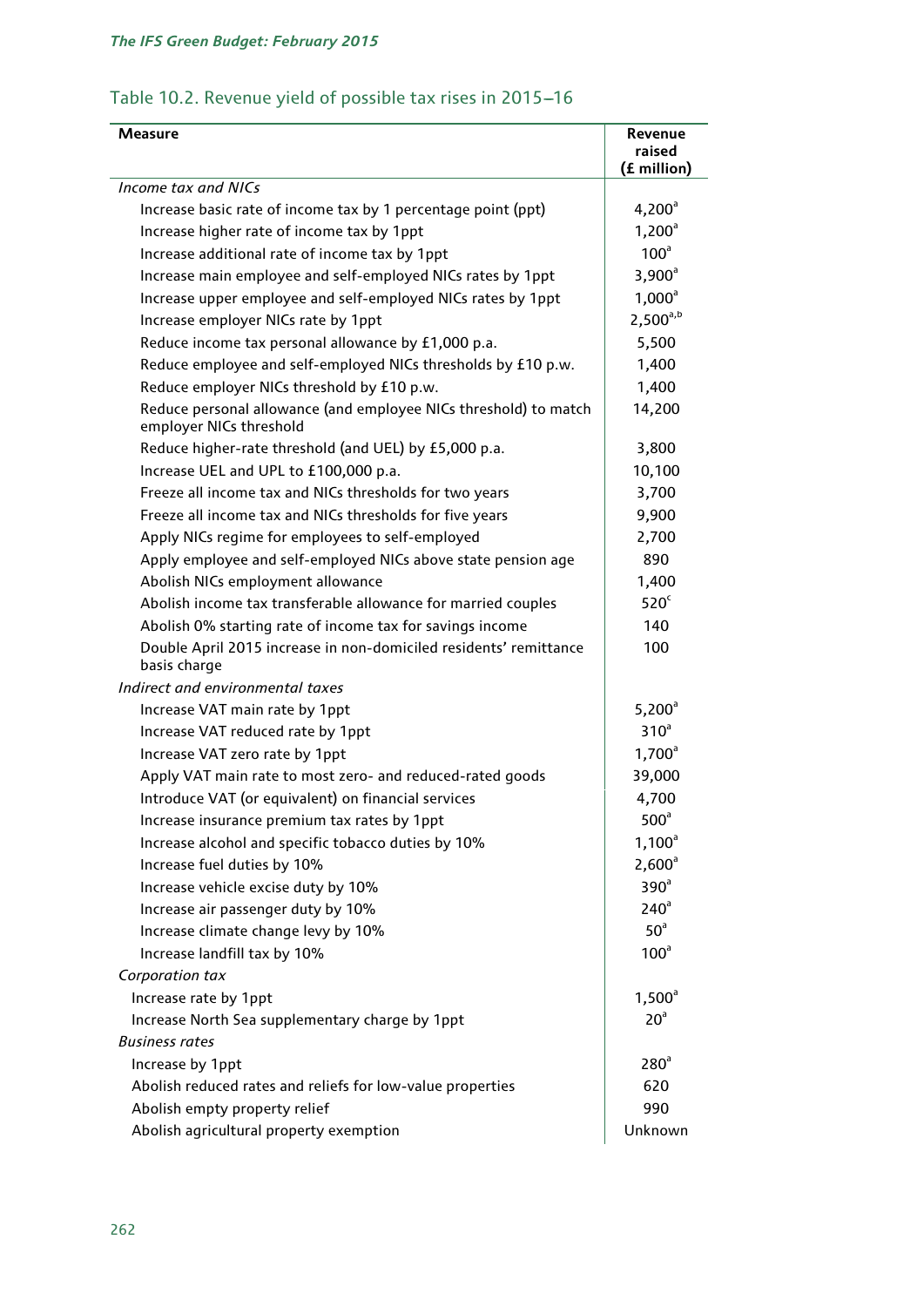| Measure                                                        | Revenue<br>raised<br>(£ million) |
|----------------------------------------------------------------|----------------------------------|
| <b>Bank levy</b>                                               |                                  |
| Double rates                                                   | $2,800^a$                        |
| Pensions taxation                                              |                                  |
| Reduce annual or lifetime limit                                | Unknown                          |
| Restrict tax relief on pension contributions to the basic rate | 10,000                           |
| Restrict relief to basic rate for those with incomes >£150,000 | 1,500                            |
| Abolish 25% tax-free lump sum                                  | Unknown <sup>d</sup>             |
| Extend NICs to employer pension contributions                  | 17,300                           |
| Charge 1% employee NICs on pension income                      | 350 <sup>a</sup>                 |
| Capital gains tax                                              |                                  |
| Increase lower rate by 1ppt                                    | 0                                |
| Reduce [sic] higher rates by 1ppt                              | 30                               |
| Reduce annual exempt amount                                    | Up to $3,500^\circ$              |
| Merge annual exempt amount with income tax allowance           | Unknown                          |
| Abolish forgiveness of CGT at death                            | Unknown <sup>†</sup>             |
| Charge CGT on sale of main homes                               | 13,800                           |
| Increase entrepreneurs' relief rate by 1ppt                    | 60 <sup>a</sup>                  |
| Abolish entrepreneurs' relief                                  | 3,300                            |
| Inheritance tax                                                |                                  |
| Increase rate by 1ppt                                          | 100 <sup>a</sup>                 |
| Reduce nil-rate band                                           | Up to<br>$20,500^9$              |
| Abolish business assets exemption                              | 590                              |
| Abolish agricultural land exemption                            | 440                              |
| Extend 7-year rule                                             | Unknown                          |
| Housing taxation                                               |                                  |
| Increase council tax rates by 10%                              | $2,300^{\circ}$                  |
| Double band H rates                                            | 280 <sup>a</sup>                 |
| Double band G and H rates                                      | $2,000^a$                        |
| Double band F, G and H rates                                   | $4,200^{\circ}$                  |
| Double band E, F, G and H rates                                | $7,700^a$                        |
| Abolish single occupants' council tax discount                 | 1,400                            |
| Introduce a 'mansion tax' in line with Labour Party proposal   | 1,200                            |
| Increase ATED on properties worth > £2m by a further 33%       | 100 <sup>a</sup>                 |
| Increase all residential SDLT rates by 1ppt                    | $1,600^a$                        |

<sup>a</sup> These revenue estimates can be scaled (within reason) to estimate the yield of larger or smaller changes. **b** See footnot[e 7](#page-6-5) for details.

 $\cdot$  Rising to £820 million by 2018-19.

<sup>d</sup> The government previously estimated the yield at £2.5 billion but no longer publishes an estimate.

 $e^*$  A £500 reduction raises £20 million but the yield from larger reductions will be more than proportional.

 $^{\mathsf{f}}$  The government previously estimated the yield at £490 million but no longer publishes an estimate.

 $9$  A £5,000 reduction raises £100 million but the yield from larger reductions will be more than proportional. Note: Revenue estimates for other years adjusted in line with nominal growth in national income where appropriate to express in 2015-16 terms. Revenue estimates from different sources vary in what, if any, allowance is made for behavioural response. See text for further details. Source: See the next page.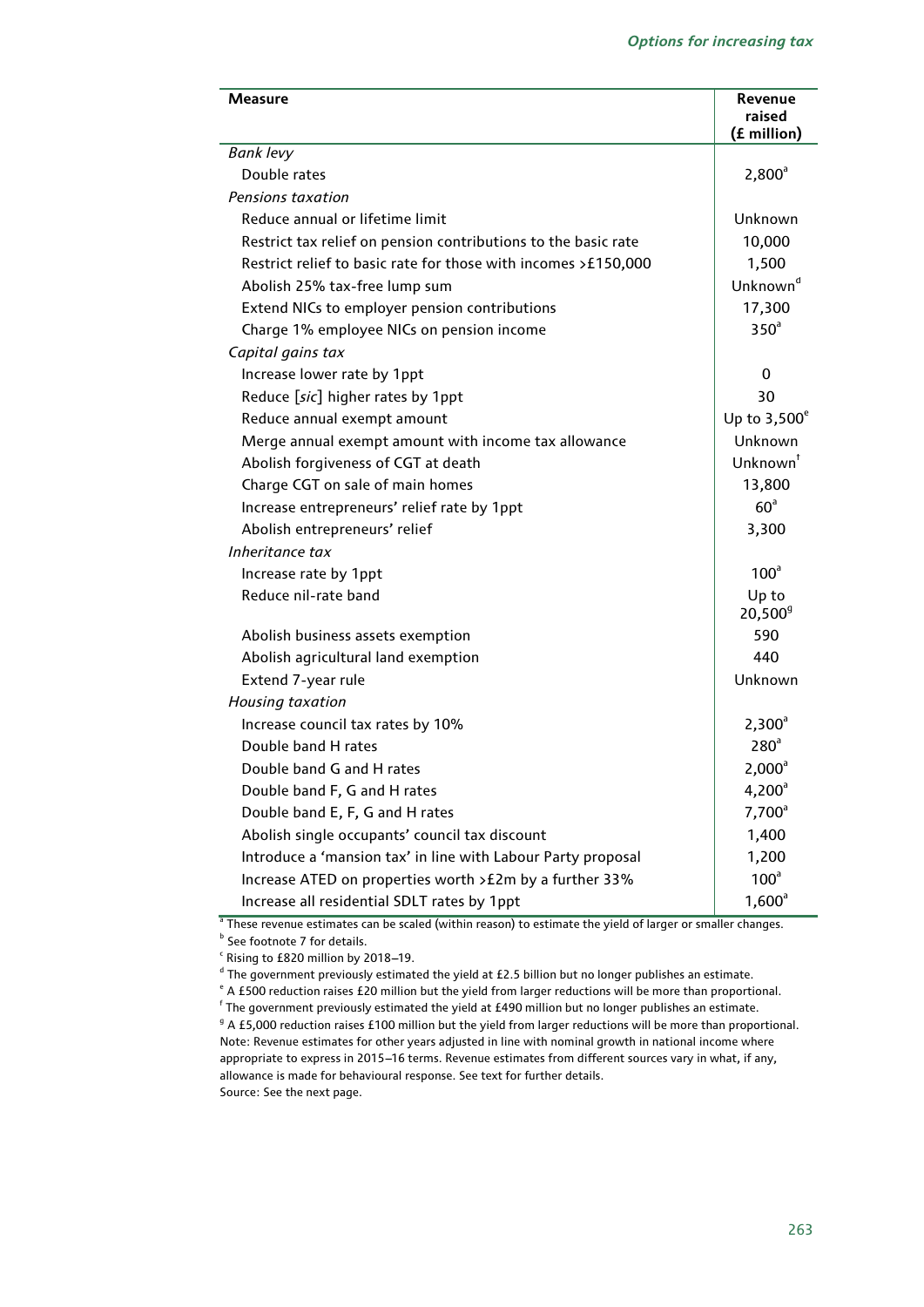#### *Source to Table 10.2*

Authors' calculations using: HMRC's 'Tax expenditures, reliefs and ready reckoners statistics', [https://www.gov.uk/government/collections/tax-expenditures-and-ready-reckoners;](https://www.gov.uk/government/collections/tax-expenditures-and-ready-reckoners) various HM Treasury Budget documents; DCLG, 'National non-domestic rates collected by local authorities in England 2014 to 2015', [https://www.gov.uk/government/statistics/non-domestic-rates-collected-by-local-councils-in](https://www.gov.uk/government/statistics/non-domestic-rates-collected-by-local-councils-in-england-forecast-for-2014-to-2015)[england-forecast-for-2014-to-2015;](https://www.gov.uk/government/statistics/non-domestic-rates-collected-by-local-councils-in-england-forecast-for-2014-to-2015) Valuation Office Agency, 'Central & local rating lists: non-domestic rating in England & Wales', [https://www.gov.uk/government/statistics/central-local-rating-lists-non](https://www.gov.uk/government/statistics/central-local-rating-lists-non-domestic-rating-in-england-wales)[domestic-rating-in-england-wales;](https://www.gov.uk/government/statistics/central-local-rating-lists-non-domestic-rating-in-england-wales) S. Adam, J. Browne and P. Johnson, 'Pensioners and the tax and benefit system', IFS Briefing Note BN130, 2012[, http://www.ifs.org.uk/bns/bn130.pdf;](http://www.ifs.org.uk/bns/bn130.pdf) HM Treasury's opposition policy costings, [https://www.gov.uk/government/publications/hm-treasurys-opposition-policy-costings;](https://www.gov.uk/government/publications/hm-treasurys-opposition-policy-costings) and the IFS tax and benefit microsimulation model, TAXBEN, run on uprated data from the 2012-13 Family Resources Survey.

Should the next government decide to follow the well-trodden path of increasing taxes following the general election, the simplest way to raise a large amount of revenue would be to increase rates of the three main taxes – income tax, NICs and VAT. Small increases in these taxes could raise relatively large sums, because they are spread across a lot of people. Of these, increasing VAT would be the least progressive (while still somewhat progressive, contrary to popular perception), but also the least damaging to work incentives. Each of these would also involve exacerbating another existing distortion in the tax system – to savings decisions, to the troublesome labour/capital distinction or to consumption patterns. Increasing rates of corporation tax, council tax, business rates or fuel duties also offers the potential to raise significant sums, though the recent trend has been to reduce rates of these taxes.

A relatively small number of high-income households already provide a large share of tax revenue, reflecting tax structures as well as unequally distributed resources, and have also experienced the biggest tax rises from the fiscal consolidation to date. If the next government wants to continue to target tax increases on the best-off, a straightforward way to do so would be to increase rates of income tax, NICs or CGT for those with high incomes. Yet the fact that these changes affect small and relatively responsive groups of individuals means that raising a given amount of revenue would entail much bigger increases in tax rates – and more damage to incentives – among those affected than increases in broader-based taxes. Extending high tax rates to a broader section of society might therefore have greater revenue-raising potential while still hitting mostly the welloff.

Raising inheritance tax, reducing the limits on tax-free pension saving and introducing a 'mansion tax' on high-value properties would also be options. Yet there exist better alternatives to each of these measures with a similar underlying rationale. If the government believes that bequests ought to be taxed, it is not clear why gifts made throughout life should not be treated in the same way. Further reducing the amount that can be saved in a registered pension scheme is inferior to reducing the large and illdesigned subsidies that pension saving currently receives even among those who already have large pension funds. Finally, introducing a separate 'mansion tax' would be unnecessarily complicated when council tax could be brought up to date and refocused on higher-value properties.

Almost all the UK's major taxes include costly reliefs which often (though not always) favour some groups or activities over others in ways that are inequitable, distort behaviour and complicate the tax system. These include zero and reduced rates of VAT on certain goods; preferential NICs treatment of self-employment income and employer pension contributions; inheritance tax and business rates reliefs for agricultural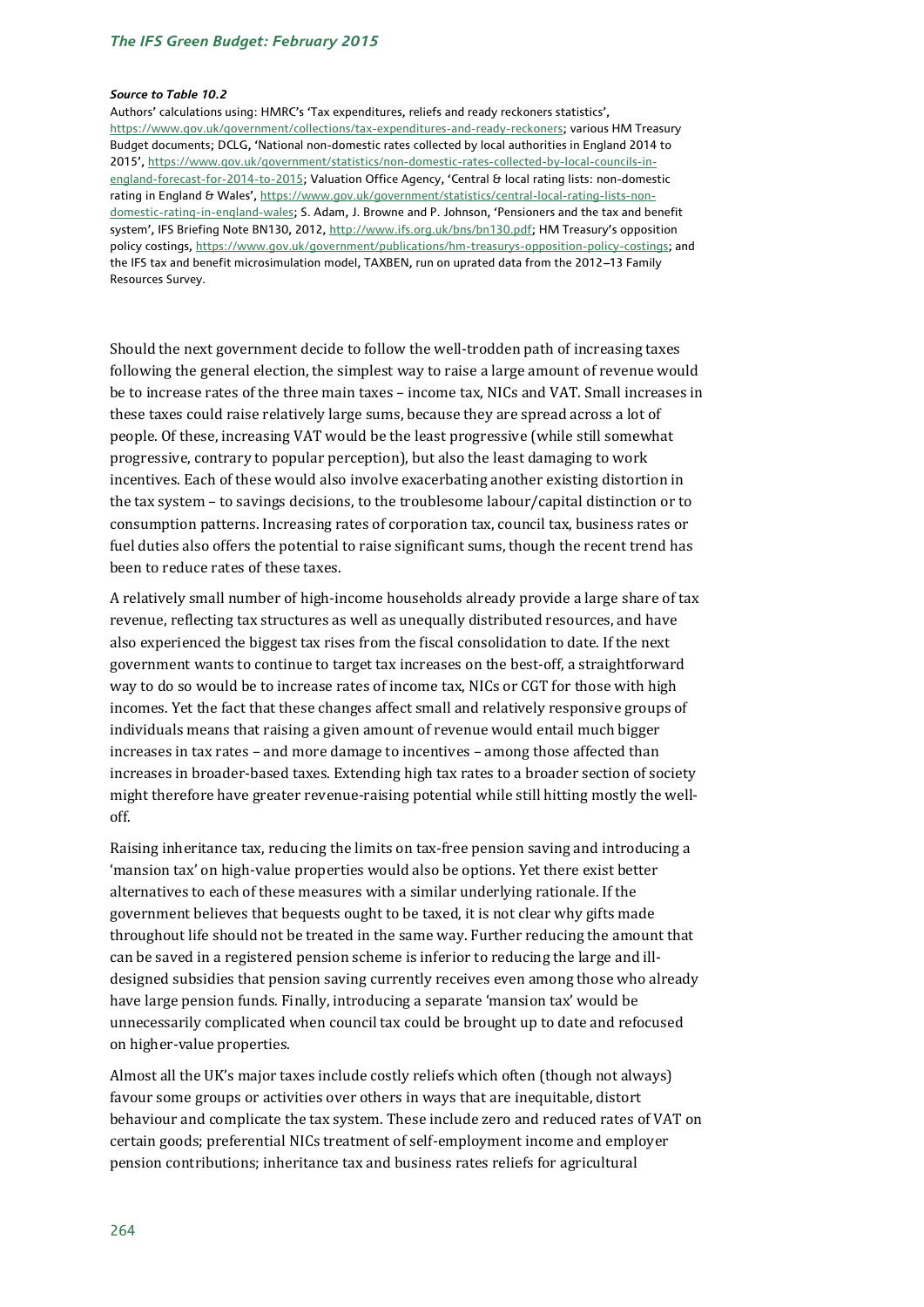

### Figure 10.9. Distributional impact of possible tax rises

Proportion of revenue contributed

Poorest 2 3 4 5 6 7 8 9 Richest

Note: NICs 'employee' rate increases are for employee and self-employed rates. Income decile groups are derived by dividing all households into 10 equal-sized groups according to income adjusted for household size using the McClements equivalence scale. Income excludes imputed rental income from owner-occupied housing; expenditure excludes (actual and imputed) housing consumption. See text for further details. Source: Authors' calculations using the IFS tax and benefit microsimulation model, TAXBEN, run on uprated data from the 2012-13 Family Resources Survey and the 2012 Living Costs and Food Survey.